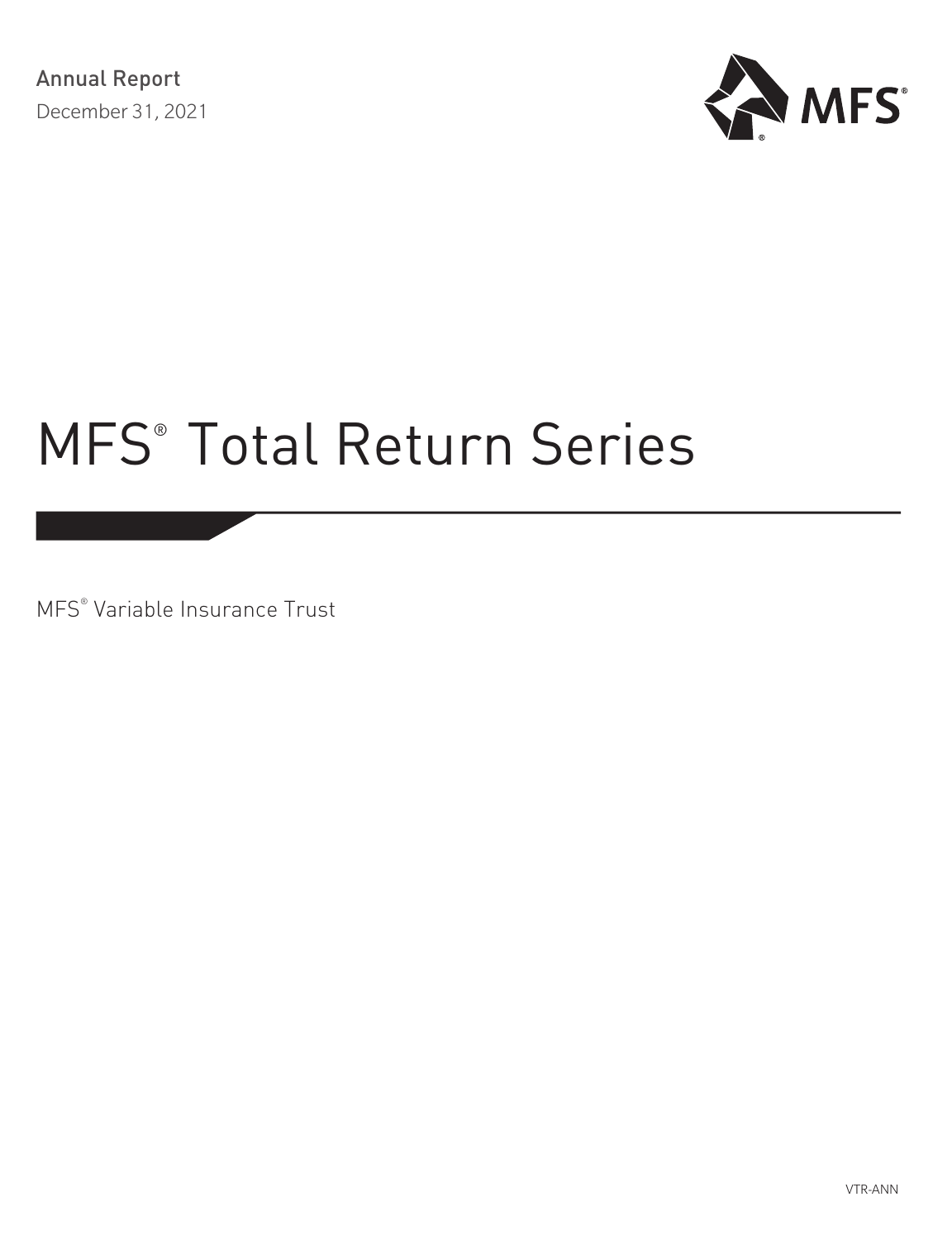### <span id="page-1-0"></span>**CONTENTS**

| 1  |
|----|
| 2  |
| 4  |
| 6  |
| 8  |
| 9  |
| 24 |
| 25 |
| 26 |
| 27 |
| 29 |
| 38 |
| 39 |
| 42 |
| 45 |
| 45 |
| 45 |
| 45 |
| 45 |
| 46 |
|    |

**The report is prepared for the general information of contract owners. It is authorized for distribution to prospective investors only when preceded or accompanied by a current prospectus.**

**NOT FDIC INSURED • MAY LOSE VALUE • NO BANK OR CREDIT UNION GUARANTEE • NOT A DEPOSIT • NOT INSURED BY ANY FEDERAL GOVERNMENT AGENCY OR NCUA/NCUSIF**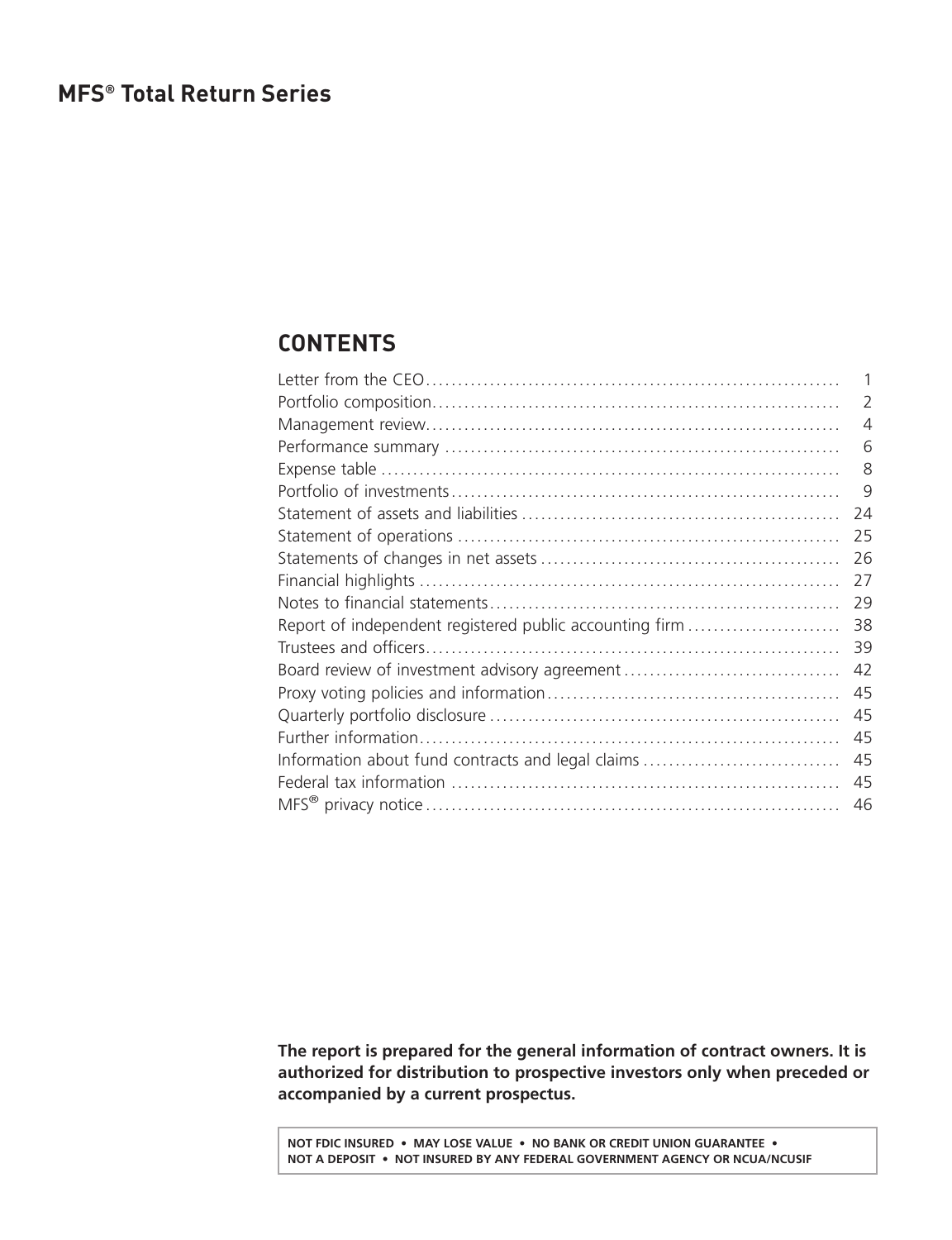### <span id="page-2-0"></span>**LETTER FROM THE CEO**



#### Dear Contract Owners:

After a powerful rally in 2021 that was spurred by the introduction of effective coronavirus vaccines and high levels of monetary and fiscal stimulus, markets have recently experienced a rise in volatility. Rising inflation (mostly due to pandemic-related labor and supply chain disruptions), new COVID-19 variants that are vaccine-resistant, and the prospect of tighter monetary and fiscal policies around the world have all increased investor anxiety.

Rising real (inflation-adjusted) bond yields in the United States are a headwind for richly valued U.S. growth stocks, though many non-U.S. markets have experienced lower levels of turbulence. In recent months, global economic growth has moderated, with the spread of the Delta and Omicron variants and a regulatory crackdown in China featuring prominently. Stress in China's property development sector has also contributed to the slowdown there. A further concern for investors is the tightening of global energy and raw materials supplies caused in part by geopolitical uncertainty.

However, above-trend economic growth, strong corporate balance sheets, and nascent signs that global supply chain bottlenecks may be easing, along with a dovish policy shift in China, are supportive fundamentals that we feel could help calm recent market jitters.

It is times of market transition that demonstrate the importance of having a deep understanding of company fundamentals, and we have built our global research platform to do just that.

At MFS<sup>®</sup>, we put our clients' assets to work responsibly by carefully navigating the increasing complexity of global markets and economies. Guided by our commitment to long-term investing, we tune out the noise and try to uncover what we believe are the best, most durable investment opportunities in the market. Our unique global investment platform combines collective expertise, long-term discipline, and thoughtful risk management to create sustainable value for investors.

Respectfully,

Usebuch Lose

**Michael W. Roberge** Chief Executive Officer MFS Investment Management

February 15, 2022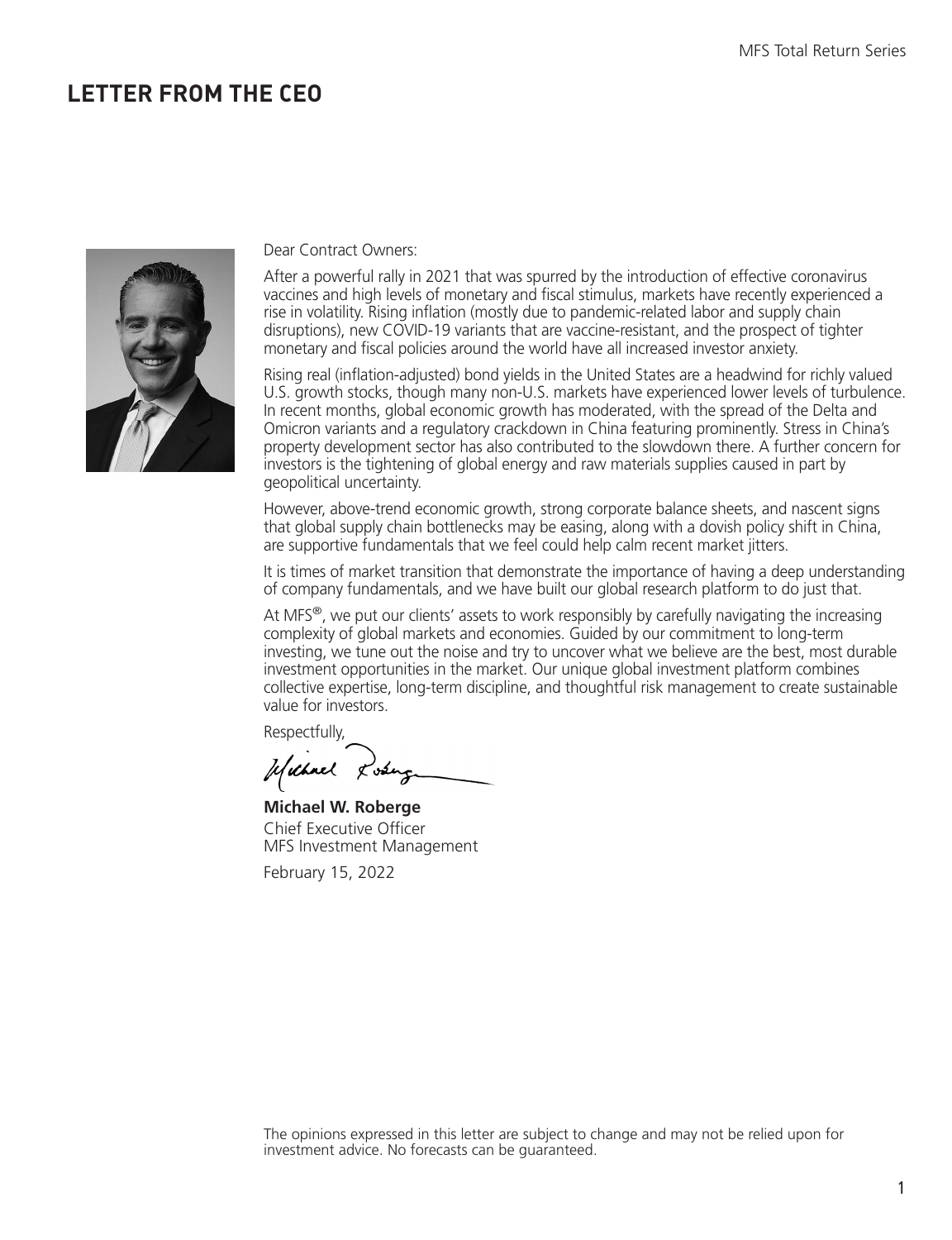### <span id="page-3-0"></span>**PORTFOLIO COMPOSITION**

#### **Portfolio structure (i)**



#### **Top ten holdings (i)**

| U.S. Treasury Notes, 1.375%, 1/31/2025  | 2.7% |
|-----------------------------------------|------|
| Microsoft Corp.                         | 2.5% |
| U.S. Treasury Notes, 0.375%, 11/30/2025 | 2.5% |
| UMBS, TBA, 2%, 1/16/2036 - 7/25/2051    | 2.3% |
| Goldman Sachs Group, Inc.               | 2.2% |
| U.S. Treasury Bonds, 2.375%, 11/15/2049 | 1.8% |
| Charles Schwab Corp.                    | 1.7% |
| Comcast Corp., "A"                      | 1.7% |
| Johnson & Johnson                       | 1.7% |
| JPMorgan Chase & Co.                    | 1.6% |

#### **Composition including fixed income credit quality (a)(i)**

| AAA                     | 4.4%      |
|-------------------------|-----------|
| AA                      | 1.4%      |
| А                       | 3.6%      |
| <b>BBB</b>              | 8.5%      |
| <b>BB</b>               | 0.3%      |
| B(0)                    | 0.0%      |
| $CCC$ (o)               | 0.0%      |
| U.S. Government         | 9.3%      |
| <b>Federal Agencies</b> | 10.9%     |
| <b>Not Rated</b>        | $(0.5)\%$ |
| Non-Fixed Income        | 61.4%     |
| Cash & Cash Equivalents | 0.2%      |
| Other                   | 0.5%      |

#### **GICS equity sectors (g)**

| Financials                    | 15.2% |
|-------------------------------|-------|
| <b>Health Care</b>            | 9.9%  |
| Industrials                   | 9.5%  |
| <b>Information Technology</b> | 8.5%  |
| <b>Consumer Staples</b>       | 5.2%  |
| <b>Communication Services</b> | 3.3%  |
| <b>Utilities</b>              | 2.4%  |
| <b>Consumer Discretionary</b> | 2.4%  |
| <b>Materials</b>              | 2.2%  |
| Energy                        | 1.6%  |
| Convertible Debt              | 0.9%  |
| <b>Real Estate</b>            | 0.3%  |

#### **Fixed income sectors (i)**

| Investment Grade Corporates            | 11.6% |
|----------------------------------------|-------|
| Mortgage-Backed Securities             | 10.9% |
| U.S. Treasury Securities               | 8.8%  |
| Commercial Mortgage-Backed Securities  | 2.5%  |
| <b>Collateralized Debt Obligations</b> | 2.5%  |
| <b>Asset-Backed Securities</b>         | 0.4%  |
| <b>Emerging Markets Bonds</b>          | 0.4%  |
| <b>Municipal Bonds</b>                 | 0.4%  |
| High Yield Corporates                  | 0.2%  |
| Non-U.S. Government Bonds              | 0.2%  |
| U.S. Government Agencies (o)           | 0.0%  |

(a) For all securities other than those specifically described below, ratings are assigned to underlying securities utilizing ratings from Moody's, Fitch, and Standard & Poor's rating agencies and applying the following hierarchy: If all three agencies provide a rating, the middle rating (after dropping the highest and lowest ratings) is assigned; if two of the three agencies rate a security, the lower of the two is assigned. If none of the 3 rating agencies above assign a rating, but the security is rated by DBRS Morningstar, then the DBRS Morningstar rating is assigned. If none of the 4 rating agencies listed above rate the security, but the security is rated by the Kroll Bond Rating Agency (KBRA), then the KBRA rating is assigned. Ratings are shown in the S&P and Fitch scale (e.g., AAA). Securities rated BBB or higher are considered investment grade. All ratings are subject to change. U.S. Government includes securities issued by the U.S. Department of the Treasury. Federal Agencies includes rated and unrated U.S. Agency fixed-income securities, U.S. Agency mortgage-backed securities,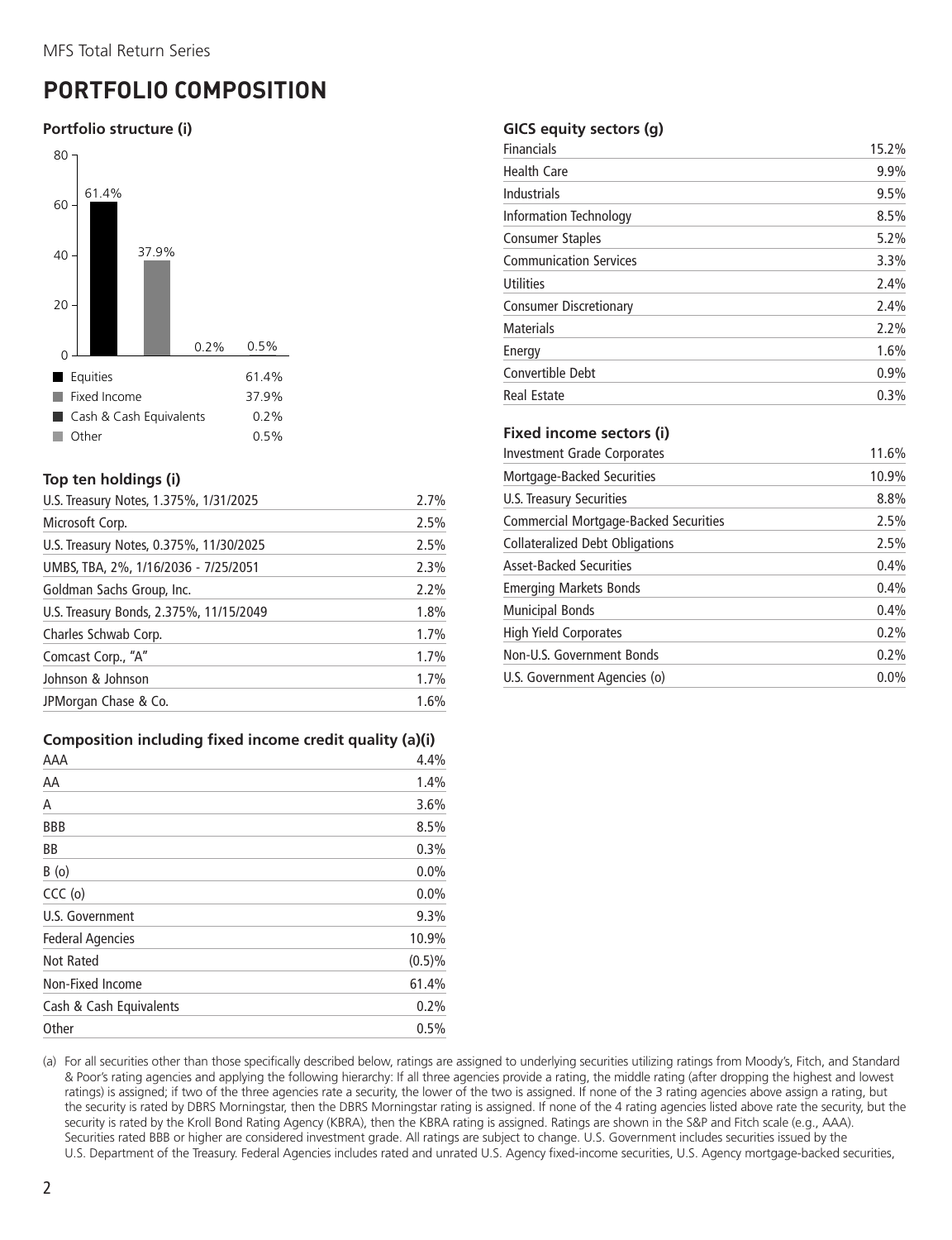#### *Portfolio Composition - continued*

and collateralized mortgage obligations of U.S. Agency mortgage-backed securities. Not Rated includes fixed income securities and fixed income derivatives that have not been rated by any rating agency. Non-Fixed Income includes equity securities (including convertible bonds and equity derivatives) and/or commodity-linked derivatives. The fund may or may not have held all of these instruments on this date. The fund is not rated by these agencies.

- (g) The Global Industry Classification Standard (GICS®) was developed by and/or is the exclusive property of MSCI, Inc. and S&P Global Market Intelligence Inc. ("S&P Global Market Intelligence"). GICS is a service mark of MSCI and S&P Global Market Intelligence and has been licensed for use by MFS. MFS has applied its own internal sector/industry classification methodology for equity securities and non-equity securities that are unclassified by GICS.
- (i) For purposes of this presentation, the components include the value of securities, and reflect the impact of the equivalent exposure of derivative positions, if any. These amounts may be negative from time to time. Equivalent exposure is a calculated amount that translates the derivative position into a reasonable approximation of the amount of the underlying asset that the portfolio would have to hold at a given point in time to have the same price sensitivity that results from the portfolio's ownership of the derivative contract. When dealing with derivatives, equivalent exposure is a more representative measure of the potential impact of a position on portfolio performance than value. The bond component will include any accrued interest amounts.

#### (o) Less than 0.1%.

Where the fund holds convertible bonds, they are treated as part of the equity portion of the portfolio.

Cash & Cash Equivalents includes any cash, investments in money market funds, short-term securities, and other assets less liabilities. Please see the Statement of Assets and Liabilities for additional information related to the fund's cash position and other assets and liabilities.

Other includes equivalent exposure from currency derivatives and/or any offsets to derivative positions and may be negative.

Percentages are based on net assets as of December 31, 2021.

The portfolio is actively managed and current holdings may be different.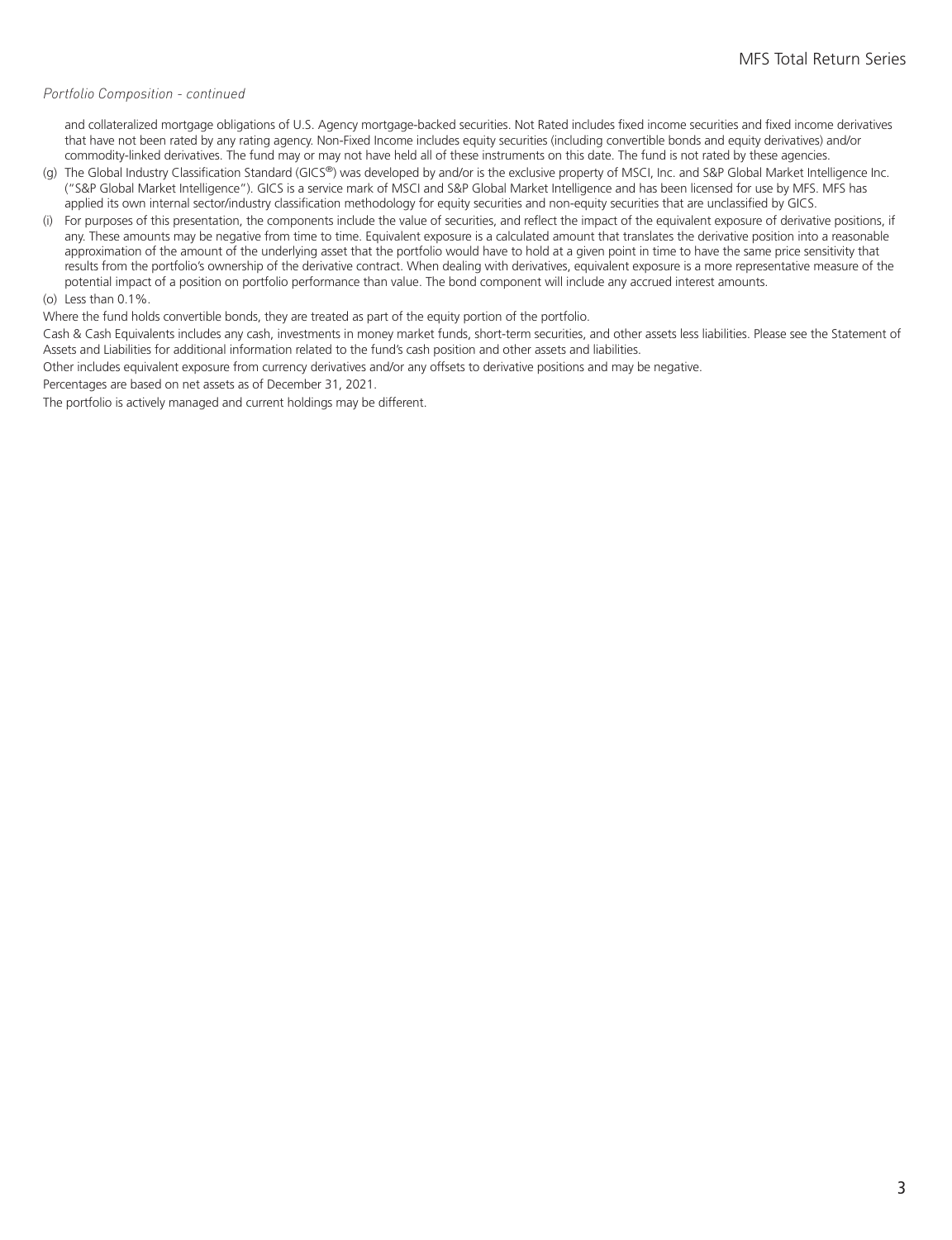### <span id="page-5-0"></span>**MANAGEMENT REVIEW**

#### **Summary of Results**

For the twelve months ended December 31, 2021, Initial Class shares of the MFS Total Return Series (fund) provided a total return of 14.12%, while Service Class shares of the fund provided a total return of 13.84%. These compare with returns of 28.71% and -1.54% over the same period for the fund's benchmarks, the Standard & Poor's 500 Stock Index (S&P 500 Index) and the Bloomberg U.S. Aggregate Bond Index, respectively. The fund's other benchmark, the MFS Total Return Blended Index (Blended Index), generated a return of 15.86%. The Blended Index reflects the blended returns of the equity and fixed income market indices, with percentage allocations to each index designed to resemble the equity and fixed income allocations of the fund. The market indices and related percentage allocations used to compile the Blended Index are set forth in the Performance Summary.

#### **Market Environment**

Over the past year, the global economy was buffeted by an array of crosscurrents as it adjusted to the ebbs and flows of the pandemic. Among the supportive currents were ample fiscal stimulus, loose monetary policy and the rollout of several highly effective coronavirus vaccines. Negative currents included the rapid spread of several coronavirus variants, widespread global production bottlenecks and a surge in inflation. After experiencing a burst of exceptionally strong economic activity as the global economy began to reopen, activity became more muted in the second half of the period amid ongoing supply chain disruptions and a new wave of coronavirus infections, albeit a seemingly milder strain.

Amid rising inflation, markets anticipated a transition from an exceptionally accommodative environment to a more mixed monetary landscape ahead. Indeed, several central banks in emerging markets have already tightened policy and the US Federal Reserve reduced the pace of its asset purchases in November and again in December. However, the European Central Bank, the Bank of Japan and the People's Bank of China are expected to maintain accommodative policies. Sovereign bond yields moved modestly higher during the period amid higher inflation and on expectations of a tighter Fed but remain historically low.

A harsher Chinese regulatory environment toward industries such as online gaming, food delivery and education increased market volatility as has stress in China's highly leveraged property development sector. Trade relations between the United States and China remained quite strained despite a change in presidential administrations.

Signs of excess investor enthusiasm continued to be seen in pockets of the market such as "meme stocks" popular with users of online message boards, cryptocurrencies and heavy retail participation in the market for short-dated options.

#### **Detractors from Performance**

Within the equity portion of the fund, both an underweight position and stock selection in the information technology sector weighed on performance relative to the S&P 500 Index. Within this sector, not owning shares of computer graphics processor maker NVIDIA, underweight positions in software giant Microsoft and computer and personal electronics maker Apple(h) and an overweight position in global banking and payments technology provider Fidelity National Information Services hurt relative returns. The stock price of NVIDIA climbed as the company posted strong revenue growth, driven by better-than-anticipated broad-based demand and capacity additions at its Gaming, Datacenter, and Pro Vis segments.

Security selection in both the communication services and health care sectors also hindered relative results. Within the communication services sector, the fund's underweight position in technology company Alphabet, and overweight position in cable services provider Comcast, dampened relative returns. The share price of Alphabet rose as the company reported strong advertising sales growth across Google Services, particularly in Google Search and YouTube, and continued revenue growth in Google Cloud. Within the health care sector, the fund's overweight positions in medical device maker Medtronic and pharmaceutical company Merck weakened relative performance. The share price of Medtronic fell as the company reported weaker-than-expected revenue growth, led by impacts from COVID-19 that considerably affected its Cardiovascular and NeuroScience segments. As a result, Medtronic reduced its organic growth guidance, which further pressured the stock price.

Stocks in other sectors that held back relative performance included the fund's overweight position in diversified technology and manufacturing company Honeywell International, and not owning shares of electric vehicle maker Tesla. The share price of Tesla advanced considerably during the second half of the year, following significantly better-than-expected vehicle deliveries and the company's ability to overcome supply chain issues that affected the whole auto industry. Moreover, favorable pricing of its Model 3 and Model Y vehicles helped improve Tesla's profitability, which also had a positive impact on its share price growth.

Within the fixed income portion of the fund, the fund's yield curve(y) positioning detracted from performance relative to the Bloomberg U.S. Aggregate Bond Index. From a credit quality perspective, security selection within "BBB" rated(r) bonds also weakened relative results.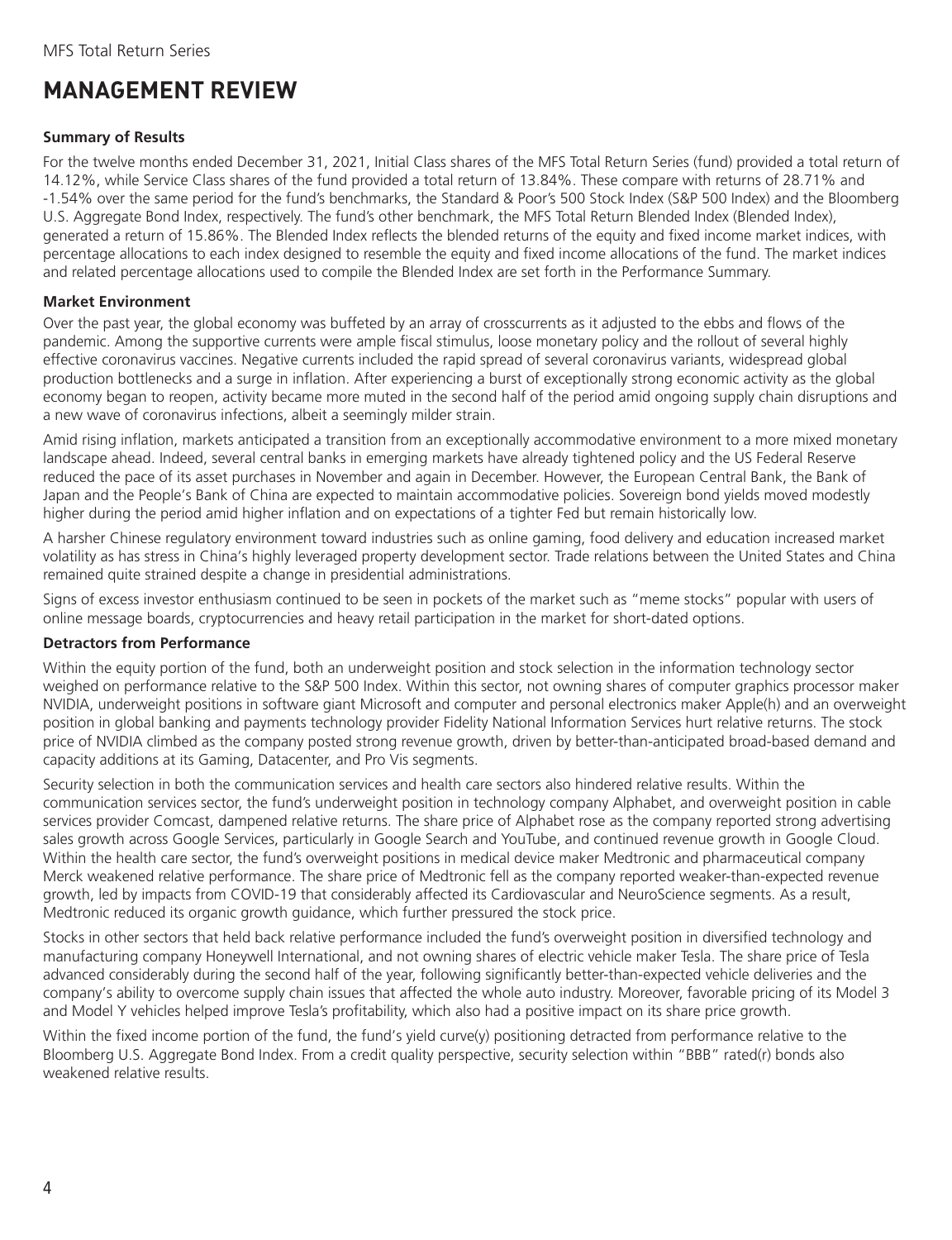#### *Management Review - continued*

#### **Contributors to Performance**

Within the equity portion of the fund, a combination of the fund's overweight position and stock selection in the financials sector lifted performance relative to the S&P 500 Index. Within this sector, the fund's overweight positions in financial services providers Charles Schwab and Goldman Sachs supported relative results. The share price of Charles Schwab climbed over the reporting period after the firm delivered strong earnings due to a combination of solid asset growth, higher net interest income and lower expenses. Charles Schwab also benefited from higher interest rates, which positively impacted its business.

Security selection in the industrials sector also boosted relative performance, led by the fund's overweight positions in building controls and systems supplier Johnson Controls International and leading diversified industrial manufacturer Eaton (Ireland). The share price of Johnson Controls advanced over the period on the back of modest operating profit growth, stronger free cash flows and sequential order improvement, despite the COVID-19 macro challenges. In addition, Johnson Controls announced a comprehensive array of new Environmental, Social and Corporate Governance (ESG) commitments, which appeared to have helped boost sentiment among active and passive ESG investors.

Stock selection and, to a lesser extent, the fund's underweight position in the consumer discretionary sector further contributed to relative results. Within this sector, not owning shares of internet retailer Amazon.com aided relative returns. Although Amazon.com reported accelerated AWS and advertising growth, the company's retail sales growth slowed more than anticipated against difficult comparisons to heightened levels during the pandemic. Further, Amazon.com noted that it experienced significant labor and material cost pressure, driven by inflation and global supply chain disruption, which weighed on its near-term profitability.

Elsewhere, not owning shares of diversified entertainment company Walt Disney, digital payment technology developer PayPal, global payments technology company Visa and debit and credit transaction processing company Mastercard, and the fund's overweight position in healthcare equipment manufacturer Danaher, further supported relative performance.

Within the fixed income portion of the fund, asset allocation decisions were a primary driver of outperformance relative to the Bloomberg U.S. Aggregate Bond Index. From a sector perspective, the fund's overweight allocations to both the industrials and commercial mortgage-backed securities (CMBS) sectors, as well as its underweight allocation to the treasury sector, benefited relative returns.

Favorable security selection within the mortgage-backed securities (MBS) agency fixed rate sector also contributed to the fund's relative performance. From a credit quality perspective, issuer selection within "AAA" rated bonds further aided relative results.

Respectfully,

Portfolio Manager(s)

Steven Gorham, Alexander Mackey, Joshua Marston, Johnathan Munko, and Henry Peabody

*Note to Contract Owners: Effective June 30, 2021, Robert Persons is no longer a Portfolio Manager of the fund.*

(h) Security was not held in the portfolio at period end.

- (r) Securities rated "BBB", "Baa", or higher are considered investment grade; securities rated "BB", "Ba", or below are considered non-investment grade. Ratings are assigned to underlying securities utilizing ratings from Moody's, Fitch, and Standard & Poor's and applying the following hierarchy: If all three agencies provide a rating, the middle rating (after dropping the highest and lowest ratings) is assigned; if two of the three agencies rate a security, the lower of the two is assigned. If none of the 3 rating agencies above assign a rating, but the security is rated by DBRS Morningstar, then the DBRS Morningstar rating is assigned. If none of the 4 ratings agencies listed above rate the security, but the security is rated by the Kroll Bond Rating Agency (KBRA), then the KBRA rating is assigned. Ratings are shown in the S&P and Fitch scale (e.g., AAA). For securities that are not rated by any of the rating agencies, the security is considered Not Rated.
- (y) A yield curve graphically depicts the yields of different maturity bonds of the same credit quality and type; a normal yield curve is upward sloping, with short-term rates lower than long-term rates.

The views expressed in this report are those of the portfolio manager(s) only through the end of the period of the report as stated on the cover and do not necessarily reflect the views of MFS or any other person in the MFS organization. These views are subject to change at any time based on market or other conditions, and MFS disclaims any responsibility to update such views. These views may not be relied upon as investment advice or an indication of trading intent on behalf of any MFS portfolio. References to specific securities are not recommendations of such securities, and may not be representative of any MFS portfolio's current or future investments.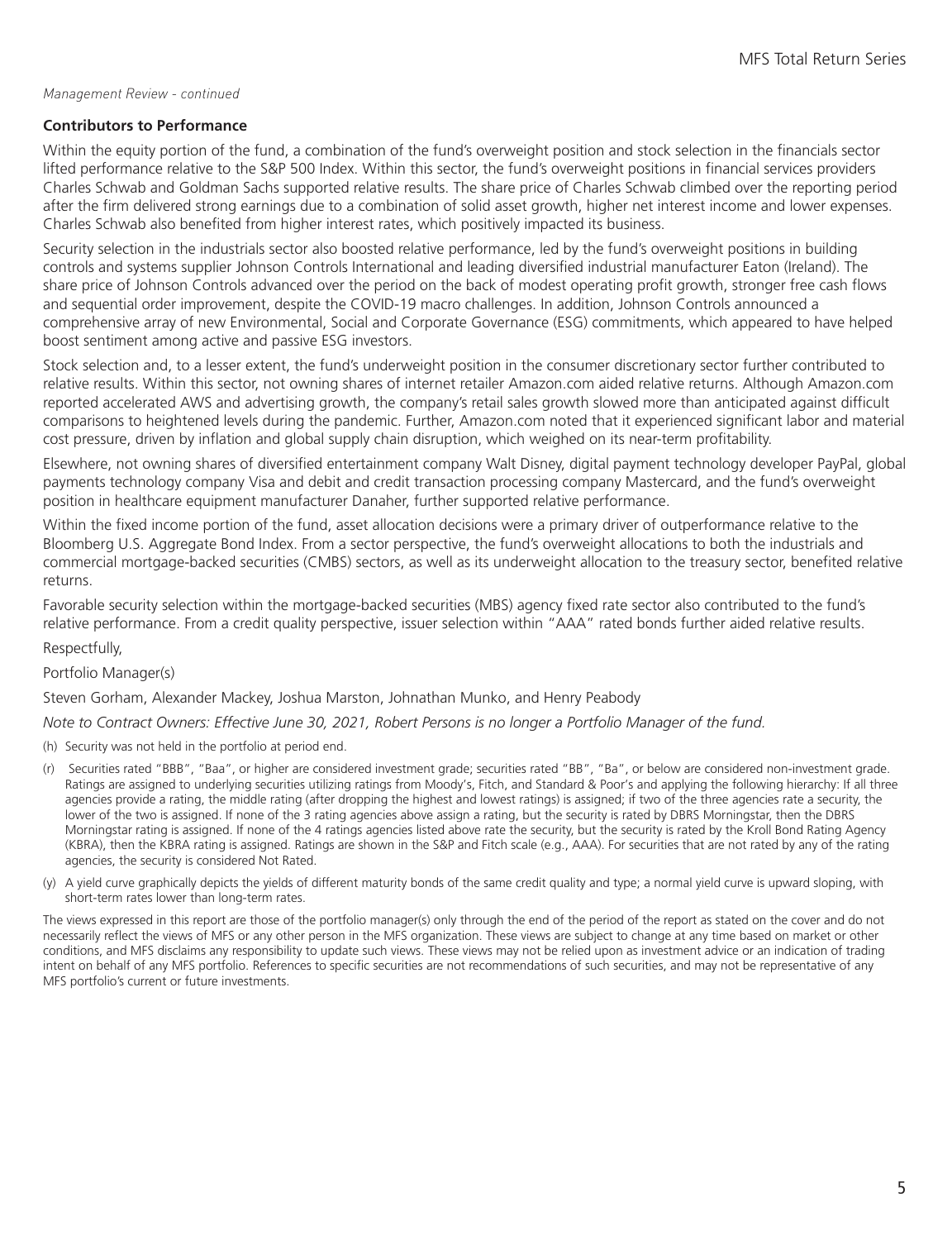### <span id="page-7-0"></span>**PERFORMANCE SUMMARY THROUGH 12/31/21**

The following chart illustrates the historical performance of the fund in comparison to its benchmark(s). Benchmarks are unmanaged and may not be invested in directly. Benchmark returns do not reflect any fees or expenses. The performance of other share classes will be greater than or less than that of the class depicted below. (See Notes to Performance Summary.)

**Performance data shown represents past performance and is no guarantee of future results. Investment return and principal value fluctuate so your units, when sold, may be worth more or less than the original cost; current performance may be lower or higher than quoted. The performance shown does not reflect the deduction of taxes, if any, that a contract holder would pay on fund distributions or the redemption of contract units. The returns for the fund shown also do not reflect the deduction of expenses associated with variable products, such as mortality and expense risk charges, separate account charges, and sales charges imposed by the insurance company separate accounts. Such expenses would reduce the overall returns shown.**

#### **Growth of a Hypothetical \$10,000 Investment**



#### **Total Returns through 12/31/21**

#### **Average annual total returns**

| <b>Share Class</b>   | Class Inception Date<br>$(-1)$ | 10-vr<br><b>5-Vr</b> |
|----------------------|--------------------------------|----------------------|
| <b>Initial Class</b> | 1/03/95<br>12%<br>14           | 9.59%<br>9.84%       |
| Service Class        | 13.84%<br>5/01/00              | 9.31%                |

#### **Comparative benchmark(s)**

| Standard & Poor's 500 Stock Index (f)   | 28.71%  | 18.47%   | 16.55% |
|-----------------------------------------|---------|----------|--------|
| Bloomberg U.S. Aggregate Bond Index (f) | (1.54)% | $3.57\%$ | .90%   |
| MFS Total Return Blended Index (f)(w)   | 15.86%  | 12.62%   | 11.14% |

(f) Source: FactSet Research Systems Inc.

(w) As of December 31, 2021, the MFS Total Return Blended Index (a custom index) was comprised of 60% Standard & Poor's 500 Stock Index and 40% Bloomberg U.S. Aggregate Bond Index.

#### **Benchmark Definition(s)**

Bloomberg U.S. Aggregate Bond Index<sup>(a)</sup> – a market capitalization-weighted index that measures the performance of the U.S. investment-grade, fixed rate bond market, with index components for government and corporate securities, mortgage pass-through securities, and asset-backed securities with at least one year to final maturity.

Standard & Poor's 500 Stock Index<sup>(g)</sup> – a market capitalization-weighted index of 500 widely held equity securities, designed to measure broad U.S. equity performance.

It is not possible to invest directly in an index.

(a) Source: Bloomberg Index Services Limited. BLOOMBERG® is a trademark and service mark of Bloomberg Finance L.P. and its affiliates (collectively "Bloomberg"). Bloomberg or Bloomberg's licensors own all proprietary rights in the Bloomberg Indices. Bloomberg neither approves or endorses this material, or guarantees the accuracy or completeness of any information herein, or makes any warranty, express or implied, as to the results to be obtained therefrom and, to the maximum extent allowed by law, neither shall have any liability or responsibility for injury or damages arising in connection therewith.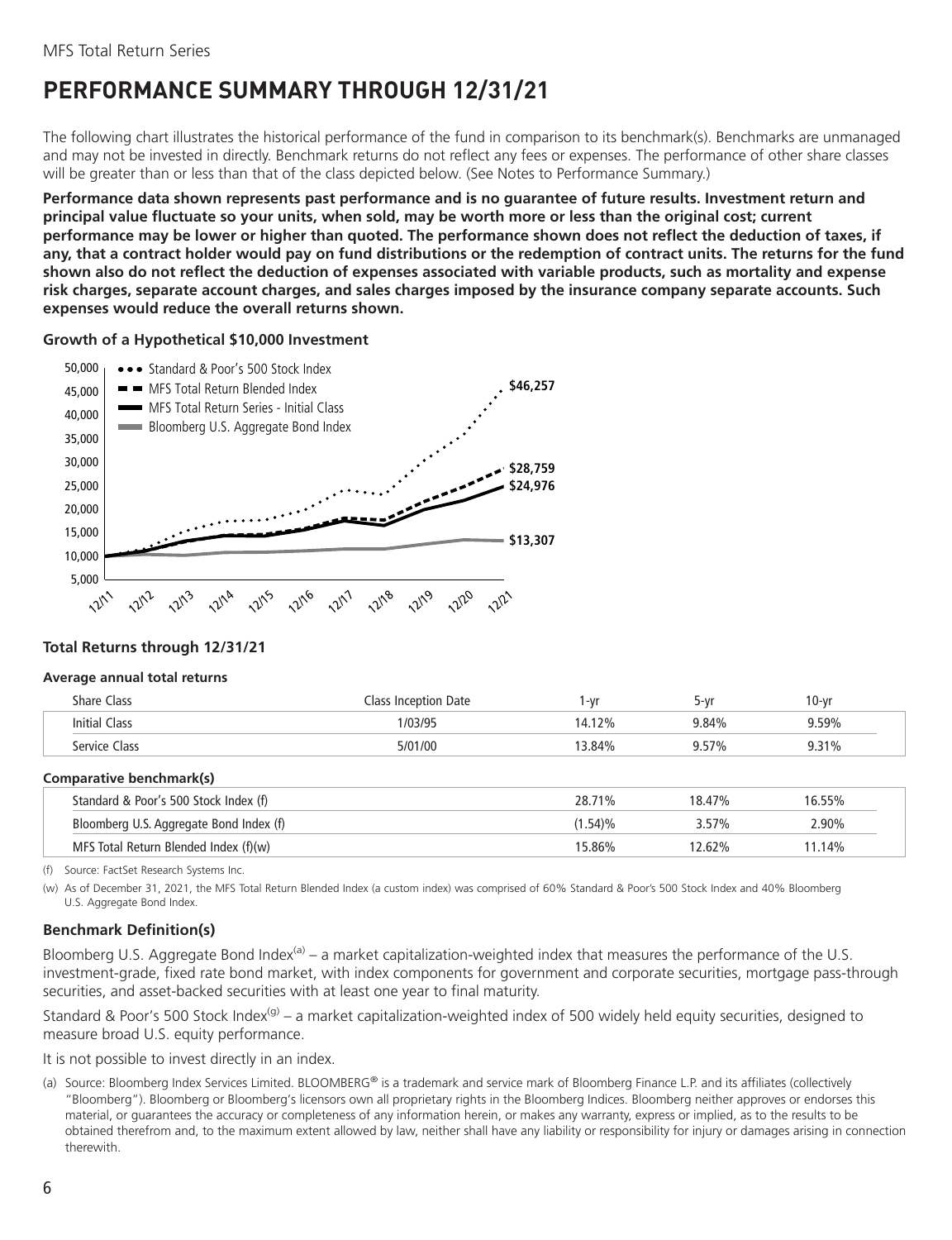#### *Performance Summary – continued*

(g) "Standard & Poor's®" and "S&P®" are registered trademarks of Standard & Poor's Financial Services LLC ("S&P") and Dow Jones is a registered trademark of Dow Jones Trademark Holdings LLC ("Dow Jones") and have been licensed for use by S&P Dow Jones Indices LLC and sublicensed for certain purposes by MFS. The S&P 500<sup>®</sup> is a product of S&P Dow Jones Indices LLC, and has been licensed for use by MFS. MFS's product(s) is not sponsored, endorsed, sold, or promoted by S&P Dow Jones Indices LLC, Dow Jones, S&P, or their respective affiliates, and neither S&P Dow Jones Indices LLC, Dow Jones, S&P, nor their respective affiliates make any representation regarding the advisability of investing in such product(s).

#### **Notes to Performance Summary**

Average annual total return represents the average annual change in value for each share class for the periods presented.

Performance results reflect any applicable expense subsidies and waivers in effect during the periods shown. Without such subsidies and waivers the fund's performance results would be less favorable. Please see the prospectus and financial statements for complete details. All results are historical and assume the reinvestment of any dividends and capital gains distributions.

Performance results do not include adjustments made for financial reporting purposes in accordance with U.S. generally accepted accounting principles and may differ from amounts reported in the financial highlights.

From time to time the fund may receive proceeds from litigation settlements, without which performance would be lower.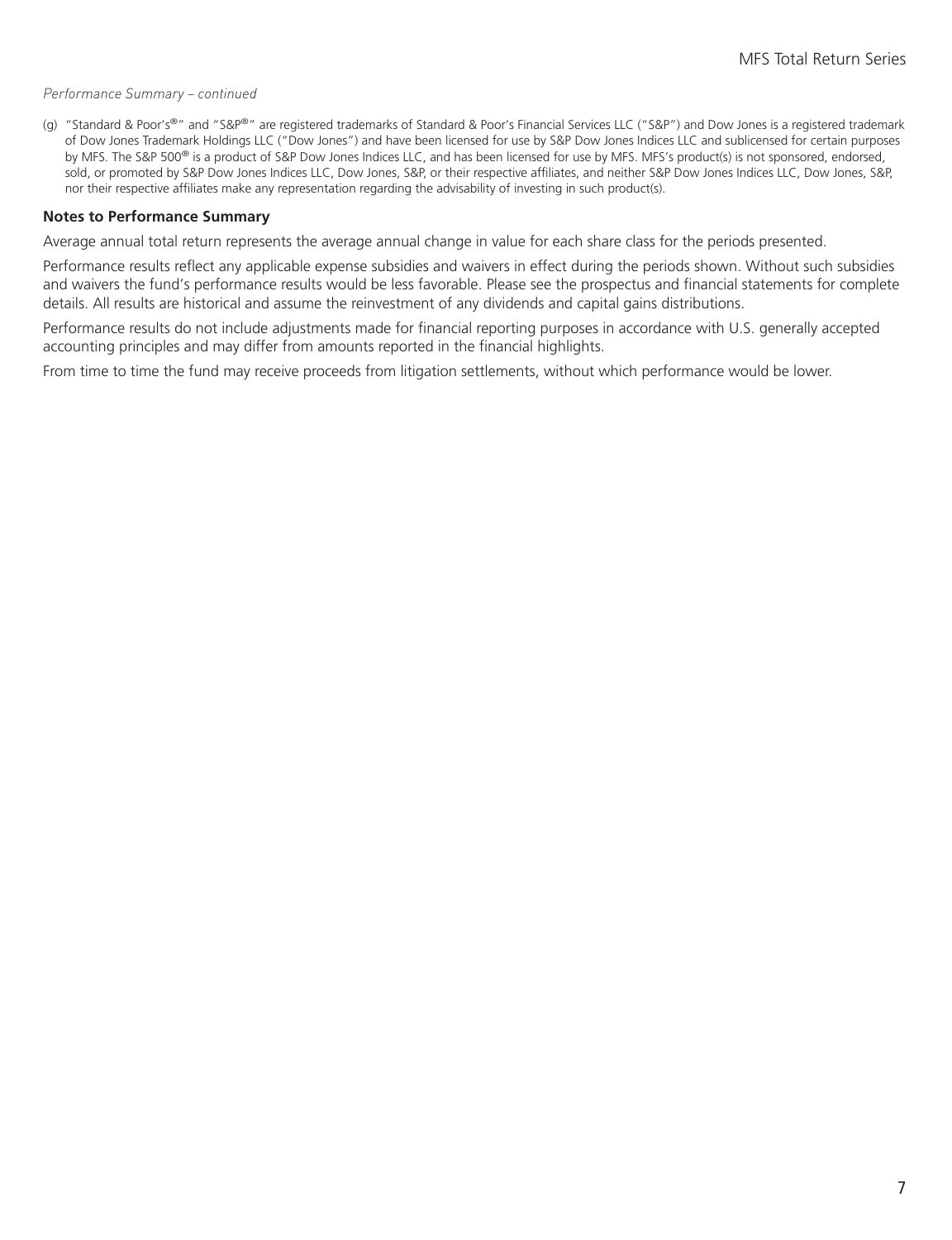### <span id="page-9-0"></span>**EXPENSE TABLE**

#### **Fund Expenses Borne by the Contract Holders during the Period, July 1, 2021 through December 31, 2021**

As a contract holder of the fund, you incur ongoing costs, including management fees; distribution and/or service (12b-1) fees; and other fund expenses. This example is intended to help you understand your ongoing costs (in dollars) of investing in the fund and to compare these costs with the ongoing costs of investing in other mutual funds.

The example is based on an investment of \$1,000 invested at the beginning of the period and held for the entire period July 1, 2021 through December 31, 2021.

#### **Actual Expenses**

The first line for each share class in the following table provides information about actual account values and actual expenses. You may use the information in this line, together with the amount you invested, to estimate the expenses that you paid over the period. Simply divide your account value by \$1,000 (for example, an \$8,600 account value divided by \$1,000 = 8.6), then multiply the result by the number in the first line under the heading entitled "Expenses Paid During Period" to estimate the expenses you paid on your account during this period.

#### **Hypothetical Example for Comparison Purposes**

The second line for each share class in the following table provides information about hypothetical account values and hypothetical expenses based on the fund's actual expense ratio and an assumed rate of return of 5% per year before expenses, which is not the fund's actual return. The hypothetical account values and expenses may not be used to estimate the actual ending account balance or expenses you paid for the period. You may use this information to compare the ongoing costs of investing in the fund and other funds. To do so, compare this 5% hypothetical example with the 5% hypothetical examples that appear in the shareholder reports of the other funds.

Please note that the expenses shown in the table are meant to highlight the fund's ongoing costs only and do not take into account the fees and expenses imposed under the variable contracts through which your investment in the fund is made. Therefore, the second line for each share class in the table is useful in comparing ongoing costs associated with an investment in vehicles (such as the fund) which fund benefits under variable annuity and variable life insurance contracts and to qualified pension and retirement plans only, and will not help you determine the relative total costs of investing in the fund through variable annuity and variable life insurance contracts. If the fees and expenses imposed under the variable contracts were included, your costs would have been higher.

| Share<br>Class |                  | Annualized<br>Expense<br>Ratio | Beginning<br><b>Account Value</b><br>7/01/21 | Ending<br><b>Account Value</b><br>12/31/21 | Expenses<br>Paid During<br>Period (p)<br>7/01/21-12/31/21 |
|----------------|------------------|--------------------------------|----------------------------------------------|--------------------------------------------|-----------------------------------------------------------|
| Initial Class  | Actual           | 0.61%                          | \$1,000.00                                   | \$1,043.69                                 | \$3.14                                                    |
|                | Hypothetical (h) | 0.61%                          | \$1,000.00                                   | \$1,022.13                                 | \$3.11                                                    |
| Service Class  | Actual           | $0.86\%$                       | \$1,000.00                                   | \$1,042.68                                 | \$4.43                                                    |
|                | Hypothetical (h) | $0.86\%$                       | \$1,000.00                                   | \$1,020.87                                 | \$4.38                                                    |

(h) 5% class return per year before expenses.

(p) "Expenses Paid During Period" are equal to each class's annualized expense ratio, as shown above, multiplied by the average account value over the period, multiplied by 184/365 (to reflect the one-half year period).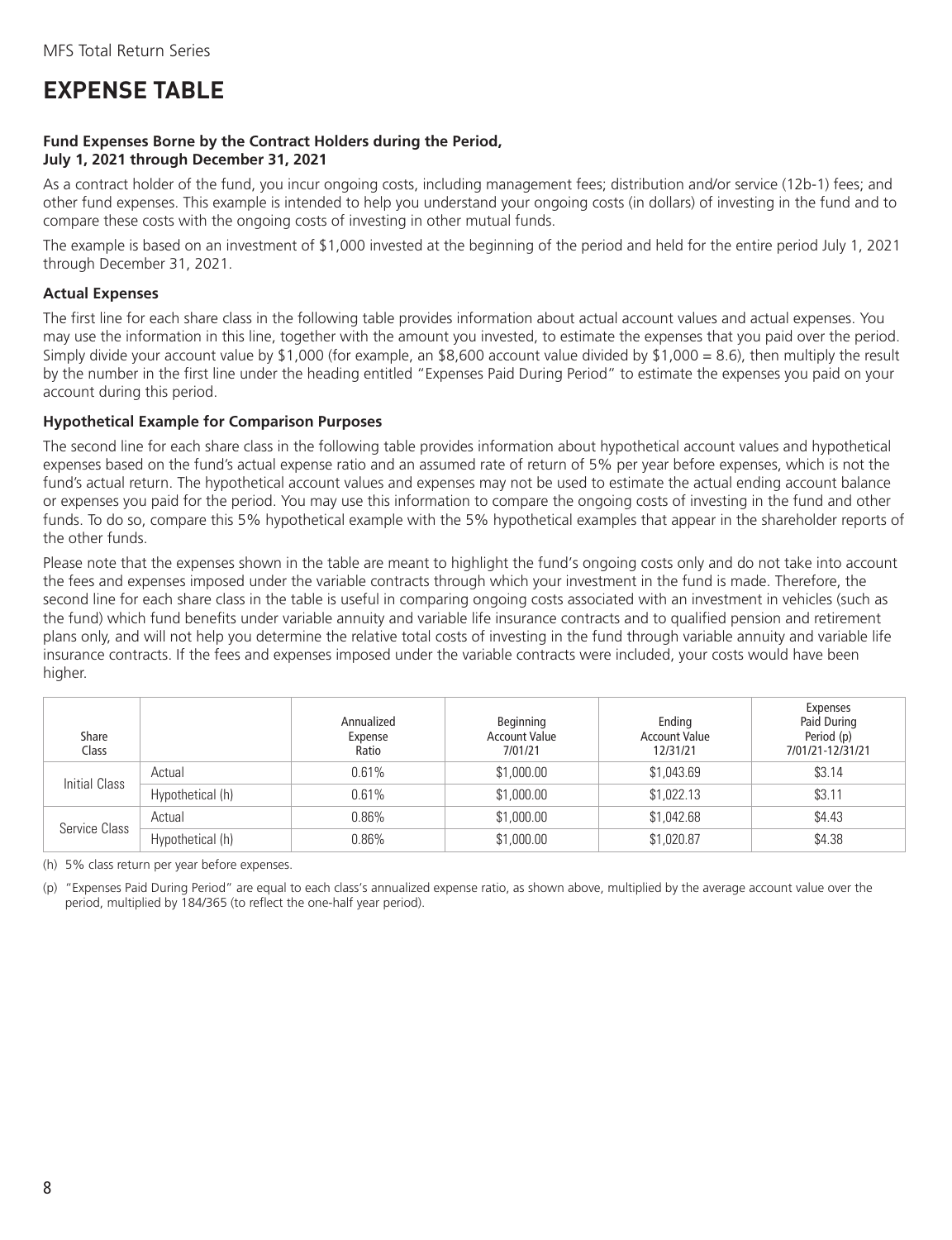### <span id="page-10-0"></span>**PORTFOLIO OF INVESTMENTS − 12/31/21**

The Portfolio of Investments is a complete list of all securities owned by your fund. It is categorized by broad-based asset classes.

| <b>Issuer</b>                                 | <b>Shares/Par</b> |      | Value (\$)               |
|-----------------------------------------------|-------------------|------|--------------------------|
| Common Stocks - 60.1%                         |                   |      |                          |
| Aerospace & Defense - 2.6%                    |                   |      |                          |
| Honeywell International, Inc.                 | 122,278 \$        |      | 25,496,186               |
| Howmet Aerospace, Inc.                        | 291,315           |      | 9,272,556                |
| L3Harris Technologies, Inc.                   | 74,216            |      | 15,825,820               |
| Lockheed Martin Corp.                         | 17,395            |      | 6,182,357                |
| Northrop Grumman Corp.                        | 29,964            |      | 11,598,166               |
| Alcoholic Beverages - 0.7%                    |                   | \$   | 68,375,085               |
|                                               |                   |      |                          |
| Constellation Brands, Inc., "A"<br>Diageo PLC | 38,701<br>172,315 | \$   | 9,712,790<br>9,413,444   |
|                                               |                   | \$   | 19,126,234               |
| Automotive - 1.3%                             |                   |      |                          |
| Aptiv PLC (a)                                 | 28,061            | \$   | 4,628,662                |
| Lear Corp.                                    | 81,968            |      | 14,996,046               |
| LKQ Corp.                                     | 254,520           |      | 15,278,835               |
|                                               |                   | \$   | 34,903,543               |
| Biotechnology - 0.4%                          |                   |      |                          |
| Vertex Pharmaceuticals, Inc. (a)              | 42,811            | \$   | 9,401,296                |
| Broadcasting $-0.3%$                          |                   |      |                          |
| Discovery Communications, Inc., "C" (a)       | 208,413           | -\$  | 4,772,658                |
| Omnicom Group, Inc.                           | 32,347            |      | 2,370,064                |
|                                               |                   | \$   | 7,142,722                |
| Brokerage & Asset Managers - 2.9%             |                   |      |                          |
| Cboe Global Markets, Inc.                     | 75,443 \$         |      | 9,837,767                |
| Charles Schwab Corp.                          | 557,190           |      | 46,859,680               |
| Invesco Ltd.                                  | 440,708           |      | 10,145,098               |
| NASDAQ, Inc.                                  | 52,918            |      | 11,113,309               |
|                                               |                   | \$   | 77,955,854               |
| Business Services - 2.3%                      |                   |      |                          |
| Accenture PLC, "A"                            | 44,635 \$         |      | 18,503,439               |
| Amdocs Ltd.                                   | 129,915           |      | 9,722,839                |
| Cognizant Technology Solutions Corp., "A"     | 106,857           |      | 9,480,353                |
| Fidelity National Information Services, Inc.  | 118,546           |      | 12,939,296               |
| Fiserv, Inc. (a)                              | 113,651           | \$   | 11,795,837<br>62,441,764 |
| Cable TV - 1.7%                               |                   |      |                          |
| Comcast Corp., "A"                            | 903,814           | \$   | 45,488,959               |
|                                               |                   |      |                          |
| Chemicals - 0.7%                              |                   |      |                          |
| PPG Industries, Inc.                          | 110,118           | - \$ | 18,988,748               |
| Computer Software - 2.8%                      |                   |      |                          |
| Microsoft Corp.<br>Oracle Corp.               | 197,740<br>87,436 | - \$ | 66,503,917<br>7,625,293  |
|                                               |                   |      |                          |
|                                               |                   | \$   | 74,129,210               |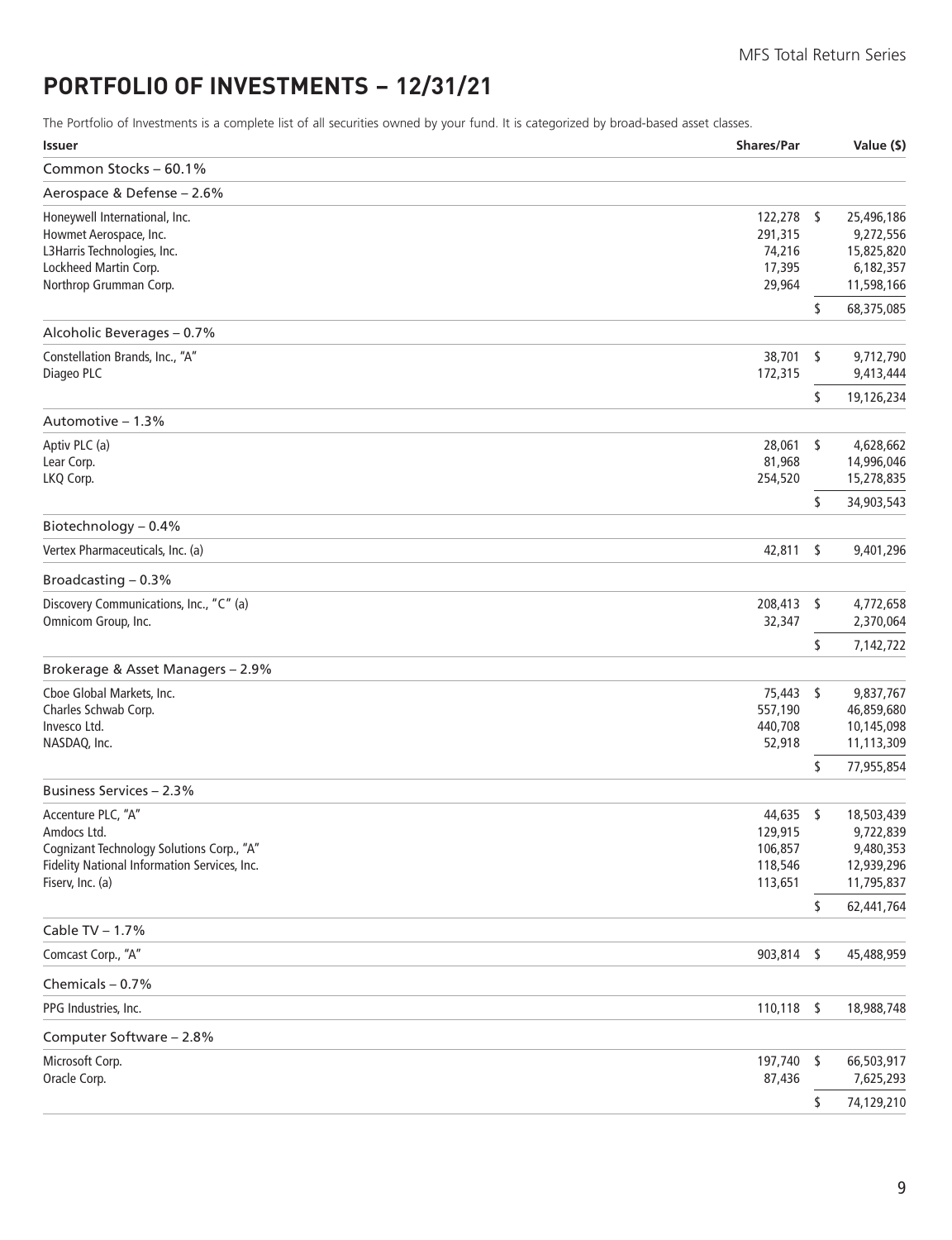| <b>Issuer</b>                                    | <b>Shares/Par</b>  |      | Value (\$)               |
|--------------------------------------------------|--------------------|------|--------------------------|
| Common Stocks - continued                        |                    |      |                          |
| Construction $-2.0\%$                            |                    |      |                          |
| Masco Corp.                                      | 363,468 \$         |      | 25,522,723               |
| Otis Worldwide Corp.                             | 31,441             |      | 2,737,568                |
| Stanley Black & Decker, Inc.                     | 79,287             |      | 14,955,114               |
| Vulcan Materials Co.                             | 47,829             |      | 9,928,344                |
|                                                  |                    | \$   | 53,143,749               |
| Consumer Products - 0.7%                         |                    |      |                          |
| Colgate-Palmolive Co.                            | 116,158            | -S   | 9,912,924                |
| Kimberly-Clark Corp.                             | 56,771             |      | 8,113,711                |
|                                                  |                    | \$   | 18,026,635               |
| Consumer Services - 0.2%                         |                    |      |                          |
| Booking Holdings, Inc. (a)                       | 2,063              | - \$ | 4,949,611                |
| Electrical Equipment - 1.5%                      |                    |      |                          |
| Johnson Controls International PLC               | 455,253            | \$   | 37,016,621               |
| TE Connectivity Ltd.                             | 20,509             |      | 3,308,922                |
|                                                  |                    | \$   | 40,325,543               |
| Electronics - 3.0%                               |                    |      |                          |
| Applied Materials, Inc.                          | $102,018$ \$       |      | 16,053,552               |
| Intel Corp.                                      | 351,867            |      | 18,121,150               |
| NXP Semiconductors N.V.                          | 59,543             |      | 13,562,705               |
| Taiwan Semiconductor Manufacturing Co. Ltd., ADR | 115,544            |      | 13,901,099               |
| Texas Instruments, Inc.                          | 104,024            |      | 19,605,403               |
|                                                  |                    | \$   | 81,243,909               |
| Energy - Independent - 1.6%                      |                    |      |                          |
| ConocoPhillips                                   | 241,011            | -S   | 17,396,174               |
| Hess Corp.<br>Pioneer Natural Resources Co.      | 161,781<br>74,970  |      | 11,976,647<br>13,635,544 |
|                                                  |                    |      |                          |
|                                                  |                    | \$   | 43,008,365               |
| Food & Beverages - 2.0%                          |                    |      |                          |
| Archer Daniels Midland Co.<br>Danone S.A.        | 152,838            | - \$ | 10,330,320               |
| General Mills, Inc.                              | 114,464<br>124,358 |      | 7,114,017<br>8,379,242   |
| J.M. Smucker Co.                                 | 35,447             |      | 4,814,412                |
| Mondelez International, Inc.                     | 102,576            |      | 6,801,815                |
| Nestle S.A.                                      | 59,953             |      | 8,384,998                |
| PepsiCo, Inc.                                    | 48,534             |      | 8,430,841                |
|                                                  |                    | \$   | 54,255,645               |
| Food & Drug Stores - 0.6%                        |                    |      |                          |
| Wal-Mart Stores, Inc.                            | 116,138            | \$   | 16,804,007               |
| Health Maintenance Organizations - 1.4%          |                    |      |                          |
| Cigna Corp.                                      | 168,365            | - \$ | 38,661,655               |
| Insurance $-3.3%$                                |                    |      |                          |
| Aon PLC                                          | 89,017 \$          |      | 26,754,949               |
| Chubb Ltd.                                       | 134,742            |      | 26,046,976               |
| Travelers Cos., Inc.                             | 91,785             |      | 14,357,928               |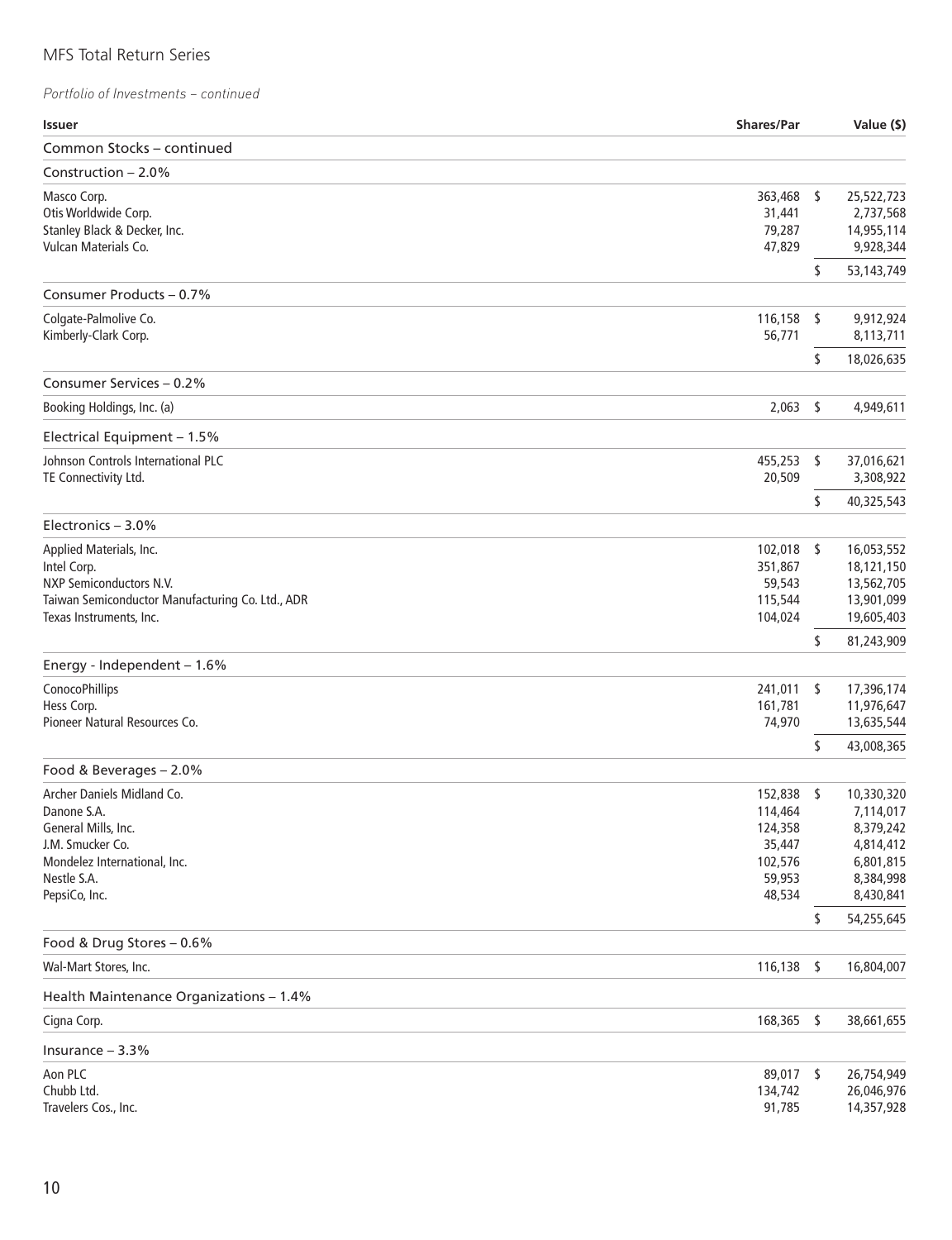| <b>Issuer</b>                                 | Shares/Par         | Value (\$)               |
|-----------------------------------------------|--------------------|--------------------------|
| Common Stocks - continued                     |                    |                          |
| Insurance - continued                         |                    |                          |
| <b>Willis Towers Watson PLC</b>               | 87,693             | \$<br>20,826,211         |
|                                               |                    | \$<br>87,986,064         |
| Internet $-0.5%$                              |                    |                          |
| Alphabet, Inc., "A" (a)                       | 4,951              | \$<br>14,343,245         |
| Leisure & Toys - 0.3%                         |                    |                          |
| Electronic Arts, Inc.                         | 58,905 \$          | 7,769,570                |
| Machinery & Tools - 2.8%                      |                    |                          |
| Eaton Corp. PLC                               | 233,706 \$         | 40,389,071               |
| Ingersoll Rand, Inc.                          | 301,558            | 18,657,393               |
| PACCAR, Inc.                                  | 99,322             | 8,766,160                |
| Regal Rexnord Corp.                           | 43,680             | 7,433,462                |
|                                               |                    | \$<br>75,246,086         |
| Major Banks - 6.8%                            |                    |                          |
| Bank of America Corp.                         | 920,652 \$         | 40,959,808               |
| Goldman Sachs Group, Inc.                     | 155,217            | 59,378,263               |
| JPMorgan Chase & Co.<br><b>Morgan Stanley</b> | 279,337<br>188,814 | 44,233,014<br>18,533,982 |
| PNC Financial Services Group, Inc.            | 93,104             | 18,669,214               |
|                                               |                    | \$<br>181,774,281        |
| Medical & Health Technology & Services - 1.7% |                    |                          |
| ICON PLC (a)                                  | 28,843 \$          | 8,932,677                |
| McKesson Corp.                                | 75,367             | 18,733,975               |
| Quest Diagnostics, Inc.                       | 111,211            | 19,240,615               |
|                                               |                    | \$<br>46,907,267         |
| Medical Equipment - 2.6%                      |                    |                          |
| Becton, Dickinson and Co.                     | 30,882 \$          | 7,766,205                |
| Danaher Corp.                                 | 75,389             | 24,803,735               |
| <b>Medtronic PLC</b>                          | 215,297            | 22,272,475               |
| Thermo Fisher Scientific, Inc.                | 22,340             | 14,906,142               |
|                                               |                    | \$<br>69,748,557         |
| Metals & Mining - 0.2%<br>Rio Tinto PLC       | 65,889 \$          | 4,362,884                |
|                                               |                    |                          |
| Other Banks & Diversified Financials - 2.3%   |                    |                          |
| Northern Trust Corp.                          | 89,530 \$          | 10,708,683               |
| Truist Financial Corp.<br>U.S. Bancorp        | 624,050<br>241,311 | 36,538,128<br>13,554,439 |
|                                               |                    | \$<br>60,801,250         |
| Pharmaceuticals - 3.7%                        |                    |                          |
| Bayer AG                                      | $67,098$ \$        | 3,590,379                |
| Johnson & Johnson                             | 262,423            | 44,892,703               |
| Merck & Co., Inc.                             | 424,330            | 32,520,651               |
| Organon & Co.                                 | 183,873            | 5,598,933                |
| Roche Holding AG                              | 33,047             | 13,699,150               |
|                                               |                    | \$<br>100,301,816        |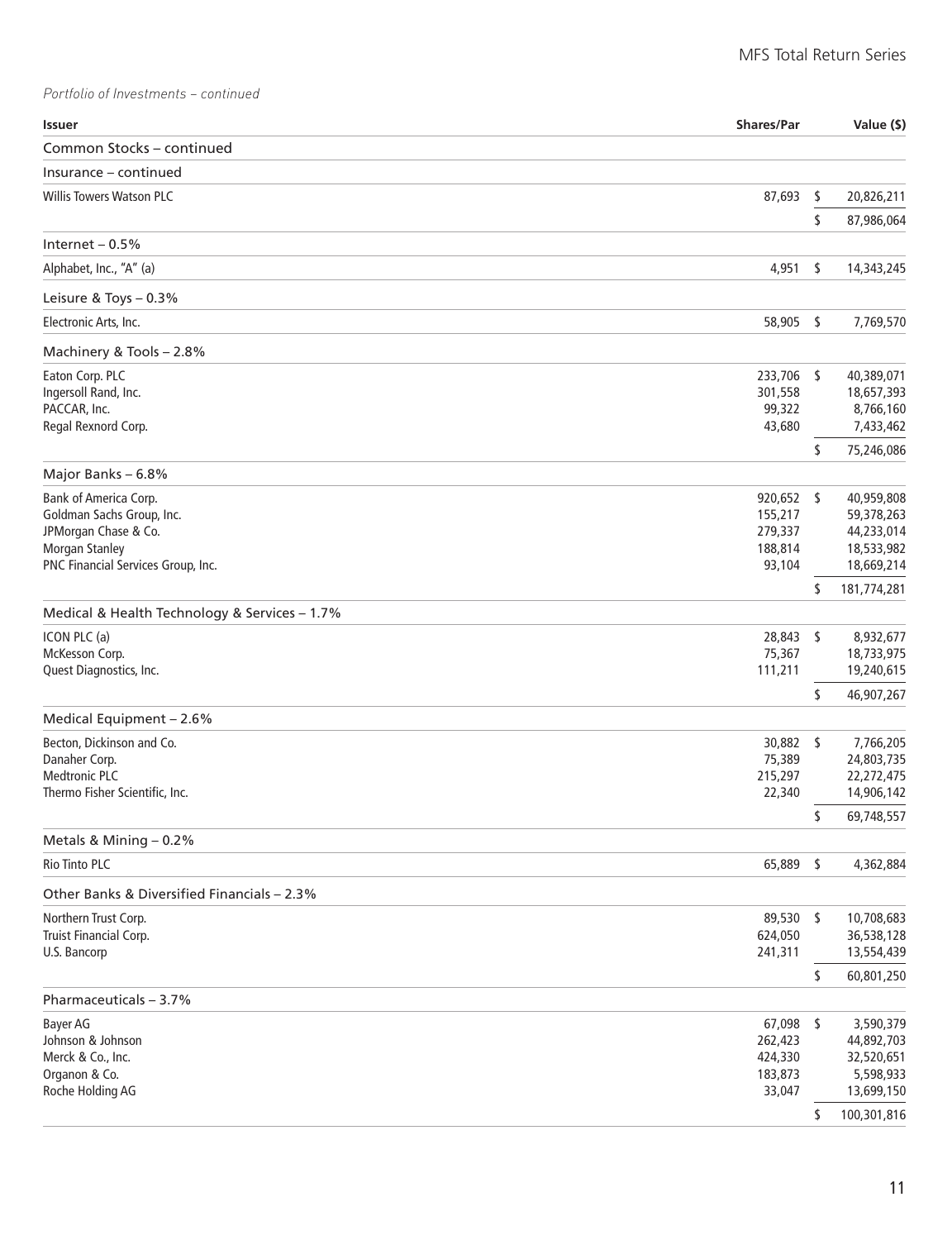| Common Stocks - continued<br>Railroad & Shipping - 1.1%<br>120,874<br>\$<br>30,451,787<br>Union Pacific Corp.<br>Real Estate $-0.3%$<br><b>STORE Capital Corp., REIT</b><br>250,043 \$<br>8,601,479<br>Restaurants - 0.2%<br>Wendy's Co.<br>271.845<br>- \$<br>6,483,503<br>Specialty Chemicals - 1.0%<br>Axalta Coating Systems Ltd. (a)<br>361,124 \$<br>11,960,427<br>DuPont de Nemours, Inc.<br>175,992<br>14,216,634<br>\$<br>26,177,061<br>Specialty Stores - 0.7%<br>Home Depot, Inc.<br>42,973<br>\$<br>17,834,225<br>Telecommunications - Wireless - 0.5%<br>T-Mobile US, Inc. (a)<br>$123,233$ \$<br>14,292,563<br>Tobacco – 1.0%<br>Philip Morris International, Inc.<br>271,602 \$<br>25,802,190<br>Utilities - Electric Power - 2.4%<br>Duke Energy Corp.<br>194,130 \$<br>20,364,237<br>Exelon Corp.<br>216,768<br>12,520,520<br>PG&E Corp. (a)<br>10,462,555<br>861,825<br>Pinnacle West Capital Corp.<br>54,023<br>3,813,484<br>Southern Co.<br>248,319<br>17,029,717<br>\$<br>64,190,513<br>Total Common Stocks (Identified Cost, \$853,155,024)<br>\$1,611,446,875<br>Bonds $-38.1%$<br>Aerospace & Defense - 0.1%<br>BAE Systems PLC, 3.4%, 4/15/2030 (n)<br>\$<br>1,108,000<br>s<br>1,182,633<br>Huntington Ingalls Industries, Inc., 3.844%, 5/01/2025<br>591,000<br>625,024<br>Raytheon Technologies Corp., 4.125%, 11/16/2028<br>1,756,112<br>1,570,000<br>\$<br>3,563,769<br>Apparel Manufacturers - 0.0%<br>\$<br>NIKE, Inc., "B", 3.25%, 3/27/2040<br>773,000 \$<br>840,897<br>Asset-Backed & Securitized - 5.3%<br>1,851,500 \$<br>1,851,509<br>Acres PLC, 2021-FL2, "AS", FLR, 1.84% (LIBOR - 1mo. + 1.75%), 1/15/2037 (z)<br>S.<br>Allegro CLO Ltd., 2016-1A, "BR2", FLR, 1.673% (LIBOR - 3mo. + 1.55%), 1/15/2030 (n)<br>2,407,803<br>2,407,856<br>Arbor Realty Trust, Inc., CLO, 2020-FL1, "AS", FLR, 1.564% (LIBOR - 1mo. + 1.4%), 2/15/2035 (n)<br>1,149,281<br>1,150,000<br>Arbor Realty Trust, Inc., CLO, 2021-FL1, "AS", FLR, 1.309% (LIBOR - 1mo. + 1.2%) 12/15/2035 (n)<br>2,105,087<br>2,115,000<br>Arbor Realty Trust, Inc., CLO, 2021-FL3, "B", FLR, 1.709% (LIBOR - 1mo. + 1.6%), 8/15/2034 (n)<br>1,807,500<br>1,800,250<br>AREIT CRE Trust, 2019-CRE3, "AS", FLR, 1.464% (LIBOR - 1mo. + 1.3%), 9/14/2036 (n)<br>3,366,000<br>3,362,072<br>Avis Budget Rental Car Funding LLC, 2019-1A, "A", 3.45%, 3/20/2023 (n)<br>1,940,000<br>1,947,621<br>Bancorp Commercial Mortgage Trust, 2019-CRE6, "AS", FLR, 1.464% (LIBOR - 1mo. + 1.3%), 9/15/2036 (n)<br>2,748,344<br>2,746,346<br>Bayview Financial Revolving Mortgage Loan Trust, FLR, 1.701% (LIBOR - 1mo. + 1.6%), 12/28/2040 (n)<br>761,629<br>847,766<br>BDS Ltd., 2019-FL4, "A", FLR, 1.209% (LIBOR - 1mo. + 1.10%), 8/15/2036 (n)<br>1,809,639<br>1,808,801<br>BPCRE Holder LLC, FLR, 0.958% (LIBOR - 1mo. + 0.85%), 2/15/2037 (n)<br>650,047<br>649,304 | <b>Issuer</b> | <b>Shares/Par</b> | Value (\$) |
|------------------------------------------------------------------------------------------------------------------------------------------------------------------------------------------------------------------------------------------------------------------------------------------------------------------------------------------------------------------------------------------------------------------------------------------------------------------------------------------------------------------------------------------------------------------------------------------------------------------------------------------------------------------------------------------------------------------------------------------------------------------------------------------------------------------------------------------------------------------------------------------------------------------------------------------------------------------------------------------------------------------------------------------------------------------------------------------------------------------------------------------------------------------------------------------------------------------------------------------------------------------------------------------------------------------------------------------------------------------------------------------------------------------------------------------------------------------------------------------------------------------------------------------------------------------------------------------------------------------------------------------------------------------------------------------------------------------------------------------------------------------------------------------------------------------------------------------------------------------------------------------------------------------------------------------------------------------------------------------------------------------------------------------------------------------------------------------------------------------------------------------------------------------------------------------------------------------------------------------------------------------------------------------------------------------------------------------------------------------------------------------------------------------------------------------------------------------------------------------------------------------------------------------------------------------------------------------------------------------------------------------------------------------------------------------------------------------------------------------------------------------------------------------------------------------------------------------------------------|---------------|-------------------|------------|
|                                                                                                                                                                                                                                                                                                                                                                                                                                                                                                                                                                                                                                                                                                                                                                                                                                                                                                                                                                                                                                                                                                                                                                                                                                                                                                                                                                                                                                                                                                                                                                                                                                                                                                                                                                                                                                                                                                                                                                                                                                                                                                                                                                                                                                                                                                                                                                                                                                                                                                                                                                                                                                                                                                                                                                                                                                                            |               |                   |            |
|                                                                                                                                                                                                                                                                                                                                                                                                                                                                                                                                                                                                                                                                                                                                                                                                                                                                                                                                                                                                                                                                                                                                                                                                                                                                                                                                                                                                                                                                                                                                                                                                                                                                                                                                                                                                                                                                                                                                                                                                                                                                                                                                                                                                                                                                                                                                                                                                                                                                                                                                                                                                                                                                                                                                                                                                                                                            |               |                   |            |
|                                                                                                                                                                                                                                                                                                                                                                                                                                                                                                                                                                                                                                                                                                                                                                                                                                                                                                                                                                                                                                                                                                                                                                                                                                                                                                                                                                                                                                                                                                                                                                                                                                                                                                                                                                                                                                                                                                                                                                                                                                                                                                                                                                                                                                                                                                                                                                                                                                                                                                                                                                                                                                                                                                                                                                                                                                                            |               |                   |            |
|                                                                                                                                                                                                                                                                                                                                                                                                                                                                                                                                                                                                                                                                                                                                                                                                                                                                                                                                                                                                                                                                                                                                                                                                                                                                                                                                                                                                                                                                                                                                                                                                                                                                                                                                                                                                                                                                                                                                                                                                                                                                                                                                                                                                                                                                                                                                                                                                                                                                                                                                                                                                                                                                                                                                                                                                                                                            |               |                   |            |
|                                                                                                                                                                                                                                                                                                                                                                                                                                                                                                                                                                                                                                                                                                                                                                                                                                                                                                                                                                                                                                                                                                                                                                                                                                                                                                                                                                                                                                                                                                                                                                                                                                                                                                                                                                                                                                                                                                                                                                                                                                                                                                                                                                                                                                                                                                                                                                                                                                                                                                                                                                                                                                                                                                                                                                                                                                                            |               |                   |            |
|                                                                                                                                                                                                                                                                                                                                                                                                                                                                                                                                                                                                                                                                                                                                                                                                                                                                                                                                                                                                                                                                                                                                                                                                                                                                                                                                                                                                                                                                                                                                                                                                                                                                                                                                                                                                                                                                                                                                                                                                                                                                                                                                                                                                                                                                                                                                                                                                                                                                                                                                                                                                                                                                                                                                                                                                                                                            |               |                   |            |
|                                                                                                                                                                                                                                                                                                                                                                                                                                                                                                                                                                                                                                                                                                                                                                                                                                                                                                                                                                                                                                                                                                                                                                                                                                                                                                                                                                                                                                                                                                                                                                                                                                                                                                                                                                                                                                                                                                                                                                                                                                                                                                                                                                                                                                                                                                                                                                                                                                                                                                                                                                                                                                                                                                                                                                                                                                                            |               |                   |            |
|                                                                                                                                                                                                                                                                                                                                                                                                                                                                                                                                                                                                                                                                                                                                                                                                                                                                                                                                                                                                                                                                                                                                                                                                                                                                                                                                                                                                                                                                                                                                                                                                                                                                                                                                                                                                                                                                                                                                                                                                                                                                                                                                                                                                                                                                                                                                                                                                                                                                                                                                                                                                                                                                                                                                                                                                                                                            |               |                   |            |
|                                                                                                                                                                                                                                                                                                                                                                                                                                                                                                                                                                                                                                                                                                                                                                                                                                                                                                                                                                                                                                                                                                                                                                                                                                                                                                                                                                                                                                                                                                                                                                                                                                                                                                                                                                                                                                                                                                                                                                                                                                                                                                                                                                                                                                                                                                                                                                                                                                                                                                                                                                                                                                                                                                                                                                                                                                                            |               |                   |            |
|                                                                                                                                                                                                                                                                                                                                                                                                                                                                                                                                                                                                                                                                                                                                                                                                                                                                                                                                                                                                                                                                                                                                                                                                                                                                                                                                                                                                                                                                                                                                                                                                                                                                                                                                                                                                                                                                                                                                                                                                                                                                                                                                                                                                                                                                                                                                                                                                                                                                                                                                                                                                                                                                                                                                                                                                                                                            |               |                   |            |
|                                                                                                                                                                                                                                                                                                                                                                                                                                                                                                                                                                                                                                                                                                                                                                                                                                                                                                                                                                                                                                                                                                                                                                                                                                                                                                                                                                                                                                                                                                                                                                                                                                                                                                                                                                                                                                                                                                                                                                                                                                                                                                                                                                                                                                                                                                                                                                                                                                                                                                                                                                                                                                                                                                                                                                                                                                                            |               |                   |            |
|                                                                                                                                                                                                                                                                                                                                                                                                                                                                                                                                                                                                                                                                                                                                                                                                                                                                                                                                                                                                                                                                                                                                                                                                                                                                                                                                                                                                                                                                                                                                                                                                                                                                                                                                                                                                                                                                                                                                                                                                                                                                                                                                                                                                                                                                                                                                                                                                                                                                                                                                                                                                                                                                                                                                                                                                                                                            |               |                   |            |
|                                                                                                                                                                                                                                                                                                                                                                                                                                                                                                                                                                                                                                                                                                                                                                                                                                                                                                                                                                                                                                                                                                                                                                                                                                                                                                                                                                                                                                                                                                                                                                                                                                                                                                                                                                                                                                                                                                                                                                                                                                                                                                                                                                                                                                                                                                                                                                                                                                                                                                                                                                                                                                                                                                                                                                                                                                                            |               |                   |            |
|                                                                                                                                                                                                                                                                                                                                                                                                                                                                                                                                                                                                                                                                                                                                                                                                                                                                                                                                                                                                                                                                                                                                                                                                                                                                                                                                                                                                                                                                                                                                                                                                                                                                                                                                                                                                                                                                                                                                                                                                                                                                                                                                                                                                                                                                                                                                                                                                                                                                                                                                                                                                                                                                                                                                                                                                                                                            |               |                   |            |
|                                                                                                                                                                                                                                                                                                                                                                                                                                                                                                                                                                                                                                                                                                                                                                                                                                                                                                                                                                                                                                                                                                                                                                                                                                                                                                                                                                                                                                                                                                                                                                                                                                                                                                                                                                                                                                                                                                                                                                                                                                                                                                                                                                                                                                                                                                                                                                                                                                                                                                                                                                                                                                                                                                                                                                                                                                                            |               |                   |            |
|                                                                                                                                                                                                                                                                                                                                                                                                                                                                                                                                                                                                                                                                                                                                                                                                                                                                                                                                                                                                                                                                                                                                                                                                                                                                                                                                                                                                                                                                                                                                                                                                                                                                                                                                                                                                                                                                                                                                                                                                                                                                                                                                                                                                                                                                                                                                                                                                                                                                                                                                                                                                                                                                                                                                                                                                                                                            |               |                   |            |
|                                                                                                                                                                                                                                                                                                                                                                                                                                                                                                                                                                                                                                                                                                                                                                                                                                                                                                                                                                                                                                                                                                                                                                                                                                                                                                                                                                                                                                                                                                                                                                                                                                                                                                                                                                                                                                                                                                                                                                                                                                                                                                                                                                                                                                                                                                                                                                                                                                                                                                                                                                                                                                                                                                                                                                                                                                                            |               |                   |            |
|                                                                                                                                                                                                                                                                                                                                                                                                                                                                                                                                                                                                                                                                                                                                                                                                                                                                                                                                                                                                                                                                                                                                                                                                                                                                                                                                                                                                                                                                                                                                                                                                                                                                                                                                                                                                                                                                                                                                                                                                                                                                                                                                                                                                                                                                                                                                                                                                                                                                                                                                                                                                                                                                                                                                                                                                                                                            |               |                   |            |
|                                                                                                                                                                                                                                                                                                                                                                                                                                                                                                                                                                                                                                                                                                                                                                                                                                                                                                                                                                                                                                                                                                                                                                                                                                                                                                                                                                                                                                                                                                                                                                                                                                                                                                                                                                                                                                                                                                                                                                                                                                                                                                                                                                                                                                                                                                                                                                                                                                                                                                                                                                                                                                                                                                                                                                                                                                                            |               |                   |            |
|                                                                                                                                                                                                                                                                                                                                                                                                                                                                                                                                                                                                                                                                                                                                                                                                                                                                                                                                                                                                                                                                                                                                                                                                                                                                                                                                                                                                                                                                                                                                                                                                                                                                                                                                                                                                                                                                                                                                                                                                                                                                                                                                                                                                                                                                                                                                                                                                                                                                                                                                                                                                                                                                                                                                                                                                                                                            |               |                   |            |
|                                                                                                                                                                                                                                                                                                                                                                                                                                                                                                                                                                                                                                                                                                                                                                                                                                                                                                                                                                                                                                                                                                                                                                                                                                                                                                                                                                                                                                                                                                                                                                                                                                                                                                                                                                                                                                                                                                                                                                                                                                                                                                                                                                                                                                                                                                                                                                                                                                                                                                                                                                                                                                                                                                                                                                                                                                                            |               |                   |            |
|                                                                                                                                                                                                                                                                                                                                                                                                                                                                                                                                                                                                                                                                                                                                                                                                                                                                                                                                                                                                                                                                                                                                                                                                                                                                                                                                                                                                                                                                                                                                                                                                                                                                                                                                                                                                                                                                                                                                                                                                                                                                                                                                                                                                                                                                                                                                                                                                                                                                                                                                                                                                                                                                                                                                                                                                                                                            |               |                   |            |
|                                                                                                                                                                                                                                                                                                                                                                                                                                                                                                                                                                                                                                                                                                                                                                                                                                                                                                                                                                                                                                                                                                                                                                                                                                                                                                                                                                                                                                                                                                                                                                                                                                                                                                                                                                                                                                                                                                                                                                                                                                                                                                                                                                                                                                                                                                                                                                                                                                                                                                                                                                                                                                                                                                                                                                                                                                                            |               |                   |            |
|                                                                                                                                                                                                                                                                                                                                                                                                                                                                                                                                                                                                                                                                                                                                                                                                                                                                                                                                                                                                                                                                                                                                                                                                                                                                                                                                                                                                                                                                                                                                                                                                                                                                                                                                                                                                                                                                                                                                                                                                                                                                                                                                                                                                                                                                                                                                                                                                                                                                                                                                                                                                                                                                                                                                                                                                                                                            |               |                   |            |
|                                                                                                                                                                                                                                                                                                                                                                                                                                                                                                                                                                                                                                                                                                                                                                                                                                                                                                                                                                                                                                                                                                                                                                                                                                                                                                                                                                                                                                                                                                                                                                                                                                                                                                                                                                                                                                                                                                                                                                                                                                                                                                                                                                                                                                                                                                                                                                                                                                                                                                                                                                                                                                                                                                                                                                                                                                                            |               |                   |            |
|                                                                                                                                                                                                                                                                                                                                                                                                                                                                                                                                                                                                                                                                                                                                                                                                                                                                                                                                                                                                                                                                                                                                                                                                                                                                                                                                                                                                                                                                                                                                                                                                                                                                                                                                                                                                                                                                                                                                                                                                                                                                                                                                                                                                                                                                                                                                                                                                                                                                                                                                                                                                                                                                                                                                                                                                                                                            |               |                   |            |
|                                                                                                                                                                                                                                                                                                                                                                                                                                                                                                                                                                                                                                                                                                                                                                                                                                                                                                                                                                                                                                                                                                                                                                                                                                                                                                                                                                                                                                                                                                                                                                                                                                                                                                                                                                                                                                                                                                                                                                                                                                                                                                                                                                                                                                                                                                                                                                                                                                                                                                                                                                                                                                                                                                                                                                                                                                                            |               |                   |            |
|                                                                                                                                                                                                                                                                                                                                                                                                                                                                                                                                                                                                                                                                                                                                                                                                                                                                                                                                                                                                                                                                                                                                                                                                                                                                                                                                                                                                                                                                                                                                                                                                                                                                                                                                                                                                                                                                                                                                                                                                                                                                                                                                                                                                                                                                                                                                                                                                                                                                                                                                                                                                                                                                                                                                                                                                                                                            |               |                   |            |
|                                                                                                                                                                                                                                                                                                                                                                                                                                                                                                                                                                                                                                                                                                                                                                                                                                                                                                                                                                                                                                                                                                                                                                                                                                                                                                                                                                                                                                                                                                                                                                                                                                                                                                                                                                                                                                                                                                                                                                                                                                                                                                                                                                                                                                                                                                                                                                                                                                                                                                                                                                                                                                                                                                                                                                                                                                                            |               |                   |            |
|                                                                                                                                                                                                                                                                                                                                                                                                                                                                                                                                                                                                                                                                                                                                                                                                                                                                                                                                                                                                                                                                                                                                                                                                                                                                                                                                                                                                                                                                                                                                                                                                                                                                                                                                                                                                                                                                                                                                                                                                                                                                                                                                                                                                                                                                                                                                                                                                                                                                                                                                                                                                                                                                                                                                                                                                                                                            |               |                   |            |
|                                                                                                                                                                                                                                                                                                                                                                                                                                                                                                                                                                                                                                                                                                                                                                                                                                                                                                                                                                                                                                                                                                                                                                                                                                                                                                                                                                                                                                                                                                                                                                                                                                                                                                                                                                                                                                                                                                                                                                                                                                                                                                                                                                                                                                                                                                                                                                                                                                                                                                                                                                                                                                                                                                                                                                                                                                                            |               |                   |            |
|                                                                                                                                                                                                                                                                                                                                                                                                                                                                                                                                                                                                                                                                                                                                                                                                                                                                                                                                                                                                                                                                                                                                                                                                                                                                                                                                                                                                                                                                                                                                                                                                                                                                                                                                                                                                                                                                                                                                                                                                                                                                                                                                                                                                                                                                                                                                                                                                                                                                                                                                                                                                                                                                                                                                                                                                                                                            |               |                   |            |
|                                                                                                                                                                                                                                                                                                                                                                                                                                                                                                                                                                                                                                                                                                                                                                                                                                                                                                                                                                                                                                                                                                                                                                                                                                                                                                                                                                                                                                                                                                                                                                                                                                                                                                                                                                                                                                                                                                                                                                                                                                                                                                                                                                                                                                                                                                                                                                                                                                                                                                                                                                                                                                                                                                                                                                                                                                                            |               |                   |            |
|                                                                                                                                                                                                                                                                                                                                                                                                                                                                                                                                                                                                                                                                                                                                                                                                                                                                                                                                                                                                                                                                                                                                                                                                                                                                                                                                                                                                                                                                                                                                                                                                                                                                                                                                                                                                                                                                                                                                                                                                                                                                                                                                                                                                                                                                                                                                                                                                                                                                                                                                                                                                                                                                                                                                                                                                                                                            |               |                   |            |
|                                                                                                                                                                                                                                                                                                                                                                                                                                                                                                                                                                                                                                                                                                                                                                                                                                                                                                                                                                                                                                                                                                                                                                                                                                                                                                                                                                                                                                                                                                                                                                                                                                                                                                                                                                                                                                                                                                                                                                                                                                                                                                                                                                                                                                                                                                                                                                                                                                                                                                                                                                                                                                                                                                                                                                                                                                                            |               |                   |            |
|                                                                                                                                                                                                                                                                                                                                                                                                                                                                                                                                                                                                                                                                                                                                                                                                                                                                                                                                                                                                                                                                                                                                                                                                                                                                                                                                                                                                                                                                                                                                                                                                                                                                                                                                                                                                                                                                                                                                                                                                                                                                                                                                                                                                                                                                                                                                                                                                                                                                                                                                                                                                                                                                                                                                                                                                                                                            |               |                   |            |
|                                                                                                                                                                                                                                                                                                                                                                                                                                                                                                                                                                                                                                                                                                                                                                                                                                                                                                                                                                                                                                                                                                                                                                                                                                                                                                                                                                                                                                                                                                                                                                                                                                                                                                                                                                                                                                                                                                                                                                                                                                                                                                                                                                                                                                                                                                                                                                                                                                                                                                                                                                                                                                                                                                                                                                                                                                                            |               |                   |            |
|                                                                                                                                                                                                                                                                                                                                                                                                                                                                                                                                                                                                                                                                                                                                                                                                                                                                                                                                                                                                                                                                                                                                                                                                                                                                                                                                                                                                                                                                                                                                                                                                                                                                                                                                                                                                                                                                                                                                                                                                                                                                                                                                                                                                                                                                                                                                                                                                                                                                                                                                                                                                                                                                                                                                                                                                                                                            |               |                   |            |
|                                                                                                                                                                                                                                                                                                                                                                                                                                                                                                                                                                                                                                                                                                                                                                                                                                                                                                                                                                                                                                                                                                                                                                                                                                                                                                                                                                                                                                                                                                                                                                                                                                                                                                                                                                                                                                                                                                                                                                                                                                                                                                                                                                                                                                                                                                                                                                                                                                                                                                                                                                                                                                                                                                                                                                                                                                                            |               |                   |            |
|                                                                                                                                                                                                                                                                                                                                                                                                                                                                                                                                                                                                                                                                                                                                                                                                                                                                                                                                                                                                                                                                                                                                                                                                                                                                                                                                                                                                                                                                                                                                                                                                                                                                                                                                                                                                                                                                                                                                                                                                                                                                                                                                                                                                                                                                                                                                                                                                                                                                                                                                                                                                                                                                                                                                                                                                                                                            |               |                   |            |
|                                                                                                                                                                                                                                                                                                                                                                                                                                                                                                                                                                                                                                                                                                                                                                                                                                                                                                                                                                                                                                                                                                                                                                                                                                                                                                                                                                                                                                                                                                                                                                                                                                                                                                                                                                                                                                                                                                                                                                                                                                                                                                                                                                                                                                                                                                                                                                                                                                                                                                                                                                                                                                                                                                                                                                                                                                                            |               |                   |            |
|                                                                                                                                                                                                                                                                                                                                                                                                                                                                                                                                                                                                                                                                                                                                                                                                                                                                                                                                                                                                                                                                                                                                                                                                                                                                                                                                                                                                                                                                                                                                                                                                                                                                                                                                                                                                                                                                                                                                                                                                                                                                                                                                                                                                                                                                                                                                                                                                                                                                                                                                                                                                                                                                                                                                                                                                                                                            |               |                   |            |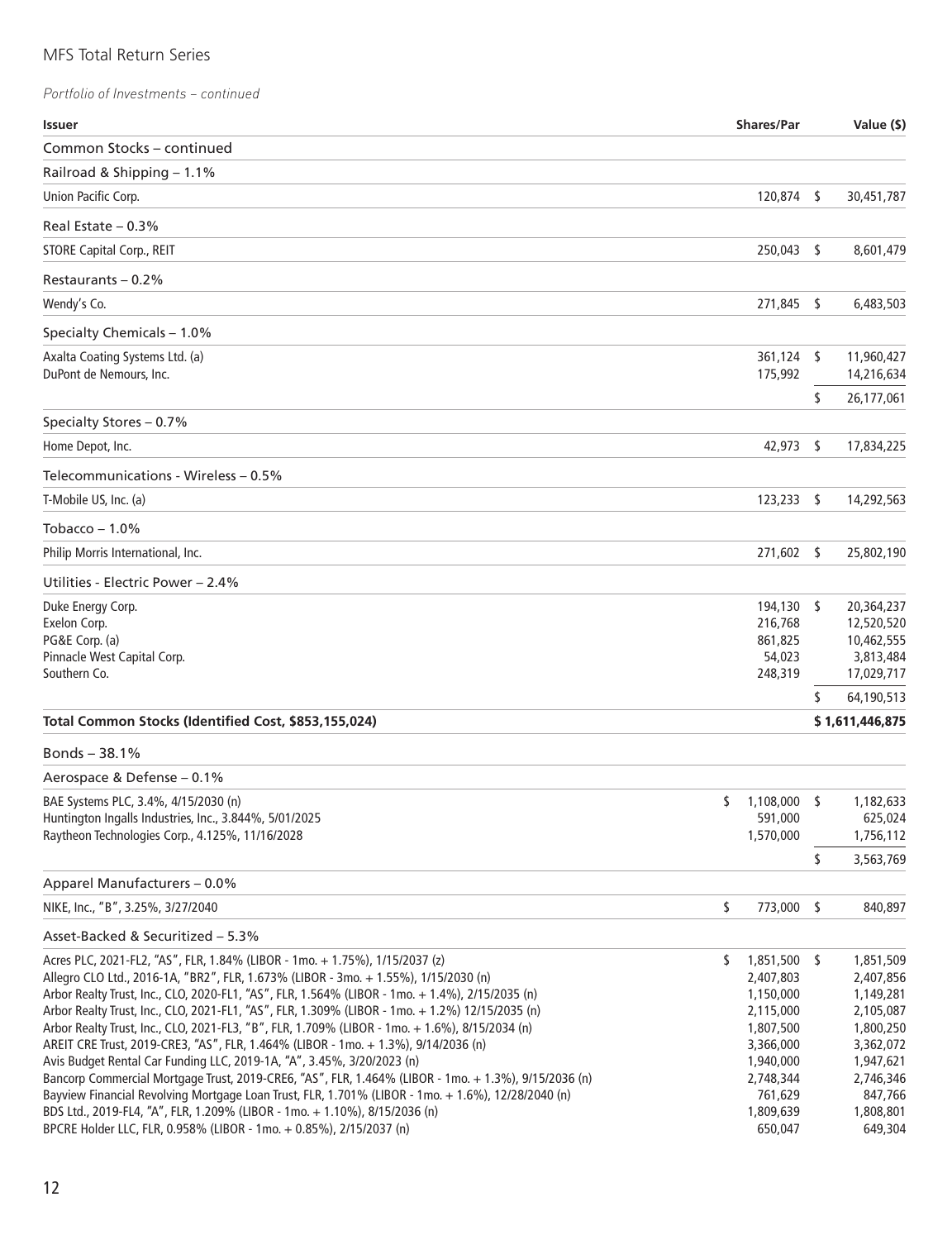| $\sim$<br>$\sim$<br>×<br>.,<br><br>. . |  |
|----------------------------------------|--|

| Bonds - continued                                                                                              |                    |                   |
|----------------------------------------------------------------------------------------------------------------|--------------------|-------------------|
| Asset-Backed & Securitized - continued                                                                         |                    |                   |
| BSPRT Issuer Ltd., 2021-FL6, "AS", FLR, 1.409% (LIBOR - 1mo. + 1.3%), 3/15/2036 (n)                            | \$<br>4,964,000 \$ | 4,946,075         |
| BSPRT Issuer Ltd., 2021-FL7, "B", FLR, 2.15% (LIBOR - 1mo. + 2.05%), 12/15/2038 (n)                            | 849,500            | 849,500           |
| Business Jet Securities LLC, 2021-1A, "A", 2.162%, 4/15/2036 (n)                                               | 1,317,242          | 1,293,272         |
| BXMT Ltd., 2021-FL4, "AS", FLR, 1.409% (LIBOR - 1mo. + 1.3%), 5/15/2038 (n)                                    | 5,214,000          | 5,197,706         |
| CHCP 2021-FL1 Ltd., "AS", FLR, 1.464% (LIBOR - 1mo. + 1.3%) 2/15/2038 (n)                                      | 2,203,500          | 2,197,545         |
| Columbia Cent CLO 28 Ltd., "A-2-R", 1.844%, 11/07/2030 (n)                                                     | 3,492,733          | 3,489,705         |
| Commercial Mortgage Pass-Through Certificates, 2019-BN17, "A4", 3.714%, 4/15/2052                              | 2,789,000          | 3,075,842         |
| Commercial Mortgage Trust, 2015-LC21, "A4", 3.708%, 7/10/2048                                                  | 3,980,975          | 4,231,945         |
| Credit Acceptance Auto Loan Trust, 2021-3A, "B", 1.38%, 7/15/2030 (n)                                          | 1,118,000          | 1,104,431         |
| CSAIL Commercial Mortgage Trust, 2015-C2, "A4", 3.504%, 6/15/2057                                              | 2,316,427          | 2,441,225         |
| Cutwater Ltd., 2015-1A, "AR", FLR, 1.344% (LIBOR - 3mo. + 1.22%), 1/15/2029 (n)                                | 2,643,724          | 2,643,684         |
| Dryden Senior Loan Fund, 2013-26A, "AR", CLO, FLR, 1.024% (LIBOR - 3mo. + 0.9%), 4/15/2029 (n)                 | 2,024,654          | 2,024,462         |
| Dryden Senior Loan Fund, 2018-55A, "A1", CLO, FLR, 1.143% (LIBOR - 3mo. + 1.02%), 4/15/2031 (n)                | 4,414,000          | 4,417,659         |
| Exeter Automobile Receivables Trust, 2020-1A, "B", 2.26%, 4/15/2024 (n)                                        | 89,511             | 89,573            |
| GLS Auto Receivables Trust, 2020-1A, "A", 2.17%, 2/15/2024 (n)                                                 | 86,901             | 87,028            |
| GMAC Mortgage Corp. Loan Trust, FGIC, 5.805%, 10/25/2036                                                       | 141,786            | 152,036           |
| GS Mortgage Securities Trust, 2015-GC30, "A4", 3.382%, 5/10/2050                                               | 4,243,101          | 4,472,403         |
| GS Mortgage Securities Trust, 2019-GSA1, "A4", 3.047%, 11/10/2052                                              | 2,182,474          | 2,311,457         |
| GS Mortgage Securities Trust, 2020-GC45, "A5", 2.91%, 2/13/2053                                                | 2,001,659          | 2,103,986         |
| JPMBB Commercial Mortgage Securities Trust, 2014-C26, "A4", 3.494%, 1/15/2048                                  | 4,880,000          | 5,135,197         |
| JPMBB Commercial Mortgage Securities Trust, 2015-C28, "A4", 3.227%, 10/15/2048                                 | 3,256,792          | 3,400,437         |
| Ladder Capital Commercial Mortgage Securities LLC, "B", FLR, 2.01% (LIBOR - 1mo. + 1.9%), 12/13/2038 (n)       | 2,562,000          | 2,562,000         |
| LoanCore Ltd., 2021-CRE5, "AS", FLR, 1.859% (LIBOR - 1mo. + 1.75%), 7/15/2036 (n)                              | 5,288,000          | 5,281,480         |
| MF1 CLO Ltd., 2021-FL5, "AS", FLR, 1.364% (LIBOR - 1mo. + 1.2%), 7/15/2036 (n)                                 | 5,459,500          | 5,454,663         |
| MF1 Multi-Family Housing Mortgage Loan Trust, 2020-FL4, "A", FLR, 1.864% (LIBOR - 1mo. + 1.7%), 11/15/2035 (n) | 1,701,000          | 1,706,978         |
| MidOcean Credit CLO, 2013-2A, "BR", FLR, 1.779% (LIBOR - 3mo. + 1.65%), 1/29/2030 (n)                          | 3,932,725          | 3,929,949         |
| Morgan Stanley Bank of America Merrill Lynch Trust, 2017-C34, "A4", 3.536%, 11/15/2052                         | 1,600,004          | 1,730,123         |
| Morgan Stanley Capital I Trust, 2017-H1, "A5", 3.53%, 6/15/2050                                                | 1,456,742          | 1,568,914         |
| Neuberger Berman CLO Ltd., 2013-15A, "BR2", FLR, 1.473% (LIBOR - 3mo. + 1.35%), 10/15/2029 (n)                 | 1,750,540          | 1,748,306         |
| Neuberger Berman CLO Ltd., 2015-20A, "ARR", FLR, 1.284% (LIBOR - 3mo. + 1.16%), 7/15/2034 (n)                  | 1,900,000          | 1,900,581         |
| Oaktree CLO Ltd., 2015-1A, "A2AR", FLR, 1.481% (LIBOR - 3mo. + 1.35%), 10/20/2027 (n)                          | 809,537            | 809,131           |
| Oaktree CLO Ltd., 2019-1A, "BR", FLR, 1.878% (LIBOR - 3mo. + 1.75%), 4/22/2030 (n)                             | 5,195,227          | 5,186,411         |
| PFP III Ltd., 2021-7, "AS", FLR, 1.259% (LIBOR - 1mo. + 1.15%), 4/14/2038 (n)                                  | 3,912,305          | 3,893,483         |
| ReadyCap Commercial Mortgage Trust, 2021-FL5, "A", FLR, 1.102% (LIBOR - 1mo. + 1%), 4/25/2038 (z)              | 3,102,744          | 3,085,291         |
| ReadyCap Commercial Mortgage Trust, 2021-FL7, "B", FLR, 1.902% (LIBOR - 1mo. + 1.8%), 11/25/2036 (z)           | 1,130,000          | 1,128,603         |
| Residential Funding Mortgage Securities, Inc., FGIC, 4.481%, 12/25/2035                                        | 64,417             | 64,309            |
| Santander Retail Auto Lease Trust, 2020-A, "B", 1.88%, 3/20/2024 (n)                                           | 1,631,000          | 1,646,965         |
| TPG Real Estate Finance, 2021-FL4, "A", FLR, 1.309% (LIBOR - 1mo. + 1.2%), 3/15/2038 (n)                       | 5,181,500          | 5,178,262         |
| UBS Commercial Mortgage Trust, 2017-C8, "A4", 3.983%, 2/15/2051                                                | 2,950,000          | 3,264,835         |
| UBS Commercial Mortgage Trust, 2019-C17, "A4", 2.921%, 10/15/2052                                              | 2,461,404          | 2,578,005         |
| Verizon Owner Trust, 2020-A, "B", 1.98%, 7/22/2024                                                             | 2,616,000          | 2,648,587         |
| Veros Auto Receivables Trust, 2020-1, "A", 1.67%, 9/15/2023 (n)                                                | 86,584             | 86,619            |
| Voya CLO Ltd., 2012-4A, "A2R3", FLR, 1.574% (LIBOR - 3mo. + 1.45%), 10/15/2030 (n)                             | 2,010,166          | 2,005,661         |
| Wells Fargo Commercial Mortgage Trust, 2015-C28, "A4", 3.54%, 5/15/2048                                        | 4,315,766          | 4,565,401         |
| Wells Fargo Commercial Mortgage Trust, 2019-C54, "A4", 3.146%, 12/15/2052                                      | 3,579,870          | 3,826,846         |
|                                                                                                                |                    | \$<br>142,192,464 |
| Automotive - 0.6%                                                                                              |                    |                   |
| General Motors Co., 6.75%, 4/01/2046                                                                           | \$<br>992,000 \$   | 1,417,457         |

| General Motors Co., 6.75%, 4/01/2046          | <b>992.UUU</b> | 1.417.437 |
|-----------------------------------------------|----------------|-----------|
| Hyundai Capital America, 2.65%, 2/10/2025 (n) | 943,000        | 966,385   |
| Hyundai Capital America, 3%, 2/10/2027 (n)    | 1,959,000      | 2.027.028 |
| Lear Corp., 3.8%, 9/15/2027                   | 891,000        | 971.220   |
| Lear Corp., 4.25%, 5/15/2029                  | 769,000        | 847,049   |
| Magna International, Inc., 2.45%, 6/15/2030   | 2,229,000      | 2,261,632 |
| Stellantis N.V., 2.691%, 9/15/2031 (n)        | 2,635,000      | 2,591,167 |
|                                               |                |           |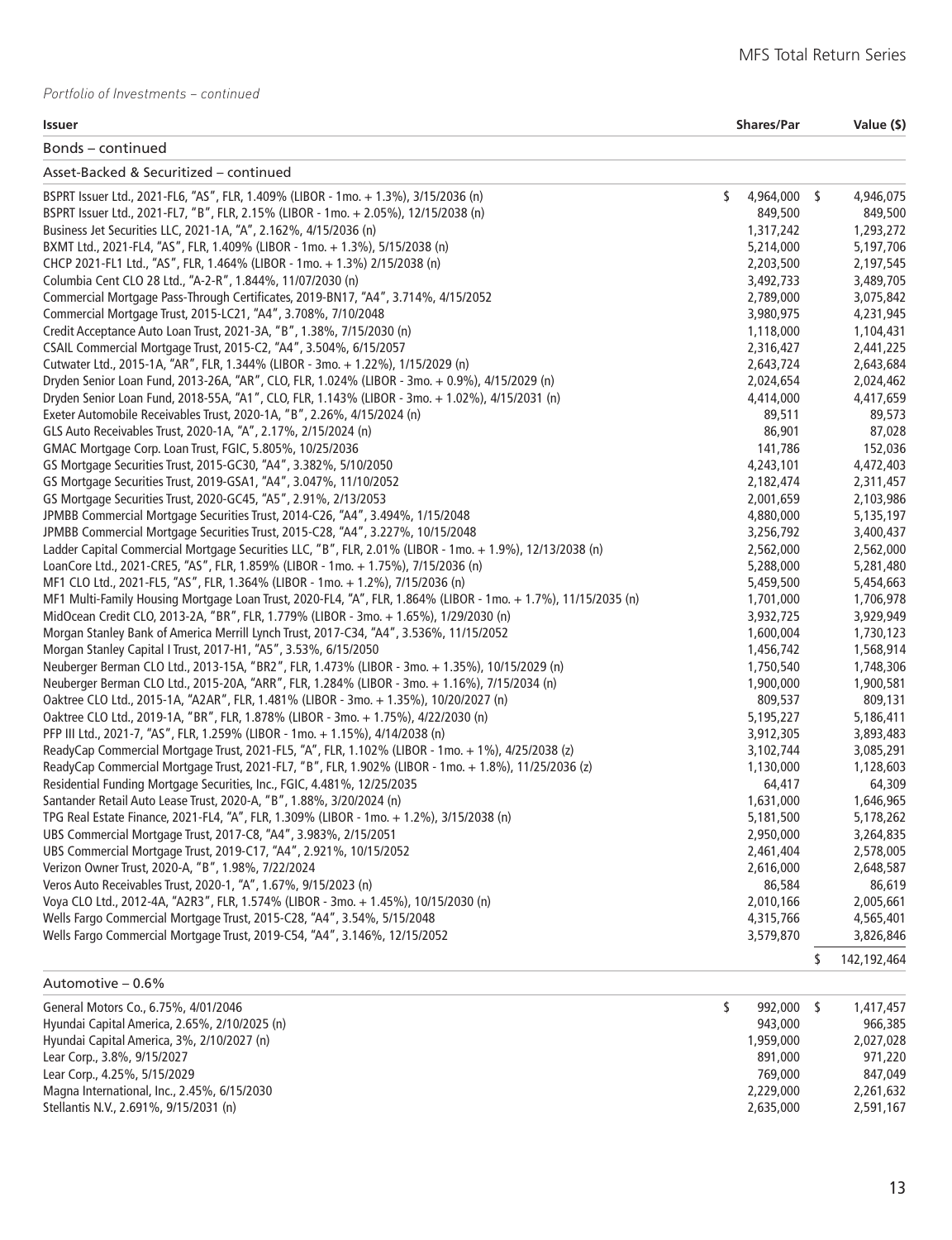| <b>Issuer</b>                                                                                           |    | <b>Shares/Par</b>    |     | Value (\$)           |
|---------------------------------------------------------------------------------------------------------|----|----------------------|-----|----------------------|
| Bonds – continued                                                                                       |    |                      |     |                      |
| Automotive – continued                                                                                  |    |                      |     |                      |
| Volkswagen Group of America Finance LLC, 3.35%, 5/13/2025 (n)                                           | \$ | 3,867,000            | \$  | 4,068,465            |
|                                                                                                         |    |                      | \$  | 15,150,403           |
| Broadcasting $-0.1\%$                                                                                   |    |                      |     |                      |
| Walt Disney Co., 3.5%, 5/13/2040                                                                        | \$ | 3,478,000            | - S | 3,809,083            |
| Brokerage & Asset Managers - 0.2%                                                                       |    |                      |     |                      |
| E*TRADE Financial Corp., 4.5%, 6/20/2028                                                                | \$ | 975,000 \$           |     | 1,096,966            |
| Intercontinental Exchange, Inc., 2.1%, 6/15/2030                                                        |    | 2,155,000            |     | 2,141,229            |
| Intercontinental Exchange, Inc., 1.85%, 9/15/2032                                                       |    | 634,000              |     | 606,856              |
| Raymond James Financial, Inc., 4.95%, 7/15/2046                                                         |    | 2,057,000            |     | 2,617,957            |
|                                                                                                         |    |                      | \$  | 6,463,008            |
| Building $-0.2%$                                                                                        |    |                      |     |                      |
| Martin Marietta Materials, Inc., 3.5%, 12/15/2027                                                       | \$ | 815,000 \$           |     | 876,505              |
| Martin Marietta Materials, Inc., 2.5%, 3/15/2030                                                        |    | 223,000              |     | 224,973              |
| Masco Corp., 2%, 2/15/2031                                                                              |    | 4,244,000            |     | 4,067,142            |
| Vulcan Materials Co., 3.5%, 6/01/2030                                                                   |    | 380,000              |     | 410,439              |
|                                                                                                         |    |                      | \$  | 5,579,059            |
| Business Services - 0.9%                                                                                |    |                      |     |                      |
| Equinix, Inc., 2.625%, 11/18/2024                                                                       | \$ | 2,863,000            | \$  | 2,949,945            |
| Equinix, Inc., 1.8%, 7/15/2027                                                                          |    | 1,829,000            |     | 1,799,251            |
| Experian Finance PLC, 4.25%, 2/01/2029 (n)                                                              |    | 1,699,000            |     | 1,886,198            |
| Fiserv, Inc., 2.65%, 6/01/2030                                                                          |    | 730,000              |     | 740,728              |
| Global Payments, Inc., 1.2%, 3/01/2026                                                                  |    | 2,357,000            |     | 2,287,851            |
| IHS Markit Ltd., 3.625%, 5/01/2024                                                                      |    | 336,000              |     | 352,380              |
| IHS Markit Ltd., 4.75%, 2/15/2025 (n)<br>IHS Markit Ltd., 4%, 3/01/2026 (n)                             |    | 555,000<br>1,759,000 |     | 604,256<br>1,900,898 |
| IHS Markit Ltd., 4.25%, 5/01/2029                                                                       |    | 795,000              |     | 904,312              |
| NXP B.V./NXP Funding LLC/NXP USA, Inc., 2.5%, 5/11/2031 (n)                                             |    | 2,212,000            |     | 2,217,648            |
| NXP B.V./NXP Funding LLC/NXP USA, Inc., 3.25%, 5/11/2041 (n)                                            |    | 1,896,000            |     | 1,959,638            |
| RELX Capital, Inc., 3%, 5/22/2030                                                                       |    | 620,000              |     | 649,982              |
| Tencent Holdings Ltd., 2.39%, 6/03/2030 (n)                                                             |    | 1,814,000            |     | 1,777,262            |
| Verisk Analytics, Inc., 4.125%, 3/15/2029                                                               |    | 2,176,000            |     | 2,426,154            |
| Western Union Co., 2.85%, 1/10/2025                                                                     |    | 578,000              |     | 598,178              |
|                                                                                                         |    |                      | \$  | 23,054,681           |
| Cable TV $-0.3%$                                                                                        |    |                      |     |                      |
| Charter Communications Operating LLC/Charter Communications Operating Capital Corp., 6.384%, 10/23/2035 | S. | 1,053,000            | -S  | 1,360,208            |
| Charter Communications Operating LLC/Charter Communications Operating Capital Corp., 3.5%, 6/01/2041    |    | 2,122,000            |     | 2,068,916            |
| Charter Communications Operating LLC/Charter Communications Operating Capital Corp., 5.375%, 5/01/2047  |    | 430,000              |     | 513,250              |
| Cox Communications, Inc., 1.8%, 10/01/2030 (n)                                                          |    | 1,333,000            |     | 1,255,733            |
| Time Warner Entertainment Co. LP, 8.375%, 7/15/2033                                                     |    | 2,526,000            |     | 3,677,899            |
| Chemicals $-0.1%$                                                                                       |    |                      | \$  | 8,876,006            |
| Sherwin-Williams Co., 2.3%, 5/15/2030                                                                   | \$ | 1,590,000            | s   | 1,585,582            |
|                                                                                                         |    |                      |     |                      |
| Computer Software - 0.1%                                                                                |    |                      |     |                      |
| Dell International LLC/EMC Corp., 4.9%, 10/01/2026                                                      | S. | 1,640,000 \$         |     | 1,847,170            |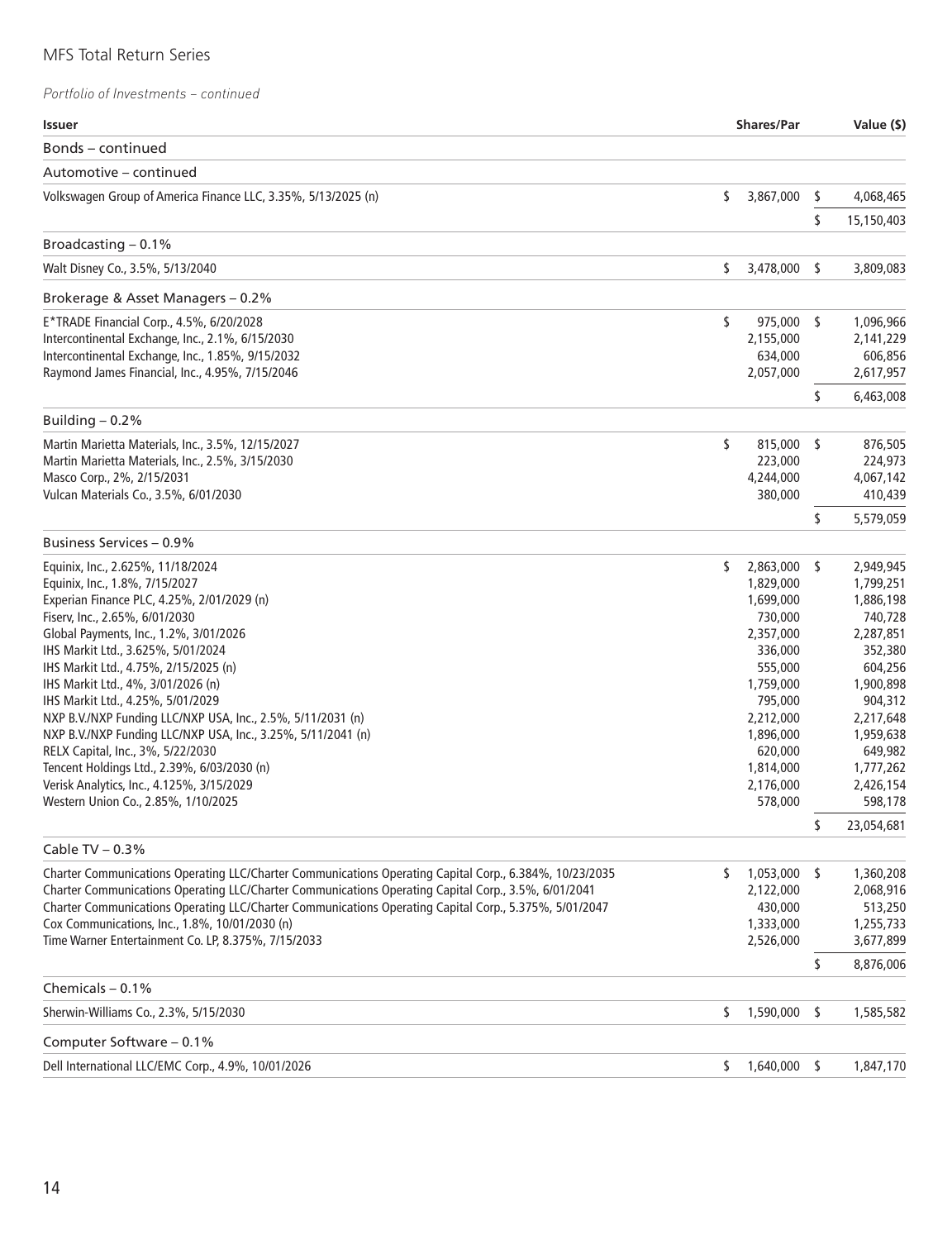| <b>Issuer</b>                                                                                                                                                                 |    | <b>Shares/Par</b>                                 |      | Value (\$)                                   |
|-------------------------------------------------------------------------------------------------------------------------------------------------------------------------------|----|---------------------------------------------------|------|----------------------------------------------|
| Bonds – continued                                                                                                                                                             |    |                                                   |      |                                              |
| Conglomerates $-0.4%$                                                                                                                                                         |    |                                                   |      |                                              |
| Carrier Global Corp., 3.377%, 4/05/2040<br>Roper Technologies, Inc., 4.2%, 9/15/2028<br>Roper Technologies, Inc., 2.95%, 9/15/2029<br>Roper Technologies, Inc., 2%, 6/30/2030 | \$ | $3,222,000$ \$<br>791,000<br>482,000<br>1,526,000 |      | 3,366,402<br>887,970<br>498,529<br>1,467,063 |
| Westinghouse Air Brake Technologies Corp., 3.2%, 6/15/2025<br>Westinghouse Air Brake Technologies Corp., 4.95%, 9/15/2028                                                     |    | 808,000<br>2,112,000                              | \$   | 840,917<br>2,400,733<br>9,461,614            |
| Consumer Services – 0.1%                                                                                                                                                      |    |                                                   |      |                                              |
| Booking Holdings, Inc., 4.625%, 4/13/2030                                                                                                                                     | \$ | 1,430,000                                         | \$   | 1,671,267                                    |
| Electrical Equipment - 0.0%                                                                                                                                                   |    |                                                   |      |                                              |
| Arrow Electronics, Inc., 2.95%, 2/15/2032                                                                                                                                     | \$ | 838,000                                           | - \$ | 846,246                                      |
| Electronics $-0.3%$                                                                                                                                                           |    |                                                   |      |                                              |
| Broadcom, Inc., 4.15%, 11/15/2030                                                                                                                                             | S. | 1,395,000 \$                                      |      | 1,547,134                                    |
| Broadcom, Inc., 4.3%, 11/15/2032                                                                                                                                              |    | 1,558,000                                         |      | 1,750,843                                    |
| Broadcom, Inc., 3.469%, 4/15/2034 (n)                                                                                                                                         |    | 1,205,000                                         |      | 1,261,237                                    |
| Broadcom, Inc., 3.187%, 11/15/2036 (n)                                                                                                                                        |    | 2,767,000<br>1,053,000                            |      | 2,762,180                                    |
| Intel Corp., 4.75%, 3/25/2050                                                                                                                                                 |    |                                                   | \$   | 1,402,262<br>8,723,656                       |
| Energy - Independent $-0.0\%$                                                                                                                                                 |    |                                                   |      |                                              |
| Diamondback Energy, Inc., 4.4%, 3/24/2051                                                                                                                                     | \$ | 360,000                                           | \$   | 412,636                                      |
| Energy - Integrated $-0.2%$                                                                                                                                                   |    |                                                   |      |                                              |
| Cenovus Energy, Inc., 5.375%, 7/15/2025                                                                                                                                       | \$ | 504,000                                           | \$   | 556,176                                      |
| Eni S.p.A., 4.75%, 9/12/2028 (n)                                                                                                                                              |    | 3,564,000                                         |      | 4,105,622                                    |
|                                                                                                                                                                               |    |                                                   | \$   | 4,661,798                                    |
| Financial Institutions - 0.5%                                                                                                                                                 |    |                                                   |      |                                              |
| AerCap Ireland Capital DAC/AerCap Global Aviation Trust, 4.875%, 1/16/2024                                                                                                    | \$ | 362,000 \$                                        |      | 384,972                                      |
| AerCap Ireland Capital DAC/AerCap Global Aviation Trust, 2.45%, 10/29/2026                                                                                                    |    | 4,225,000                                         |      | 4,259,645                                    |
| AerCap Ireland Capital DAC/AerCap Global Aviation Trust, 3.65%, 7/21/2027<br>Avolon Holdings Funding Ltd., 4.375%, 5/01/2026 (n)                                              |    | 2,329,000<br>682,000                              |      | 2,454,348<br>730,462                         |
| Avolon Holdings Funding Ltd., 3.25%, 2/15/2027 (n)                                                                                                                            |    | 2,183,000                                         |      | 2,198,244                                    |
| Avolon Holdings Funding Ltd., 2.528%, 11/18/2027 (n)                                                                                                                          |    | 1,821,000                                         |      | 1,768,940                                    |
| Park Aerospace Holdings Ltd., 5.5%, 2/15/2024 (n)                                                                                                                             |    | 639,000                                           |      | 685,216                                      |
|                                                                                                                                                                               |    |                                                   | \$   | 12,481,827                                   |
| Food & Beverages - 0.5%                                                                                                                                                       |    |                                                   |      |                                              |
| Anheuser-Busch InBev S.A., 8%, 11/15/2039                                                                                                                                     | \$ | 2,950,000 \$                                      |      | 4,766,281                                    |
| Anheuser-Busch InBev Worldwide, Inc., 4.375%, 4/15/2038                                                                                                                       |    | 737,000                                           |      | 863,068                                      |
| Constellation Brands, Inc., 3.5%, 5/09/2027                                                                                                                                   |    | 2,322,000                                         |      | 2,495,188                                    |
| Diageo Capital PLC, 2.375%, 10/24/2029<br>General Mills, Inc., 4%, 4/17/2025                                                                                                  |    | 2,618,000<br>2,134,000                            |      | 2,673,617<br>2,291,383                       |
| General Mills, Inc., 2.875%, 4/15/2030                                                                                                                                        |    | 435,000                                           |      | 453,975                                      |
| Keurig Dr Pepper, Inc., 3.2%, 5/01/2030                                                                                                                                       |    | 357,000                                           |      | 377,414                                      |
|                                                                                                                                                                               |    |                                                   | \$   | 13,920,926                                   |
| Gaming & Lodging $-0.3\%$                                                                                                                                                     |    |                                                   |      |                                              |
| GLP Capital LP/GLP Financing II, Inc., 5.3%, 1/15/2029                                                                                                                        | S. | 1,593,000 \$                                      |      | 1,808,374                                    |
| Las Vegas Sands Corp., 3.9%, 8/08/2029<br>Marriott International, Inc., 4%, 4/15/2028                                                                                         |    | 918,000<br>1,950,000                              |      | 924,400<br>2,104,262                         |
| Marriott International, Inc., 4.625%, 6/15/2030                                                                                                                               |    | 1,979,000                                         |      | 2,226,267                                    |
|                                                                                                                                                                               |    |                                                   |      |                                              |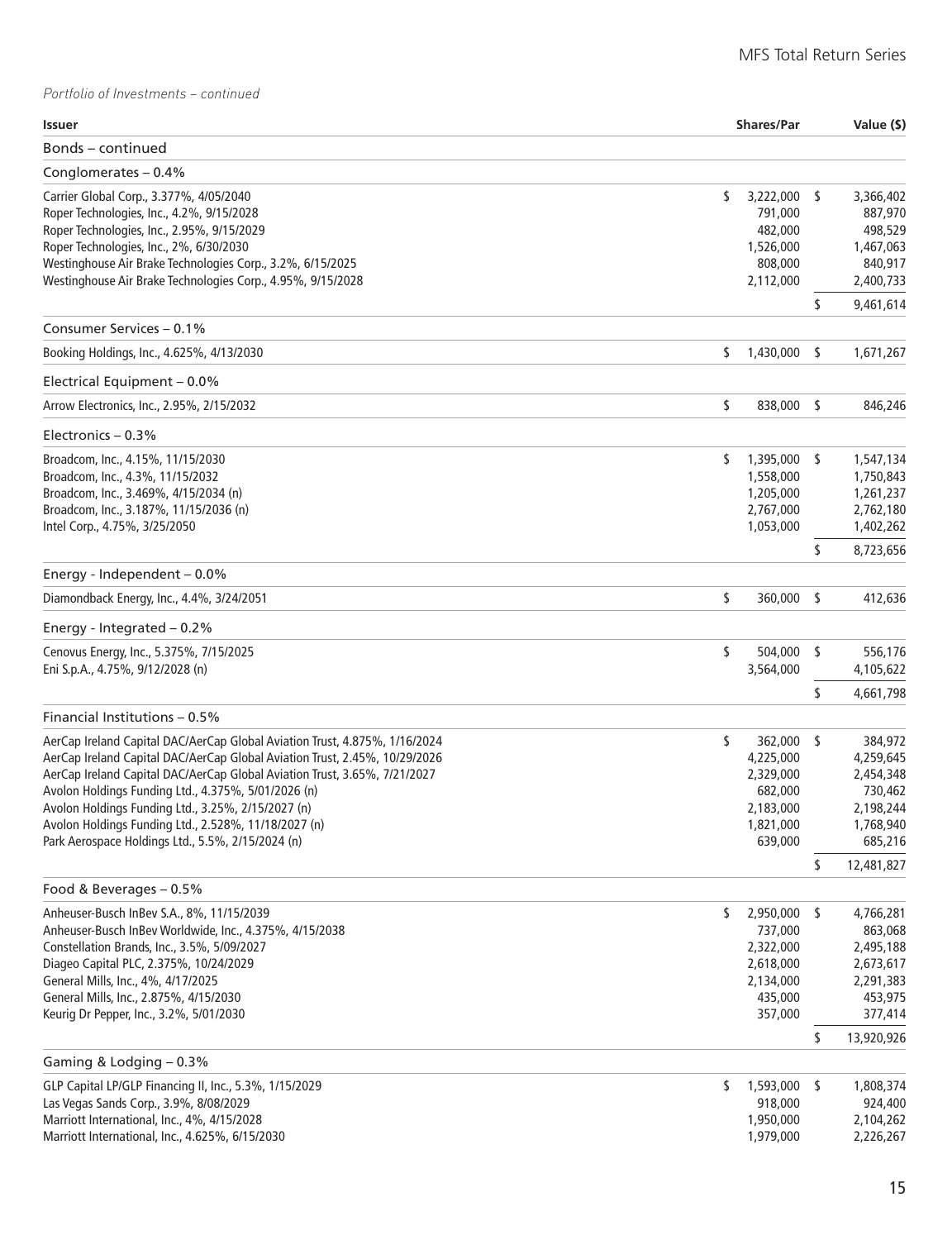| <b>Issuer</b>                                                                                                          |    | <b>Shares/Par</b>    |      | Value (\$)           |
|------------------------------------------------------------------------------------------------------------------------|----|----------------------|------|----------------------|
| Bonds - continued                                                                                                      |    |                      |      |                      |
| Gaming & Lodging - continued                                                                                           |    |                      |      |                      |
| Marriott International, Inc., 2.85%, 4/15/2031<br>Marriott International, Inc., 2.75%, 10/15/2033                      | \$ | 7,000<br>1,600,000   | -\$  | 6,979<br>1,552,066   |
|                                                                                                                        |    |                      | \$   | 8,622,348            |
| Insurance $-0.1%$                                                                                                      |    |                      |      |                      |
| AIA Group Ltd., 3.375%, 4/07/2030 (n)                                                                                  | \$ | 2,740,000            | - \$ | 2,960,546            |
| lnsurance - Health - 0.0%                                                                                              |    |                      |      |                      |
| UnitedHealth Group, Inc., 3.5%, 8/15/2039                                                                              | \$ | 732,000 \$           |      | 811,636              |
| Insurance - Property & Casualty – 0.4%                                                                                 |    |                      |      |                      |
| American International Group, Inc., 4.125%, 2/15/2024                                                                  | \$ | 2,315,000 \$         |      | 2,458,056            |
| Aon Corp., 3.75%, 5/02/2029                                                                                            |    | 4,102,000            |      | 4,496,648            |
| Aon Corp./Aon Global Holdings PLC, 2.6%, 12/02/2031                                                                    |    | 172,000              |      | 174,992              |
| Hartford Financial Services Group, Inc., 3.6%, 8/19/2049                                                               |    | 384,000              |      | 420,305              |
| Liberty Mutual Group, Inc., 3.951%, 10/15/2050 (n)                                                                     |    | 1,087,000            |      | 1,203,162            |
| Marsh & McLennan Cos., Inc., 4.75%, 3/15/2039                                                                          |    | 832,000              |      | 1,037,492            |
|                                                                                                                        |    |                      | \$   | 9,790,655            |
| International Market Quasi-Sovereign - 0.2%<br>Temasek Financial I Ltd. (Republic of Singapore), 2.375%, 1/23/2023 (n) | \$ | 6,400,000            | \$   |                      |
|                                                                                                                        |    |                      |      | 6,504,900            |
| Machinery & Tools - 0.1%                                                                                               |    |                      |      |                      |
| CNH Industrial Capital LLC, 4.2%, 1/15/2024<br>CNH Industrial Capital LLC, 1.875%, 1/15/2026                           | \$ | 1,679,000<br>448,000 | \$   | 1,772,108<br>448,191 |
|                                                                                                                        |    |                      | \$   | 2,220,299            |
| Major Banks - 2.2%                                                                                                     |    |                      |      |                      |
| Bank of America Corp., 3.366% to 1/23/2025, FLR (LIBOR - 3mo. + 0.81%) to 1/23/2026                                    | s. | 1,626,000 \$         |      | 1,710,545            |
| Bank of America Corp., 3.5%, 4/19/2026                                                                                 |    | 1,361,000            |      | 1,466,053            |
| Bank of America Corp., 2.572%, 10/20/2032                                                                              |    | 3,452,000            |      | 3,468,584            |
| Barclays PLC, 2.894% to 11/24/2031, FLR (CMT - 1yr. + 1.3%) to 11/24/2032                                              |    | 3,083,000            |      | 3,104,840            |
| Capital One Financial Corp., 3.75%, 3/09/2027                                                                          |    | 1,728,000            |      | 1,870,735            |
| Credit Suisse Group AG, 3.091% to 5/14/2031, FLR (SOFR + 1.73%) to 5/14/2032 (n)                                       |    | 1,508,000            |      | 1,534,468            |
| Deutsche Bank, 2.311% to 11/16/2026, FLR (SOFR + 1.219%) to 11/16/2027                                                 |    | 880,000              |      | 879,608              |
| Goldman Sachs Group, Inc., 2.6%, 2/07/2030                                                                             |    | 6,003,000            |      | 6,103,525            |
| Goldman Sachs Group, Inc., 2.383% to 7/21/2031, FLR (SOFR + 1.248%) to 7/21/2032                                       |    | 3,317,000            |      | 3,265,905            |
| HSBC Holdings PLC, 4.7% to 9/09/2031, FLR (CMT - 1yr. + 3.25%) to 9/09/2169                                            |    | 1,122,000            |      | 1,122,000            |
| HSBC Holdings PLC, 4% to 9/09/2026, FLR (CMT - 1yr. + 3.222%) to 9/09/2170                                             |    | 442,000              |      | 439,237              |
| JPMorgan Chase & Co., 3.782% to 2/01/2027, FLR (LIBOR - 3mo. + 1.337%) to 2/01/2028                                    |    | 3,707,000            |      | 4,012,949            |
| JPMorgan Chase & Co., 2.739% to 10/15/2029, FLR (SOFR + 1.51%) to 10/15/2030                                           |    | 1,052,000            |      | 1,080,912            |
| JPMorgan Chase & Co., 2.956% to 5/13/2030, FLR (SOFR + 2.515%) to 5/13/2031                                            |    | 558,000              |      | 577,738              |
| JPMorgan Chase & Co., 2.545% to 11/08/2031, FLR (SOFR + 1.18%) to 11/08/2032                                           |    | 5,426,000            |      | 5,456,504            |
| JPMorgan Chase & Co., 3.109% to 4/22/2040, FLR (SOFR + 2.46%) to 4/22/2041                                             |    | 2,876,000            |      | 2,978,528            |
| JPMorgan Chase & Co., 3.897% to 1/23/2048, FLR (LIBOR - 3mo. + 1.22%) to 1/23/2049                                     |    | 1,100,000            |      | 1,274,340            |
| Morgan Stanley, 3.875%, 4/29/2024                                                                                      |    | 1,358,000            |      | 1,439,603            |
| Morgan Stanley, 4%, 7/23/2025                                                                                          |    | 1,063,000            |      | 1,152,016            |
| Morgan Stanley, 2.699% to 1/22/2030, FLR (SOFR + 1.143%) to 1/22/2031                                                  |    | 6,047,000            |      | 6,186,592            |
| PNC Bank N.A., 2.7%, 10/22/2029                                                                                        |    | 835,000              |      | 862,611              |
| Royal Bank of Canada, 1.15%, 6/10/2025                                                                                 |    | 2,774,000            |      | 2,750,026            |
| State Street Corp., 2.901% to 3/30/2025, FLR (SOFR + 2.6%) to 3/30/2026                                                |    | 404,000              |      | 422,408              |
| UBS Group AG, 2.095% to 2/11/2031, FLR (CMT - 1yr. + 1.0%) to 2/11/2032 (n)                                            |    | 6,416,000            |      | 6,209,098            |
|                                                                                                                        |    |                      | \$   | 59,368,825           |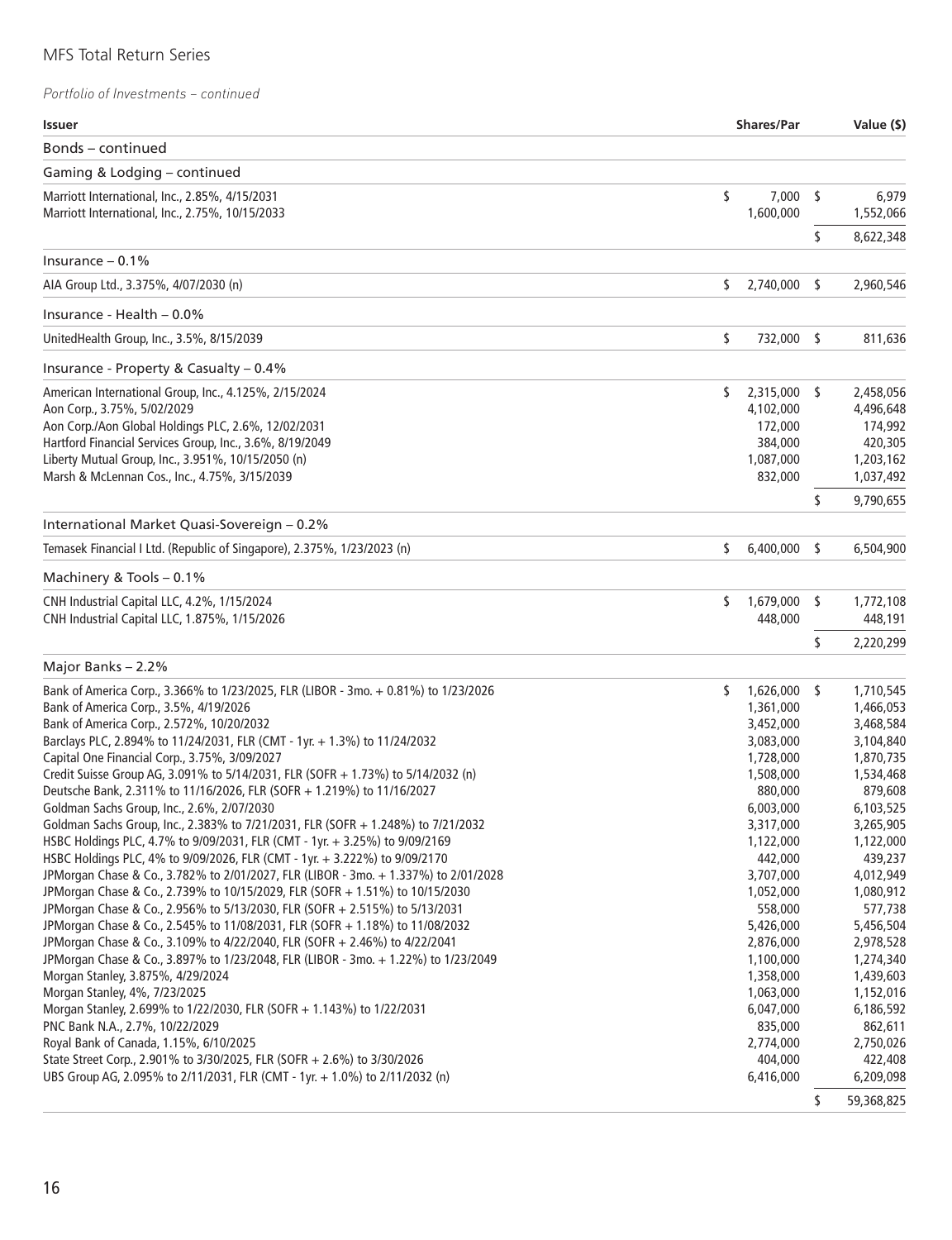| Issuer                                                  | <b>Shares/Par</b>  |     | Value (\$) |
|---------------------------------------------------------|--------------------|-----|------------|
| Bonds – continued                                       |                    |     |            |
| Medical & Health Technology & Services - 0.5%           |                    |     |            |
| Alcon, Inc., 2.6%, 5/27/2030 (n)                        | \$<br>302,000 \$   |     | 304,765    |
| Alcon, Inc., 3.8%, 9/23/2049 (n)                        | 1,564,000          |     | 1,741,516  |
| Becton, Dickinson and Co., 4.669%, 6/06/2047            | 1,805,000          |     | 2,275,800  |
| Cigna Corp., 3.2%, 3/15/2040                            | 556,000            |     | 575,975    |
| HCA, Inc., 4.125%, 6/15/2029                            | 2,120,000          |     | 2,332,798  |
| HCA, Inc., 5.125%, 6/15/2039                            | 2,264,000          |     | 2,788,182  |
| Laboratory Corp. of America Holdings, 4.7%, 2/01/2045   | 1,404,000          |     | 1,708,683  |
| Northwell Healthcare, Inc., 3.979%, 11/01/2046          | 153,000            |     | 173,751    |
| Northwell Healthcare, Inc., 4.26%, 11/01/2047           | 1,205,000          |     | 1,422,590  |
| Medical Equipment - 0.2%                                |                    | \$  | 13,324,060 |
| Boston Scientific Corp., 3.75%, 3/01/2026               | \$<br>2,370,000    | -\$ | 2,545,991  |
| Boston Scientific Corp., 2.65%, 6/01/2030               | 1,590,000          |     | 1,620,862  |
|                                                         |                    | \$  | 4,166,853  |
| Metals & Mining $-0.4\%$                                |                    |     |            |
| Anglo American Capital PLC, 5.625%, 4/01/2030 (n)       | \$<br>1,394,000 \$ |     | 1,651,677  |
| Anglo American Capital PLC, 2.625%, 9/10/2030 (n)       | 4,564,000          |     | 4,475,276  |
| Glencore Funding LLC, 4.125%, 5/30/2023 (n)             | 1,244,000          |     | 1,293,660  |
| Glencore Funding LLC, 2.5%, 9/01/2030 (n)               | 1,695,000          |     | 1,641,477  |
| Glencore Funding LLC, 2.85%, 4/27/2031 (n)              | 709,000            |     | 700,831    |
|                                                         |                    | \$  | 9,762,921  |
| Midstream $-0.6%$                                       |                    |     |            |
| Cheniere Corpus Christi Holdings LLC, 3.7%, 11/15/2029  | \$<br>1,833,000 \$ |     | 1,963,429  |
| Enbridge, Inc., 2.5%, 1/15/2025                         | 969,000            |     | 995,772    |
| Enterprise Products Operating LLC, 4.2%, 1/31/2050      | 774,000            |     | 867,648    |
| Galaxy Pipeline Assets Bidco Ltd., 2.16%, 3/31/2034 (n) | 2,495,000          |     | 2,445,400  |
| Kinder Morgan Energy Partners LP, 4.15%, 2/01/2024      | 1,207,000          |     | 1,269,662  |
| ONEOK, Inc., 4.95%, 7/13/2047                           | 2,331,000          |     | 2,693,210  |
| Plains All American Pipeline LP, 3.8%, 9/15/2030        | 1,881,000          |     | 1,964,220  |
| Sabine Pass Liquefaction LLC, 5%, 3/15/2027             | 1,561,000          |     | 1,753,277  |
| Sabine Pass Liquefaction LLC, 4.5%, 5/15/2030           | 512,000            |     | 577,548    |
| Spectra Energy Partners LP, 3.375%, 10/15/2026          | 828,000            |     | 877,822    |
| Mortgage-Backed - 10.8%                                 |                    | \$  | 15,407,988 |
| Fannie Mae, 5.5%, 5/01/2022 - 4/01/2040                 | \$<br>5,297,189 \$ |     | 5,934,729  |
| Fannie Mae, 5%, 12/01/2023 - 3/01/2041                  | 2,131,345          |     | 2,397,309  |
| Fannie Mae, 2.7%, 7/01/2025                             | 367,000            |     | 382,351    |
| Fannie Mae, 2.568%, 12/25/2026                          | 1,318,661          |     | 1,381,501  |
| Fannie Mae, 3%, 11/01/2028 - 9/01/2046                  | 4,118,005          |     | 4,335,080  |
| Fannie Mae, 6.5%, 6/01/2031 - 7/01/2037                 | 858,759            |     | 968,879    |
| Fannie Mae, 2.5%, 11/01/2031                            | 79,914             |     | 83,007     |
| Fannie Mae, 3%, 2/25/2033 (i)                           | 373,682            |     | 36,349     |
| Fannie Mae, 4.5%, 8/01/2033 - 6/01/2044                 | 4,827,807          |     | 5,321,188  |
| Fannie Mae, 6%, 1/01/2034 - 7/01/2037                   | 2,900,633          |     | 3,262,838  |
| Fannie Mae, 3.5%, 4/01/2038 - 7/01/2046                 | 12,406,073         |     | 13,353,552 |
| Fannie Mae, 3.25%, 5/25/2040                            | 121,140            |     | 128,333    |
| Fannie Mae, 4%, 9/01/2040 - 6/01/2047                   | 8,813,937          |     | 9,645,422  |
| Fannie Mae, 2%, 10/25/2040 - 4/25/2046                  | 416,621            |     | 420,432    |
| Fannie Mae, 4%, 7/25/2046 (i)                           | 359,612            |     | 64,641     |
| Fannie Mae, UMBS, 2.5%, 2/01/2050 - 12/01/2051          | 5,474,348          |     | 5,636,297  |
| Fannie Mae, UMBS, 2%, 1/01/2051 - 2/01/2051             | 523,740            |     | 524,387    |
| Fannie Mae, UMBS, 3%, 12/01/2051                        | 2,463,130          |     | 2,576,524  |
|                                                         |                    |     |            |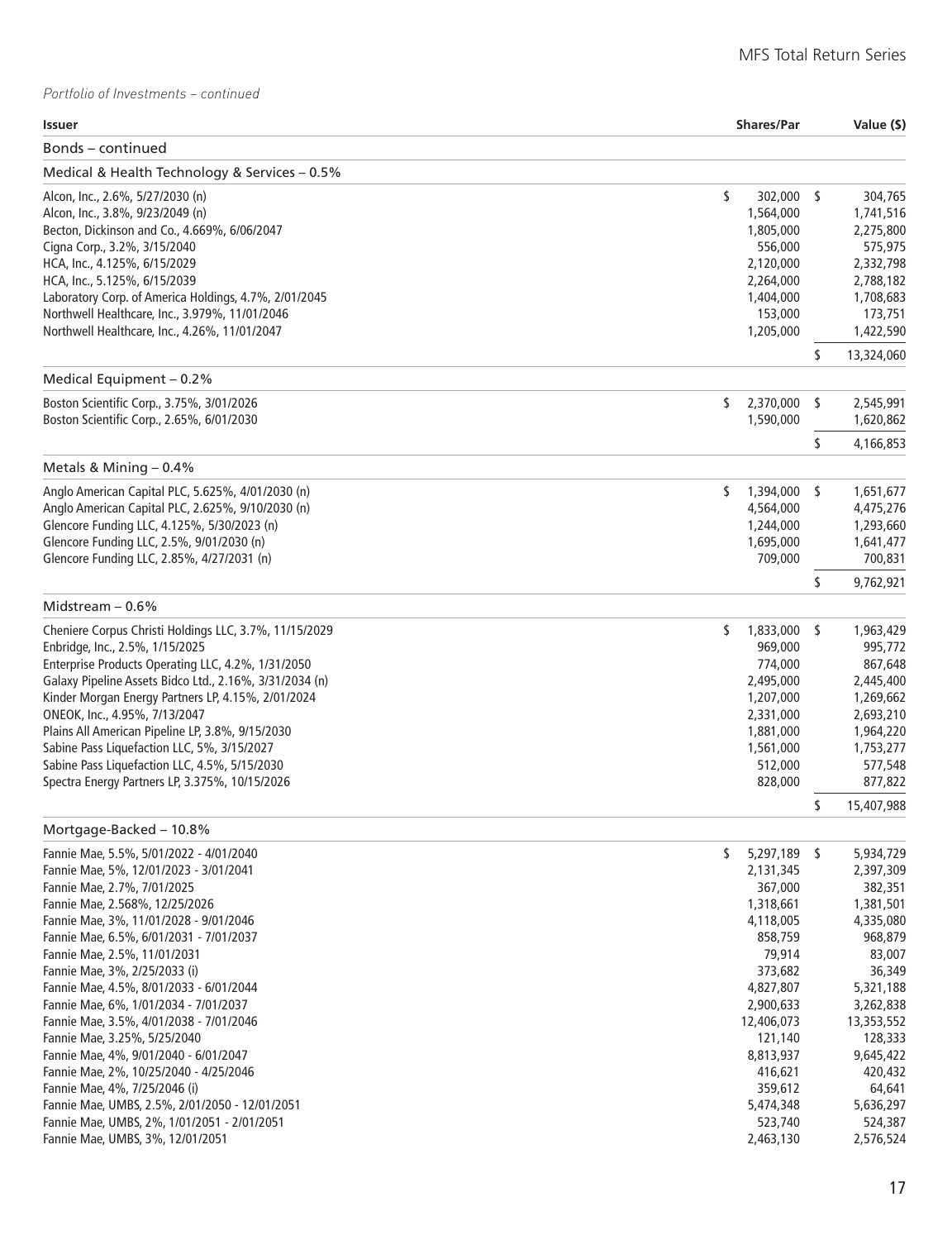| <b>Issuer</b>                                    | <b>Shares/Par</b> | Value (\$) |
|--------------------------------------------------|-------------------|------------|
| Bonds – continued                                |                   |            |
| Mortgage-Backed - continued                      |                   |            |
| Freddie Mac, 2.791%, 1/25/2022                   | \$<br>32,085 \$   | 32,076     |
| Freddie Mac, 2.51%, 11/25/2022                   | 1,503,000         | 1,523,476  |
| Freddie Mac, 3.111%, 2/25/2023                   | 2,120,927         | 2,166,709  |
| Freddie Mac, 3.32%, 2/25/2023                    | 723,988           | 741,991    |
| Freddie Mac, 3.25%, 4/25/2023                    | 2,464,602         | 2,528,617  |
| Freddie Mac, 3.06%, 7/25/2023                    | 175,000           | 180,222    |
| Freddie Mac, 3.458%, 8/25/2023                   | 1,642,000         | 1,702,339  |
| Freddie Mac, 0.893%, 4/25/2024 (i)               | 4,821,442         | 82,619     |
| Freddie Mac, 0.506%, 7/25/2024 (i)               | 14,179,000        | 179,346    |
| Freddie Mac, 0.603%, 7/25/2024 (i)               | 4,998,640         | 52,910     |
| Freddie Mac, 4.5%, 8/01/2024 - 5/01/2042         | 895,440           | 981,555    |
| Freddie Mac, 0.316%, 8/25/2024 (i)               | 15,246,000        | 148,281    |
| Freddie Mac, 0.384%, 8/25/2024 (i)               | 25,223,404        | 228,506    |
| Freddie Mac, 3.064%, 8/25/2024                   | 785,789           | 819,665    |
| Freddie Mac, 0.348%, 10/25/2024 (i)              | 18,760,105        | 150,621    |
| Freddie Mac, 3.171%, 10/25/2024                  | 1,304,000         | 1,370,644  |
| Freddie Mac, 0.274%, 11/25/2024 (i)              | 15,385,000        | 123,040    |
| Freddie Mac, 2.67%, 12/25/2024                   | 1,561,000         |            |
|                                                  |                   | 1,621,579  |
| Freddie Mac, 3.329%, 5/25/2025                   | 2,610,000         | 2,774,968  |
| Freddie Mac, 3.01%, 7/25/2025                    | 423,000           | 446,198    |
| Freddie Mac, 3.151%, 11/25/2025                  | 1,001,000         | 1,064,000  |
| Freddie Mac, 0.635%, 6/25/2027 (i)               | 13,682,000        | 477,502    |
| Freddie Mac, 0.749%, 6/25/2027 (i)               | 4,660,461         | 168,334    |
| Freddie Mac, 3.117%, 6/25/2027                   | 1,114,000         | 1,201,729  |
| Freddie Mac, 0.576%, 7/25/2027 (i)               | 11,989,002        | 348,387    |
| Freddie Mac, 0.328%, 8/25/2027 (i)               | 9,650,000         | 189,593    |
| Freddie Mac, 0.429%, 8/25/2027 (i)               | 6,619,165         | 148,479    |
| Freddie Mac, 0.279%, 9/25/2027 (i)               | 10,419,000        | 178,490    |
| Freddie Mac, 3.187%, 9/25/2027                   | 754,000           | 819,297    |
| Freddie Mac, 0.196%, 11/25/2027 (i)              | 16,290,000        | 206,429    |
| Freddie Mac, 0.288%, 11/25/2027 - 12/25/2027 (i) | 22,787,441        | 380,855    |
| Freddie Mac, 0.325%, 11/25/2027 (i)              | 10,363,027        | 188,636    |
| Freddie Mac, 0.242%, 12/25/2027 (i)              | 10,109,000        | 158,366    |
| Freddie Mac, 0.368%, 12/25/2027 (i)              | 17,695,748        | 358,180    |
| Freddie Mac, 3.65%, 2/25/2028                    | 904,000           | 1,009,612  |
| Freddie Mac, 3.9%, 4/25/2028                     | 1,667,000         | 1,888,796  |
| Freddie Mac, 1.089%, 7/25/2029 (i)               | 828,971           | 60,907     |
| Freddie Mac, 1.143%, 8/25/2029 (i)               | 5,210,246         | 401,620    |
| Freddie Mac, 1.798%, 4/25/2030 (i)               | 900,000           | 122,326    |
| Freddie Mac, 1.868%, 4/25/2030 (i)               | 2,701,417         | 381,279    |
| Freddie Mac, 1.662%, 5/25/2030 (i)               | 1,301,002         | 165,771    |
| Freddie Mac, 1.796%, 5/25/2030 (i)               | 3,334,078         | 456,779    |
| Freddie Mac, 1.341%, 6/25/2030 (i)               | 1,327,631         | 137,838    |
| Freddie Mac, 1.599%, 8/25/2030 (i)               | 1,191,673         | 149,209    |
| Freddie Mac, 1.169%, 9/25/2030 (i)               | 775,587           | 72,340     |
| Freddie Mac, 1.081%, 11/25/2030 (i)              | 1,356,411         | 119,212    |
| Freddie Mac, 0.33%, 1/25/2031 (i)                | 5,330,351         | 137,693    |
| Freddie Mac, 0.781%, 1/25/2031 (i)               | 2,233,850         | 146,429    |
| Freddie Mac, 0.936%, 1/25/2031 (i)               |                   |            |
| Freddie Mac, 0.529%, 3/25/2031 (i)               | 1,493,151         | 115,739    |
|                                                  | 4,316,422         | 182,718    |
| Freddie Mac, 0.74%, 3/25/2031 (i)                | 1,837,683         | 115,960    |
| Freddie Mac, 1.224%, 5/25/2031 (i)               | 822,353           | 85,524     |
| Freddie Mac, 0.937%, 7/25/2031 (i)               | 1,237,840         | 102,009    |
| Freddie Mac, 0.508%, 8/25/2031 (i)               | 1,665,384         | 73,760     |
| Freddie Mac, 0.536%, 9/25/2031 (i)               | 5,442,448         | 264,894    |
| Freddie Mac, 0.855%, 9/25/2031 (i)               | 1,567,181         | 118,286    |
| Freddie Mac, 0.349%, 11/25/2031 (i)              | 8,030,040         | 261,536    |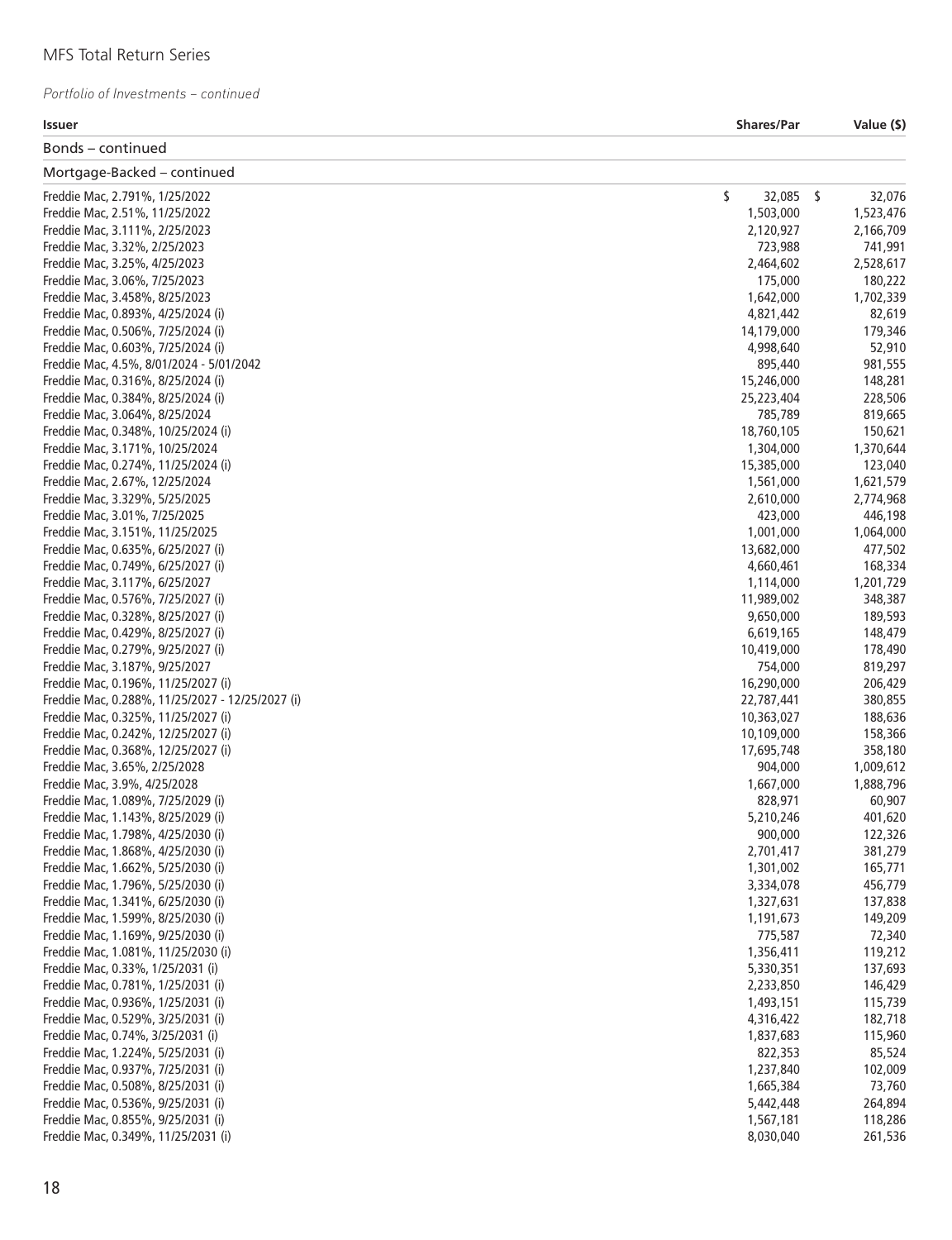| <b>Issuer</b>                                                                                      | <b>Shares/Par</b>    | Value (\$)           |
|----------------------------------------------------------------------------------------------------|----------------------|----------------------|
| Bonds – continued                                                                                  |                      |                      |
| Mortgage-Backed - continued                                                                        |                      |                      |
| Freddie Mac, 0.567%, 12/25/2031 (i)                                                                | $$12,162,189$ \$     | 606,181              |
| Freddie Mac, 0.299%, 11/25/2032 (i)                                                                | 8,578,158            | 226,320              |
| Freddie Mac, 5%, 9/01/2033 - 1/15/2040                                                             | 1,180,820            | 1,332,537            |
| Freddie Mac, 5.5%, 12/01/2033 - 2/01/2037                                                          | 869,325              | 975,184              |
| Freddie Mac, 6%, 4/01/2034 - 6/01/2037                                                             | 1,006,466            | 1,140,897            |
| Freddie Mac, 6.5%, 5/01/2034 - 7/01/2037                                                           | 542,781              | 605,038              |
| Freddie Mac, 5.5%, 2/15/2036 (i)                                                                   | 71,750               | 12,869               |
| Freddie Mac, 4%, 8/01/2037 - 8/01/2047                                                             | 4,273,704            | 4,642,536            |
| Freddie Mac, 3.5%, 11/01/2037 - 10/25/2058                                                         | 8,860,880            | 9,516,377            |
| Freddie Mac, 3%, 1/01/2038 - 2/25/2059                                                             | 10,813,447           | 11,433,608           |
| Freddie Mac, 4.5%, 12/15/2040 (i)                                                                  | 64,250               | 6,157                |
| Freddie Mac, 4%, 8/15/2044 (i)                                                                     | 87,765               | 8,772                |
| Freddie Mac, UMBS, 6.5%, 10/01/2034                                                                | 29,965               | 33,793               |
| Freddie Mac, UMBS, 5%, 10/01/2035                                                                  | 176,608              | 199,846              |
| Freddie Mac, UMBS, 6%, 1/01/2036 - 3/01/2036                                                       | 71,125               | 78,548               |
| Freddie Mac, UMBS, 3%, 7/01/2050                                                                   | 84,484               | 88,947               |
| Freddie Mac, UMBS, 2.5%, 10/01/2051 - 12/01/2051                                                   | 2,459,982            | 2,528,942            |
| Ginnie Mae, 6%, 9/15/2032 - 1/15/2038                                                              | 1,223,456            | 1,404,534            |
| Ginnie Mae, 5.5%, 5/15/2033 - 10/15/2035                                                           | 729,703              | 830,307<br>1,860,771 |
| Ginnie Mae, 4.5%, 7/20/2033 - 9/20/2041<br>Ginnie Mae, 5%, 7/20/2033 - 12/15/2034                  | 1,659,224<br>235,686 | 271,522              |
| Ginnie Mae, 4%, 1/20/2041 - 2/20/2042                                                              | 1,779,953            | 1,928,232            |
| Ginnie Mae, 3.5%, 12/15/2041 - 3/20/2048                                                           | 4,488,200            | 4,808,820            |
| Ginnie Mae, 3%, 4/20/2045 - 11/20/2051                                                             | 9,670,798            | 10,064,870           |
| Ginnie Mae, 2.5%, 8/20/2051 - 11/20/2051                                                           | 9,305,898            | 9,541,657            |
| Ginnie Mae, 0.585%, 2/16/2059 (i)                                                                  | 2,701,572            | 113,773              |
| Ginnie Mae, TBA, 3%, 7/20/2049                                                                     | 1,225,000            | 1,267,450            |
| Ginnie Mae, TBA, 4%, 1/20/2052                                                                     | 1,425,000            | 1,500,573            |
| Ginnie Mae, TBA, 2%, 1/21/2052                                                                     | 2,950,000            | 2,976,633            |
| Ginnie Mae, TBA, 2.5%, 1/21/2052                                                                   | 450,000              | 460,828              |
| Ginnie Mae, TBA, 3.5%, 1/21/2052                                                                   | 4,300,000            | 4,477,357            |
| UMBS, TBA, 2%, 1/16/2036 - 7/25/2051                                                               | 69,450,000           | 69,445,998           |
| UMBS, TBA, 2.5%, 1/18/2037 - 7/25/2051                                                             | 41,625,000           | 42,581,494           |
| UMBS, TBA, 1.5%, 1/19/2037                                                                         | 3,400,000            | 3,409,098            |
| UMBS, TBA, 3%, 1/19/2037 - 1/13/2052                                                               | 11,925,000           | 12,361,566           |
| UMBS, TBA, 4%, 1/14/2052                                                                           | 975,000              | 1,037,077            |
|                                                                                                    |                      | \$<br>290,545,807    |
| Municipals - 0.4%                                                                                  |                      |                      |
| New Jersey Economic Development Authority State Pension Funding Rev., "A", NPFG, 7.425%, 2/15/2029 | \$<br>2,750,000 \$   | 3,456,288            |
| New Jersey Turnpike Authority Rev. (Build America Bonds), "F", 7.414%, 1/01/2040                   | 3,685,000            | 5,931,847            |
| State of Florida, "A", 2.154%, 7/01/2030                                                           | 1,437,000            | 1,433,608            |
|                                                                                                    |                      |                      |
| Natural Gas - Distribution - 0.0%                                                                  |                      | \$<br>10,821,743     |
| NiSource, Inc., 5.65%, 2/01/2045                                                                   | \$<br>486,000 \$     | 656,281              |
|                                                                                                    |                      |                      |
| Natural Gas - Pipeline - 0.1%                                                                      |                      |                      |
| APT Pipelines Ltd., 4.2%, 3/23/2025 (n)                                                            | \$<br>3,344,000      | \$<br>3,576,280      |
| APT Pipelines Ltd., 4.25%, 7/15/2027 (n)                                                           | 253,000              | 278,493              |
|                                                                                                    |                      | \$<br>3,854,773      |
| Network & Telecom - 0.4%                                                                           |                      |                      |
| AT&T, Inc., 2.75%, 6/01/2031                                                                       | \$<br>2,106,000 \$   | 2,148,653            |
| AT&T, Inc., 3.65%, 9/15/2059                                                                       | 1,786,000            | 1,803,662            |
| Verizon Communications, Inc., 2.1%, 3/22/2028                                                      | 273,000              | 273,520              |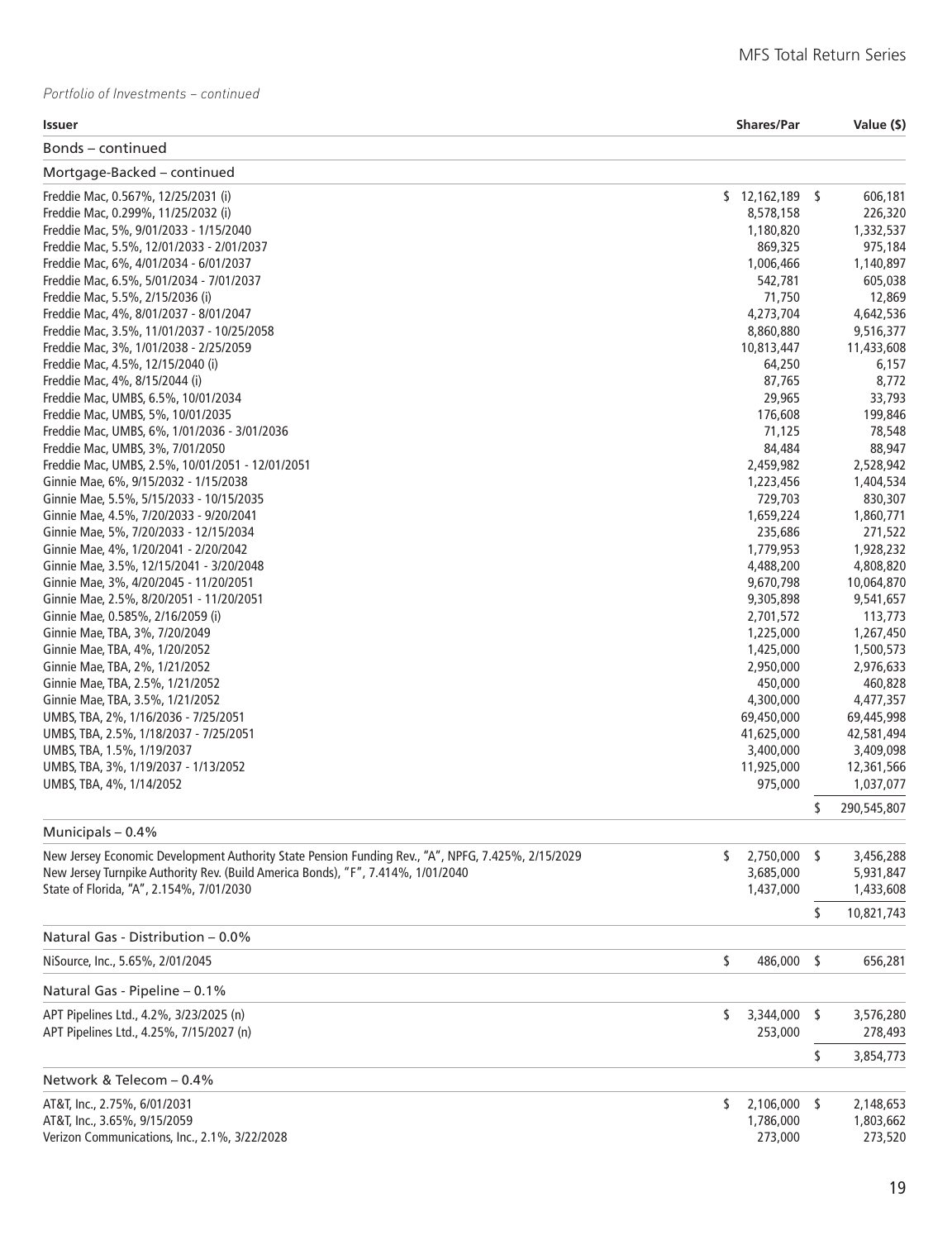| Issuer                                                                                                                                                                                                                                                                                                                                    |                                                                                | <b>Shares/Par</b> |                                                                                     |  |
|-------------------------------------------------------------------------------------------------------------------------------------------------------------------------------------------------------------------------------------------------------------------------------------------------------------------------------------------|--------------------------------------------------------------------------------|-------------------|-------------------------------------------------------------------------------------|--|
| Bonds – continued                                                                                                                                                                                                                                                                                                                         |                                                                                |                   |                                                                                     |  |
| Network & Telecom - continued                                                                                                                                                                                                                                                                                                             |                                                                                |                   |                                                                                     |  |
| Verizon Communications, Inc., 3.15%, 3/22/2030<br>Verizon Communications, Inc., 2.55%, 3/21/2031<br>Verizon Communications, Inc., 4.272%, 1/15/2036<br>Verizon Communications, Inc., 4.812%, 3/15/2039                                                                                                                                    | \$<br>1,053,000<br>1,294,000<br>1,477,000<br>1,877,000                         | - S               | 1,114,023<br>1,305,533<br>1,732,499<br>2,353,342                                    |  |
|                                                                                                                                                                                                                                                                                                                                           |                                                                                | \$                | 10,731,232                                                                          |  |
| Oils $-0.3%$                                                                                                                                                                                                                                                                                                                              |                                                                                |                   |                                                                                     |  |
| Marathon Petroleum Corp., 4.75%, 9/15/2044<br>Phillips 66 Co., 2.15%, 12/15/2030<br>Valero Energy Corp., 3.65%, 12/01/2051<br>Valero Energy, Corp., 6.625%, 6/15/2037                                                                                                                                                                     | S<br>1,114,000 \$<br>3,438,000<br>626,000<br>2,124,000                         |                   | 1,310,965<br>3,308,625<br>621,984<br>2,861,371                                      |  |
| Other Banks & Diversified Financials – 0.2%                                                                                                                                                                                                                                                                                               |                                                                                | \$                | 8,102,945                                                                           |  |
| BBVA Bancomer S.A. de C.V., 6.75%, 9/30/2022 (n)<br>Citigroup, Inc., 2.666% to 1/29/2030, FLR (SOFR + 1.146%) to 1/29/2031                                                                                                                                                                                                                | \$<br>2,890,000<br>2,869,000                                                   | s                 | 2,991,179<br>2,912,425                                                              |  |
|                                                                                                                                                                                                                                                                                                                                           |                                                                                | \$                | 5,903,604                                                                           |  |
| Pollution Control - 0.1%                                                                                                                                                                                                                                                                                                                  |                                                                                |                   |                                                                                     |  |
| Republic Services, Inc., 3.95%, 5/15/2028<br>Republic Services, Inc., 1.45%, 2/15/2031                                                                                                                                                                                                                                                    | \$<br>1,245,000<br>998,000                                                     | -S                | 1,378,847<br>928,036                                                                |  |
|                                                                                                                                                                                                                                                                                                                                           |                                                                                | \$                | 2,306,883                                                                           |  |
| Real Estate - Office - 0.1%                                                                                                                                                                                                                                                                                                               |                                                                                |                   |                                                                                     |  |
| Boston Properties, Inc., REIT, 2.55%, 4/01/2032                                                                                                                                                                                                                                                                                           | \$<br>1,316,000                                                                | -S                | 1,306,160                                                                           |  |
| Real Estate - Retail – 0.1%                                                                                                                                                                                                                                                                                                               |                                                                                |                   |                                                                                     |  |
| Brixmor Operating Partnership LP, REIT, 4.125%, 5/15/2029<br>Brixmor Operating Partnership LP, REIT, 4.05%, 7/01/2030<br>Realty Income Corp., REIT, 3.25%, 1/15/2031                                                                                                                                                                      | \$<br>1,681,000<br>569,000                                                     | 172,000 \$        | 190,547<br>1,834,279<br>611,824                                                     |  |
|                                                                                                                                                                                                                                                                                                                                           |                                                                                | \$                | 2,636,650                                                                           |  |
| Retailers - 0.2%                                                                                                                                                                                                                                                                                                                          |                                                                                |                   |                                                                                     |  |
| Alimentation Couche-Tard, Inc., 3.439%, 5/13/2041 (n)<br>Best Buy Co., Inc., 4.45%, 10/01/2028<br>Home Depot, Inc., 3.9%, 6/15/2047                                                                                                                                                                                                       | \$<br>2,106,000<br>2,037,000<br>1,113,000                                      | -S                | 2,167,581<br>2,297,411<br>1,300,283                                                 |  |
|                                                                                                                                                                                                                                                                                                                                           |                                                                                | \$                | 5,765,275                                                                           |  |
| Specialty Stores - 0.0%                                                                                                                                                                                                                                                                                                                   |                                                                                |                   | 508,029                                                                             |  |
| TJX Cos., Inc., 3.875%, 4/15/2030                                                                                                                                                                                                                                                                                                         | \$<br>453,000                                                                  | \$                |                                                                                     |  |
| Telecommunications - Wireless - 0.5%                                                                                                                                                                                                                                                                                                      |                                                                                |                   |                                                                                     |  |
| American Tower Corp., REIT, 3%, 6/15/2023<br>American Tower Corp., REIT, 3.6%, 1/15/2028<br>American Tower Trust I, REIT, 3.07%, 3/15/2023 (n)<br>Crown Castle International Corp., 1.35%, 7/15/2025<br>Crown Castle International Corp., 3.65%, 9/01/2027<br>T-Mobile USA, Inc., 2.05%, 2/15/2028<br>T-Mobile USA, Inc., 4.5%, 4/15/2050 | \$<br>1,138,000<br>3,121,000<br>701,000<br>2,565,000<br>1,892,000<br>2,244,000 | 938,000 \$        | 964,440<br>1,225,964<br>3,123,558<br>691,511<br>2,755,494<br>1,878,013<br>2,626,385 |  |
|                                                                                                                                                                                                                                                                                                                                           |                                                                                | \$                | 13,265,365                                                                          |  |
| Transportation - Services - 0.1%                                                                                                                                                                                                                                                                                                          |                                                                                |                   |                                                                                     |  |
| ERAC USA Finance LLC, 7%, 10/15/2037 (n)                                                                                                                                                                                                                                                                                                  | 1,826,000<br>\$                                                                | -S                | 2,690,089                                                                           |  |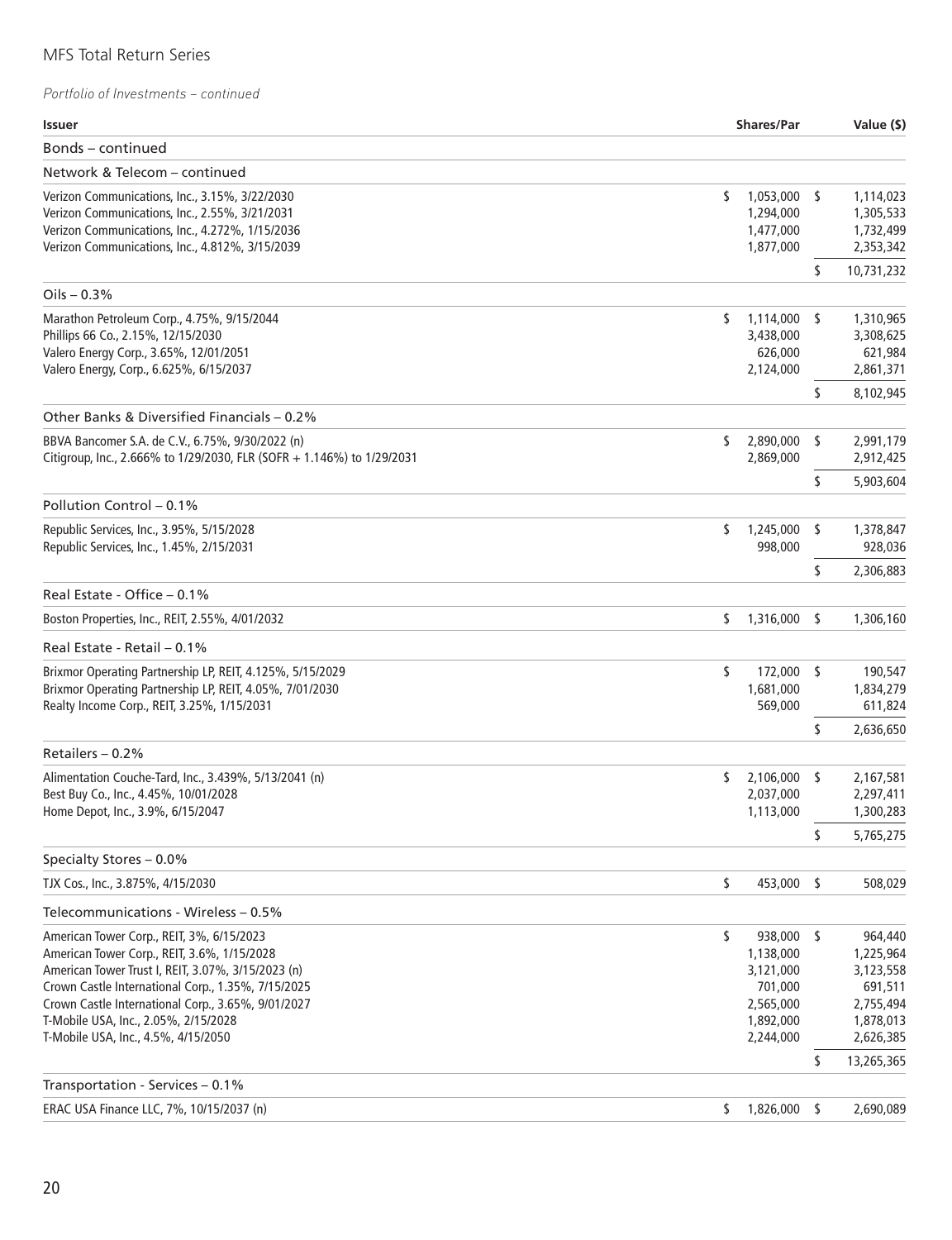| Issuer                                                    | <b>Shares/Par</b> |              | Value (\$)        |
|-----------------------------------------------------------|-------------------|--------------|-------------------|
| Bonds - continued                                         |                   |              |                   |
| U.S. Government Agencies and Equivalents – 0.0%           |                   |              |                   |
| Small Business Administration, 4.35%, 7/01/2023           | \$                | 675 \$       | 688               |
| Small Business Administration, 4.77%, 4/01/2024           |                   | 43,820       | 45,059            |
| Small Business Administration, 5.18%, 5/01/2024           |                   | 57,933       | 60,214            |
| Small Business Administration, 5.52%, 6/01/2024           |                   | 3,394        | 3,516             |
| Small Business Administration, 4.99%, 9/01/2024           |                   | 80,413       | 82,438            |
| Small Business Administration, 4.95%, 3/01/2025           |                   | 2,968        | 3,045             |
| Small Business Administration, 5.11%, 8/01/2025           |                   | 287,843      | 299,967           |
|                                                           |                   |              | \$<br>494,927     |
| U.S. Treasury Obligations - 9.3%                          |                   |              |                   |
| U.S. Treasury Bonds, 1.375%, 11/15/2040                   | \$                | 5,500,000 \$ | 5,012,305         |
| U.S. Treasury Bonds, 1.75%, 8/15/2041                     |                   | 4,700,000    | 4,556,797         |
| U.S. Treasury Bonds, 2.875%, 5/15/2043                    |                   | 9,096,000    | 10,569,836        |
| U.S. Treasury Bonds, 2.5%, 2/15/2045                      |                   | 9,797,000    | 10,774,021        |
| U.S. Treasury Bonds, 3%, 11/15/2045                       |                   | 3,638,000    | 4,370,432         |
| U.S. Treasury Bonds, 3%, 2/15/2048                        |                   | 8,760,000    | 10,691,991        |
| U.S. Treasury Bonds, 2.875%, 5/15/2049                    |                   | 900,000      | 1,084,148         |
| U.S. Treasury Bonds, 2.375%, 11/15/2049 (f)               |                   | 43,390,000   | 47,664,593        |
| U.S. Treasury Notes, 0.125%, 12/31/2022                   |                   | 16,450,000   | 16,399,233        |
| U.S. Treasury Notes, 1.375%, 1/31/2025                    |                   | 70,000,000   | 70,798,437        |
| U.S. Treasury Notes, 0.375%, 11/30/2025                   |                   | 68,500,000   | 66,431,621        |
| Utilities - Electric Power - 0.6%                         |                   |              | \$<br>248,353,414 |
| American Transmission Systems, Inc., 2.65%, 1/15/2032 (n) | \$                | 250,000 \$   | 252,322           |
| Duke Energy Corp., 2.65%, 9/01/2026                       |                   | 345,000      | 357,180           |
| Enel Finance International N.V., 2.65%, 9/10/2024         |                   | 1,020,000    | 1,050,375         |
| Enel Finance International N.V., 4.75%, 5/25/2047 (n)     |                   | 392,000      | 480,766           |
| Evergy, Inc., 2.9%, 9/15/2029                             |                   | 1,644,000    | 1,682,743         |
| Exelon Corp., 4.05%, 4/15/2030                            |                   | 1,913,000    | 2,125,461         |
| FirstEnergy Corp., 3.4%, 3/01/2050                        |                   | 1,078,000    | 1,056,440         |
| Georgia Power Co., 3.7%, 1/30/2050                        |                   | 147,000      | 156,286           |
| Jersey Central Power & Light Co., 4.3%, 1/15/2026 (n)     |                   | 1,333,000    | 1,445,550         |
| Jersey Central Power & Light Co., 2.75%, 3/01/2032 (n)    |                   | 924,000      | 936,383           |
| Oncor Electric Delivery Co. LLC, 5.75%, 3/15/2029         |                   | 2,486,000    | 3,041,954         |
| Pacific Gas & Electric Co., 2.1%, 8/01/2027               |                   | 480,000      | 463,413           |
| Pacific Gas & Electric Co., 3%, 6/15/2028                 |                   | 1,410,000    | 1,420,236         |
| Pacific Gas & Electric Co., 3.3%, 8/01/2040               |                   | 926,000      | 858,415           |
| Xcel Energy, Inc., 3.4%, 6/01/2030                        |                   | 968,000      | 1,038,663         |
|                                                           |                   |              | \$<br>16,366,187  |
| Utilities - Gas - 0.0%                                    |                   |              |                   |
| East Ohio Gas Co., 2%, 6/15/2030 (n)                      | \$                | 1,330,000    | \$<br>1,285,813   |
| Total Bonds (Identified Cost, \$994,448,562)              |                   |              | \$1,023,678,300   |
| Convertible Preferred Stocks - 0.9%                       |                   |              |                   |
| Automotive - 0.3%                                         |                   |              |                   |
| Aptiv PLC, 5.5%                                           |                   | 39,000 \$    | 7,179,510         |
| Medical Equipment - 0.4%                                  |                   |              |                   |
| Boston Scientific Corp., 5.5%                             |                   | 66,836 \$    | 7,663,416         |
| Danaher Corp., 4.75%                                      |                   | 1,324        | 2,904,856         |
|                                                           |                   |              | \$<br>10,568,272  |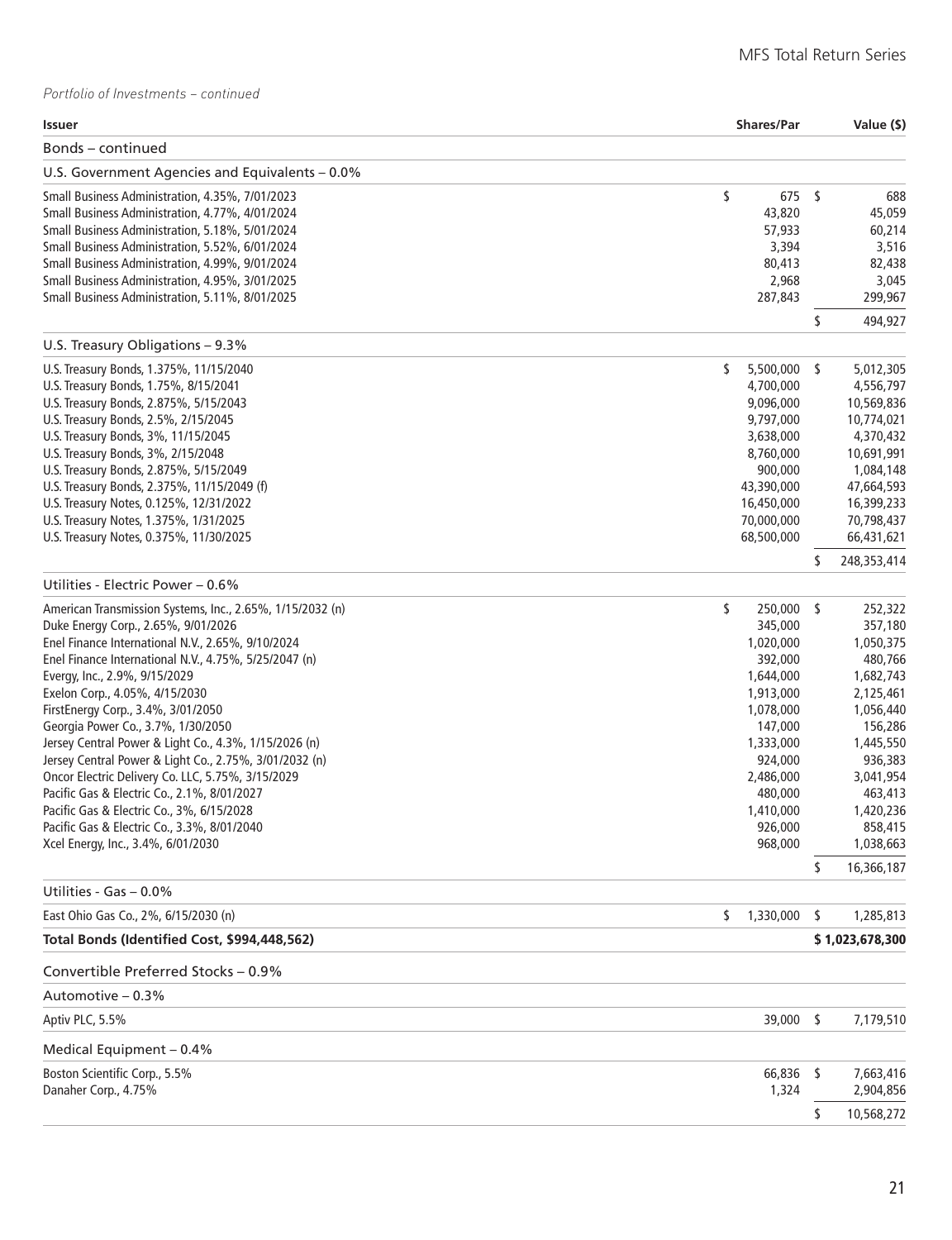*Portfolio of Investments – continued*

| <b>Issuer</b>                                                                        | <b>Shares/Par</b> |    | Value (\$)      |
|--------------------------------------------------------------------------------------|-------------------|----|-----------------|
| Convertible Preferred Stocks – continued                                             |                   |    |                 |
| Telecommunications - Wireless – 0.2%                                                 |                   |    |                 |
| T-Mobile USA, Inc., 5.25% (a)                                                        | $5,432$ \$        |    | 5,676,711       |
| Total Convertible Preferred Stocks (Identified Cost, \$17,381,351)                   |                   | s  | 23,424,493      |
| Preferred Stocks - 0.4%                                                              |                   |    |                 |
| Computer Software - Systems – 0.2%                                                   |                   |    |                 |
| Samsung Electronics Co. Ltd.                                                         | $105,835$ \$      |    | 6,338,971       |
| Consumer Products - 0.2%                                                             |                   |    |                 |
| Henkel AG & Co. KGaA                                                                 | 66,065            | -S | 5,350,794       |
| Total Preferred Stocks (Identified Cost, \$9,532,706)                                |                   | S  | 11,689,765      |
| Investment Companies (h) - 5.5%                                                      |                   |    |                 |
| Money Market Funds - 5.5%                                                            |                   |    |                 |
| MFS Institutional Money Market Portfolio, 0.07% (v) (Identified Cost, \$146,917,118) | 146,917,118 \$    |    | 146,917,118     |
| Other Assets, Less Liabilities $-$ (5.0)%                                            |                   |    | (135, 358, 612) |
| <b>Net Assets - 100.0%</b>                                                           |                   |    | \$2,681,797,939 |

(a) Non-income producing security.

(f) All or a portion of the security has been segregated as collateral for open futures contracts.

(h) An affiliated issuer, which may be considered one in which the fund owns 5% or more of the outstanding voting securities, or a company which is under common control. At period end, the aggregate values of the fund's investments in affiliated issuers and in unaffiliated issuers were \$146,917,118 and \$2,670,239,433, respectively.

(i) Interest only security for which the fund receives interest on notional principal (Par amount). Par amount shown is the notional principal and does not reflect the cost of the security.

(n) Securities exempt from registration under Rule 144A of the Securities Act of 1933. These securities may be sold in the ordinary course of business in transactions exempt from registration, normally to qualified institutional buyers. At period end, the aggregate value of these securities was \$176,399,515, representing 6.6% of net assets.

- (v) Affiliated issuer that is available only to investment companies managed by MFS. The rate quoted for the MFS Institutional Money Market Portfolio is the annualized seven-day yield of the fund at period end.
- (z) Restricted securities are not registered under the Securities Act of 1933 and are subject to legal restrictions on resale. These securities generally may be resold in transactions exempt from registration or to the public if the securities are subsequently registered. Disposal of these securities may involve time-consuming negotiations and prompt sale at an acceptable price may be difficult. The fund holds the following restricted securities:

|                                                                                                  | <b>Acquisition</b> |             |             |
|--------------------------------------------------------------------------------------------------|--------------------|-------------|-------------|
| <b>Restricted Securities</b>                                                                     | Date               | Cost        | Value       |
| Acres PLC, 2021-FL2, "AS", FLR, 1.84% (LIBOR - 1mo. + 1.75%), 1/15/2037                          | 12/07/21           | \$1,851,500 | \$1,851,509 |
| ReadyCap Commercial Mortgage Trust, 2021-FL5, "A", FLR, 1.102% (LIBOR - 1mo. + 1%), 4/25/2038    | 3/19/21            | 3,102,744   | 3,085,291   |
| ReadyCap Commercial Mortgage Trust, 2021-FL7, "B", FLR, 1.902% (LIBOR - 1mo. + 1.8%), 11/25/2036 | 11/12/21           | 1,130,000   | 1,128,603   |
| <b>Total Restricted Securities</b>                                                               |                    |             | \$6,065,403 |
| % of Net assets                                                                                  |                    |             | $0.2\%$     |

The following abbreviations are used in this report and are defined:

ADR American Depositary Receipt

CLO Collateralized Loan Obligation

CMT Constant Maturity Treasury

FGIC Financial Guaranty Insurance Co.

FLR Floating Rate. Interest rate resets periodically based on the parenthetically disclosed reference rate plus a spread (if any). The period-end rate reported may not be the current rate. All reference rates are USD unless otherwise noted.

LIBOR London Interbank Offered Rate

NPFG National Public Finance Guarantee Corp.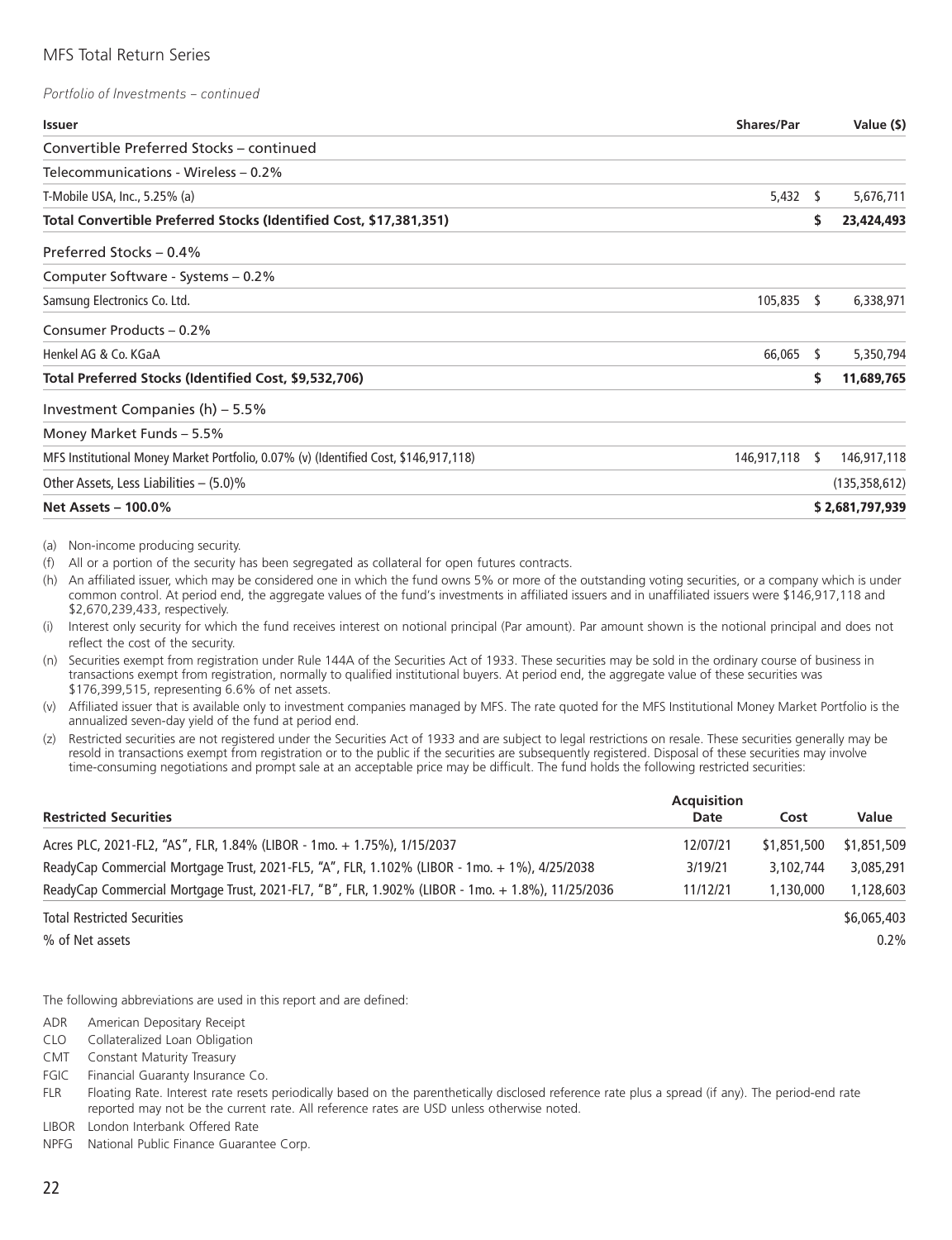#### *Portfolio of Investments – continued*

REIT Real Estate Investment Trust SOFR Secured Overnight Financing Rate TBA To Be Announced UMBS Uniform Mortgage-Backed Security

#### **Derivative Contracts at 12/31/21**

#### **Futures Contracts**

| <b>Description</b>             | Long/<br><b>Short</b> | Currency   | <b>Contracts</b> | <b>Notional</b><br>Amount | <b>Expiration</b><br>Date | Value/Unrealized<br>Appreciation<br>(Depreciation) |
|--------------------------------|-----------------------|------------|------------------|---------------------------|---------------------------|----------------------------------------------------|
| <b>Asset Derivatives</b>       |                       |            |                  |                           |                           |                                                    |
| <b>Interest Rate Futures</b>   |                       |            |                  |                           |                           |                                                    |
| U.S. Treasury Ultra Bond       | Long                  | <b>USD</b> | 84               | \$16,558,500              | March $-2022$             | \$273,576                                          |
| <b>Liability Derivatives</b>   |                       |            |                  |                           |                           |                                                    |
| <b>Interest Rate Futures</b>   |                       |            |                  |                           |                           |                                                    |
| U.S. Treasury Note 10 yr       | Short                 | <b>USD</b> | 71               | \$9,263,281               | March $-2022$             | \$(102, 873)                                       |
| U.S. Treasury Ultra Note 10 yr | Short                 | <b>USD</b> | 140              | 20,501,250                | March $-2022$             | (384, 670)                                         |
|                                |                       |            |                  |                           |                           | \$ (487, 543)                                      |

At December 31, 2021, the fund had liquid securities with an aggregate value of \$274,630 to cover any collateral or margin obligations for certain derivative contracts.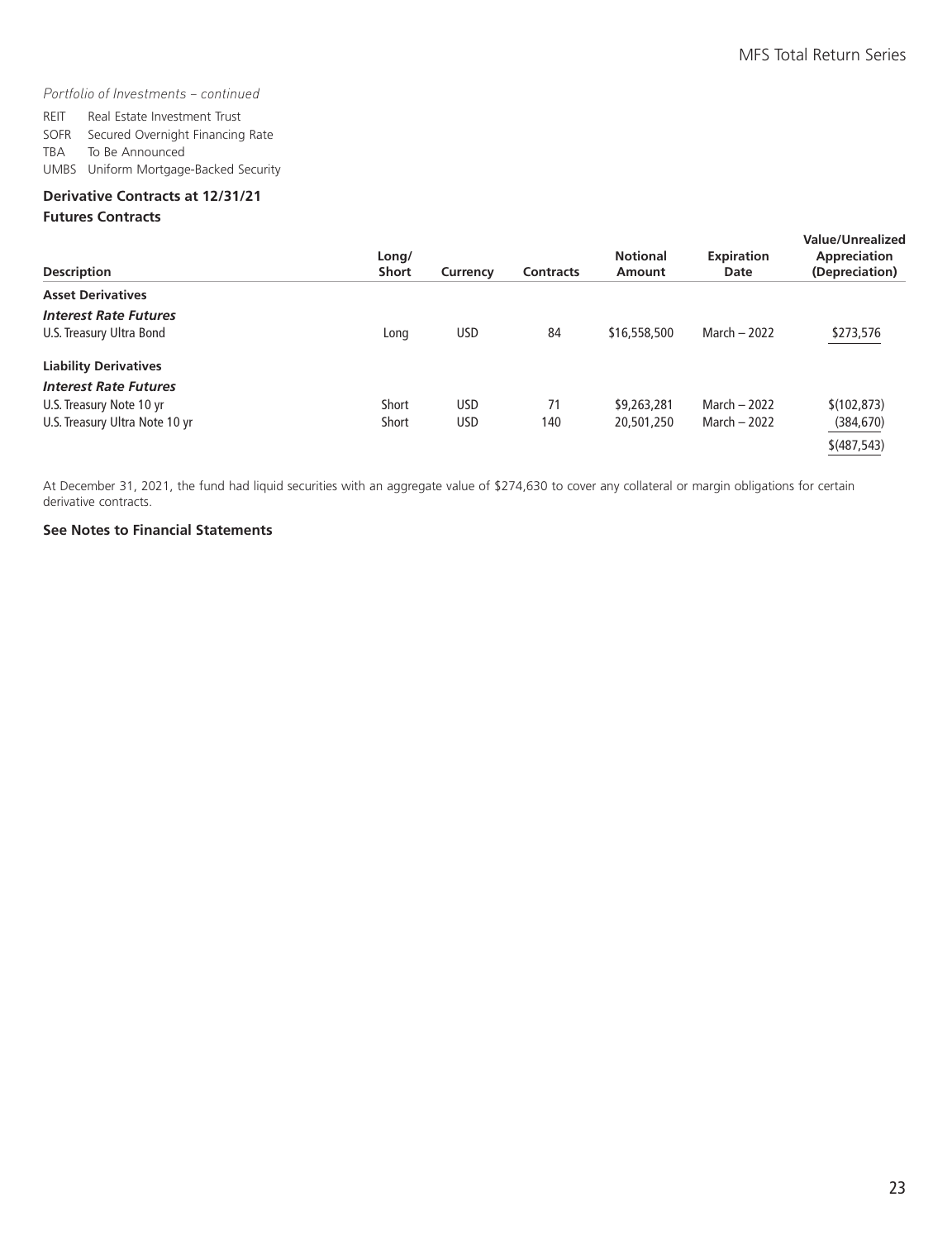### <span id="page-25-0"></span>**FINANCIAL STATEMENTS | STATEMENT OF ASSETS AND LIABILITIES**

This statement represents your fund's balance sheet, which details the assets and liabilities comprising the total value of the fund.

#### **At 12/31/21**

| <b>Assets</b>                                                                    |            |                              |                              |
|----------------------------------------------------------------------------------|------------|------------------------------|------------------------------|
| Investments in unaffiliated issuers, at value (identified cost, \$1,874,517,643) |            |                              | \$2,670,239,433              |
| Investments in affiliated issuers, at value (identified cost, \$146,917,118)     |            |                              | 146,917,118                  |
| Cash                                                                             |            |                              | 202,337                      |
| Receivables for                                                                  |            |                              |                              |
| Net daily variation margin on open futures contracts                             |            |                              | 89,625                       |
| TBA sale commitments                                                             |            |                              | 4,408,436                    |
| Fund shares sold                                                                 |            |                              | 395,924                      |
| Interest and dividends                                                           |            |                              | 7,466,121                    |
| Receivable from investment adviser                                               |            |                              | 81,641                       |
| Other assets                                                                     |            |                              | 8,197                        |
| Total assets                                                                     |            |                              | \$2,829,808,832              |
| <b>Liabilities</b>                                                               |            |                              |                              |
| Payables for                                                                     |            |                              |                              |
| Investments purchased                                                            |            |                              | \$1,499,234                  |
| TBA purchase commitments                                                         |            |                              | 144,166,111                  |
| Fund shares reacquired                                                           |            |                              | 1,995,101                    |
| Payable to affiliates                                                            |            |                              |                              |
| Administrative services fee                                                      |            |                              | 2,021                        |
| Shareholder servicing costs                                                      |            |                              | 861                          |
| Distribution and/or service fees                                                 |            |                              | 19,283                       |
| Payable for independent Trustees' compensation                                   |            |                              | 18                           |
| Accrued expenses and other liabilities                                           |            |                              | 328,264                      |
| <b>Total liabilities</b>                                                         |            |                              | \$148,010,893                |
| Net assets                                                                       |            |                              | \$2,681,797,939              |
| Net assets consist of                                                            |            |                              |                              |
| Paid-in capital                                                                  |            |                              | \$1,662,356,218              |
| Total distributable earnings (loss)                                              |            |                              | 1,019,441,721                |
| Net assets                                                                       |            |                              | \$2,681,797,939              |
| Shares of beneficial interest outstanding                                        |            |                              | 97,651,887                   |
|                                                                                  | Net assets | <b>Shares</b><br>outstanding | Net asset value<br>per share |

Initial Class \$1,274,331,361 45,867,942 \$27.78<br>Service Class \$1,274,331,361 45,867,942 \$27.78 46,578 51,783,945 Service Class 1,407,466,578 51,783,945 27.18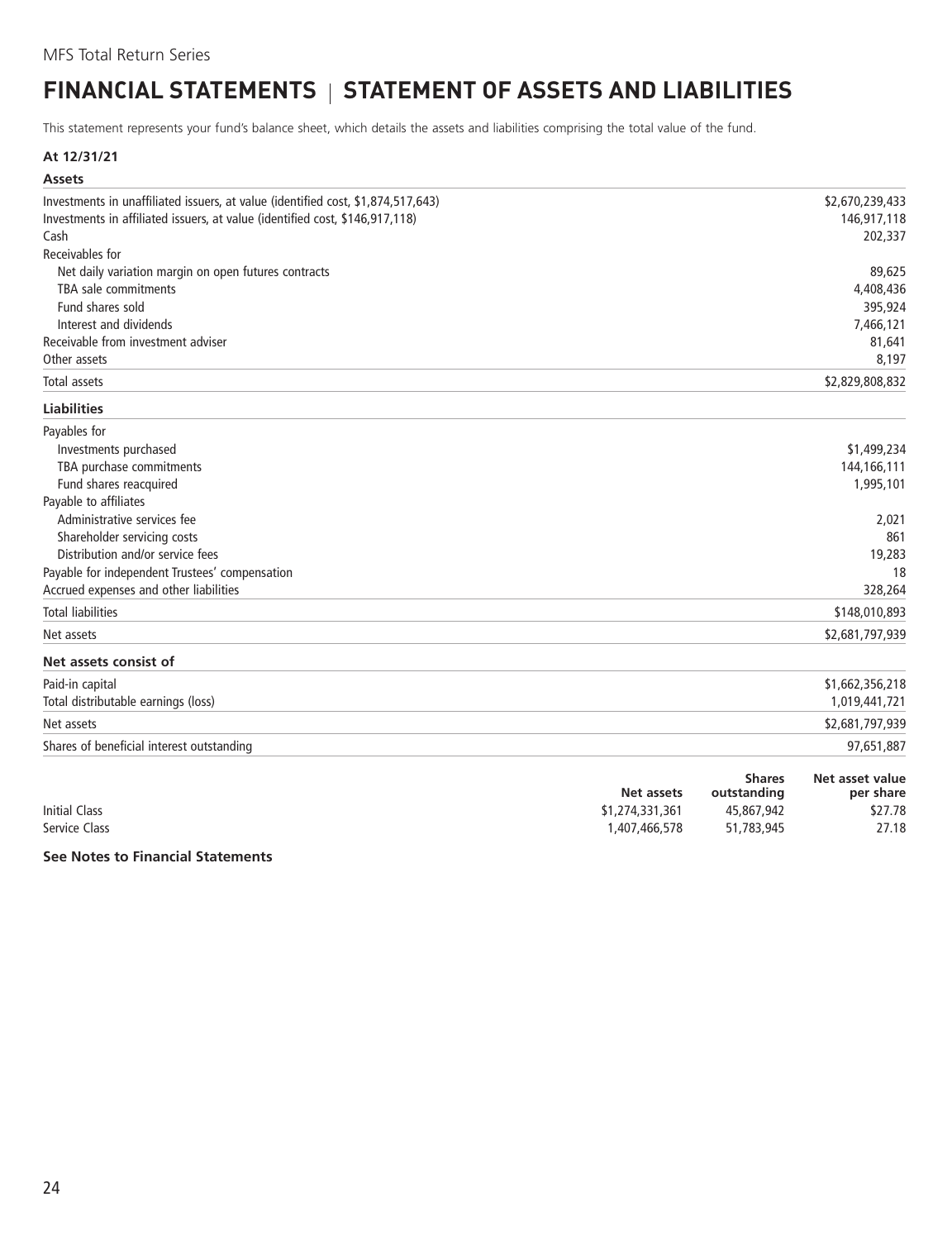### <span id="page-26-0"></span>**FINANCIAL STATEMENTS | STATEMENT OF OPERATIONS**

This statement describes how much your fund earned in investment income and accrued in expenses. It also describes any gains and/or losses generated by fund operations.

#### **Year ended 12/31/21**

| Net investment income (loss) |  |  |
|------------------------------|--|--|
|------------------------------|--|--|

| Income                                                      |               |
|-------------------------------------------------------------|---------------|
| <b>Dividends</b>                                            | \$32,232,495  |
| Interest                                                    | 21,935,543    |
| Dividends from affiliated issuers                           | 67,681        |
| Other                                                       | 33,778        |
| Income on securities loaned                                 | 9,565         |
| Foreign taxes withheld                                      | (293, 905)    |
| Total investment income                                     | \$53,985,157  |
| Expenses                                                    |               |
| Management fee                                              | \$17,582,462  |
| Distribution and/or service fees                            | 3,462,166     |
| Shareholder servicing costs                                 | 69,968        |
| Administrative services fee                                 | 354,589       |
| Independent Trustees' compensation                          | 37,902        |
| Custodian fee                                               | 125,038       |
| Shareholder communications                                  | 144,914       |
| Audit and tax fees                                          | 79,085        |
| Legal fees                                                  | 14,355        |
| Miscellaneous                                               | 74,075        |
| Total expenses                                              | \$21,944,554  |
| Reduction of expenses by investment adviser                 | (2, 291, 619) |
| Net expenses                                                | \$19,652,935  |
| Net investment income (loss)                                | \$34,332,222  |
| Realized and unrealized gain (loss)                         |               |
| Realized gain (loss) (identified cost basis)                |               |
| <b>Unaffiliated issuers</b>                                 | \$199,551,406 |
| Futures contracts                                           | 45,113        |
| Foreign currency                                            | (18, 771)     |
| Net realized gain (loss)                                    | \$199,577,748 |
| Change in unrealized appreciation or depreciation           |               |
| <b>Unaffiliated issuers</b>                                 | \$110,767,879 |
| <b>Futures contracts</b>                                    | (213, 967)    |
| Translation of assets and liabilities in foreign currencies | (24, 037)     |
| Net unrealized gain (loss)                                  | \$110,529,875 |
| Net realized and unrealized gain (loss)                     | \$310,107,623 |
| Change in net assets from operations                        | \$344,439,845 |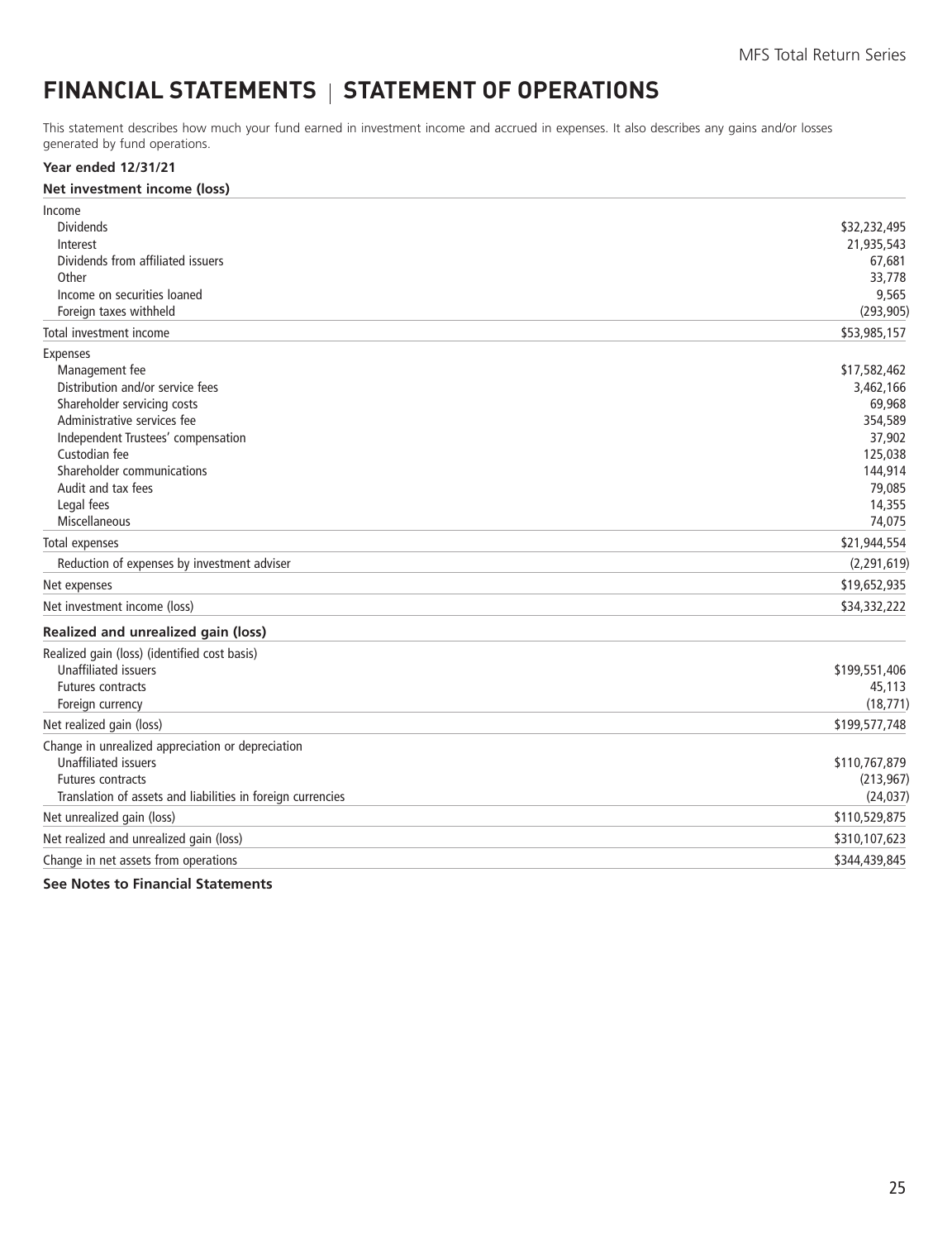### <span id="page-27-0"></span>**FINANCIAL STATEMENTS | STATEMENTS OF CHANGES IN NET ASSETS**

These statements describe the increases and/or decreases in net assets resulting from operations, any distributions, and any shareholder transactions.

|                                                   |                   | Year ended        |
|---------------------------------------------------|-------------------|-------------------|
|                                                   | 12/31/21          | 12/31/20          |
| Change in net assets                              |                   |                   |
| <b>From operations</b>                            |                   |                   |
| Net investment income (loss)                      | \$34,332,222      | \$43,611,772      |
| Net realized gain (loss)                          | 199,577,748       | 132,672,899       |
| Net unrealized gain (loss)                        | 110,529,875       | 42,984,940        |
| Change in net assets from operations              | \$344,439,845     | \$219,269,611     |
| Total distributions to shareholders               | \$(173, 338, 152) | \$(115, 929, 697) |
| Change in net assets from fund share transactions | \$(28,062,297)    | \$(111, 560, 917) |
| Total change in net assets                        | \$143,039,396     | \$(8,221,003)     |
| Net assets                                        |                   |                   |
| At beginning of period                            | 2,538,758,543     | 2,546,979,546     |
| At end of period                                  | \$2,681,797,939   | \$2,538,758,543   |
| See Notes to Financial Statements                 |                   |                   |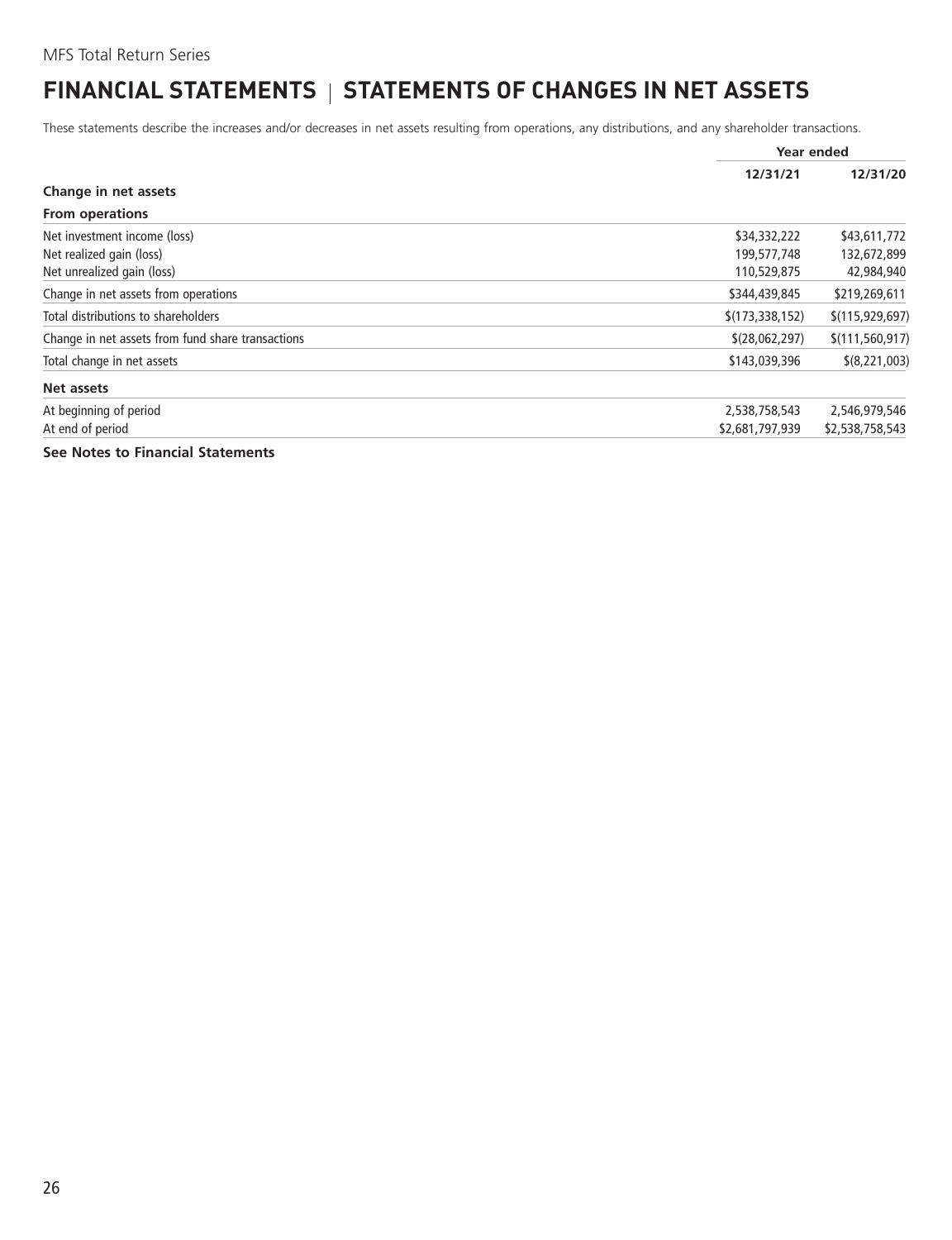### <span id="page-28-0"></span>**FINANCIAL STATEMENTS FINANCIAL HIGHLIGHTS**

The financial highlights table is intended to help you understand the fund's financial performance for the past 5 years. Certain information reflects financial results for a single fund share. The total returns in the table represent the rate that an investor would have earned (or lost) on an investment in the fund share class (assuming reinvestment of all distributions) held for the entire period.

| <b>Initial Class</b>                                         |                     | Year ended          |                     |                     |                     |  |
|--------------------------------------------------------------|---------------------|---------------------|---------------------|---------------------|---------------------|--|
| Net asset value, beginning of period                         | 12/31/21<br>\$26.02 | 12/31/20<br>\$24.90 | 12/31/19<br>\$21.78 | 12/31/18<br>\$24.70 | 12/31/17<br>\$23.18 |  |
| Income (loss) from investment operations                     |                     |                     |                     |                     |                     |  |
| Net investment income (loss) (d)                             | \$0.39              | \$0.47              | \$0.52              | \$0.53              | \$0.49              |  |
| Net realized and unrealized gain (loss)                      | 3.24                | 1.88                | 3.83                | (1.80)              | 2.29                |  |
| Total from investment operations                             | \$3.63              | \$2.35              | \$4.35              | \$(1.27)            | \$2.78              |  |
| Less distributions declared to shareholders                  |                     |                     |                     |                     |                     |  |
| From net investment income<br>From net realized gain         | \$(0.51)<br>(1.36)  | \$(0.57)<br>(0.66)  | \$(0.58)<br>(0.65)  | \$(0.54)<br>(1.11)  | \$(0.58)<br>(0.68)  |  |
| Total distributions declared to shareholders                 | \$(1.87)            | \$(1.23)            | \$(1.23)            | \$(1.65)            | \$(1.26)            |  |
| Net asset value, end of period (x)                           | \$27.78             | \$26.02             | \$24.90             | \$21.78             | \$24.70             |  |
| Total return $(\%) (k)(r)(s)(x)$                             | 14.12               | 9.81                | 20.38               | (5.61)              | 12.30               |  |
| Ratios (%) (to average net assets)<br>and Supplemental data: |                     |                     |                     |                     |                     |  |
| Expenses before expense reductions                           | 0.70                | 0.71                | 0.70                | 0.70                | 0.71                |  |
| Expenses after expense reductions                            | 0.61                | 0.61                | 0.62                | 0.62                | 0.63                |  |
| Net investment income (loss)<br>Portfolio turnover           | 1.43<br>98          | 1.95<br>84          | 2.18<br>42          | 2.20<br>26          | 2.04<br>34          |  |
| Net assets at end of period (000 omitted)                    | \$1,274,331         | \$1,219,438         | \$1,223,166         | \$1,134,301         | \$1,350,737         |  |
|                                                              |                     |                     |                     |                     |                     |  |
| <b>Service Class</b>                                         |                     |                     | Year ended          |                     |                     |  |
| Net asset value, beginning of period                         | 12/31/21<br>\$25.50 | 12/31/20<br>\$24.43 | 12/31/19<br>\$21.38 | 12/31/18<br>\$24.28 | 12/31/17<br>\$22.81 |  |
| Income (loss) from investment operations                     |                     |                     |                     |                     |                     |  |
| Net investment income (loss) (d)                             | \$0.32              | \$0.40              | \$0.45              | \$0.46              | \$0.43              |  |
| Net realized and unrealized gain (loss)                      | 3.17                | 1.83                | 3.76                | (1.77)              | 2.25                |  |
| Total from investment operations                             | \$3.49              | \$2.23              | \$4.21              | \$(1.31)            | \$2.68              |  |
| Less distributions declared to shareholders                  |                     |                     |                     |                     |                     |  |
| From net investment income                                   | \$(0.45)            | \$(0.50)            | \$(0.51)            | \$(0.48)            | \$(0.53)            |  |
| From net realized gain                                       | (1.36)              | (0.66)              | (0.65)              | (1.11)              | (0.68)              |  |
| Total distributions declared to shareholders                 | \$(1.81)            | \$(1.16)            | \$(1.16)            | \$(1.59)            | \$(1.21)            |  |
| Net asset value, end of period (x)                           | \$27.18             | \$25.50             | \$24.43             | \$21.38             | \$24.28             |  |
| Total return $(\%) (k)(r)(s)(x)$                             | 13.84               | 9.52                | 20.12               | (5.87)              | 12.02               |  |
| Ratios (%) (to average net assets)<br>and Supplemental data: |                     |                     |                     |                     |                     |  |
| Expenses before expense reductions                           | 0.95                | 0.96                | 0.95                | 0.95                | 0.96                |  |
| Expenses after expense reductions                            | 0.86                | 0.86                | 0.87                | 0.87                | 0.88                |  |
| Net investment income (loss)<br>Portfolio turnover           | 1.17<br>98          | 1.71                | 1.93                | 1.95                | 1.79                |  |
| Net assets at end of period (000 omitted)                    | \$1,407,467         | 84<br>\$1,319,320   | 42<br>\$1,323,813   | 26<br>\$1,191,222   | 34<br>\$1,427,824   |  |
|                                                              |                     |                     |                     |                     |                     |  |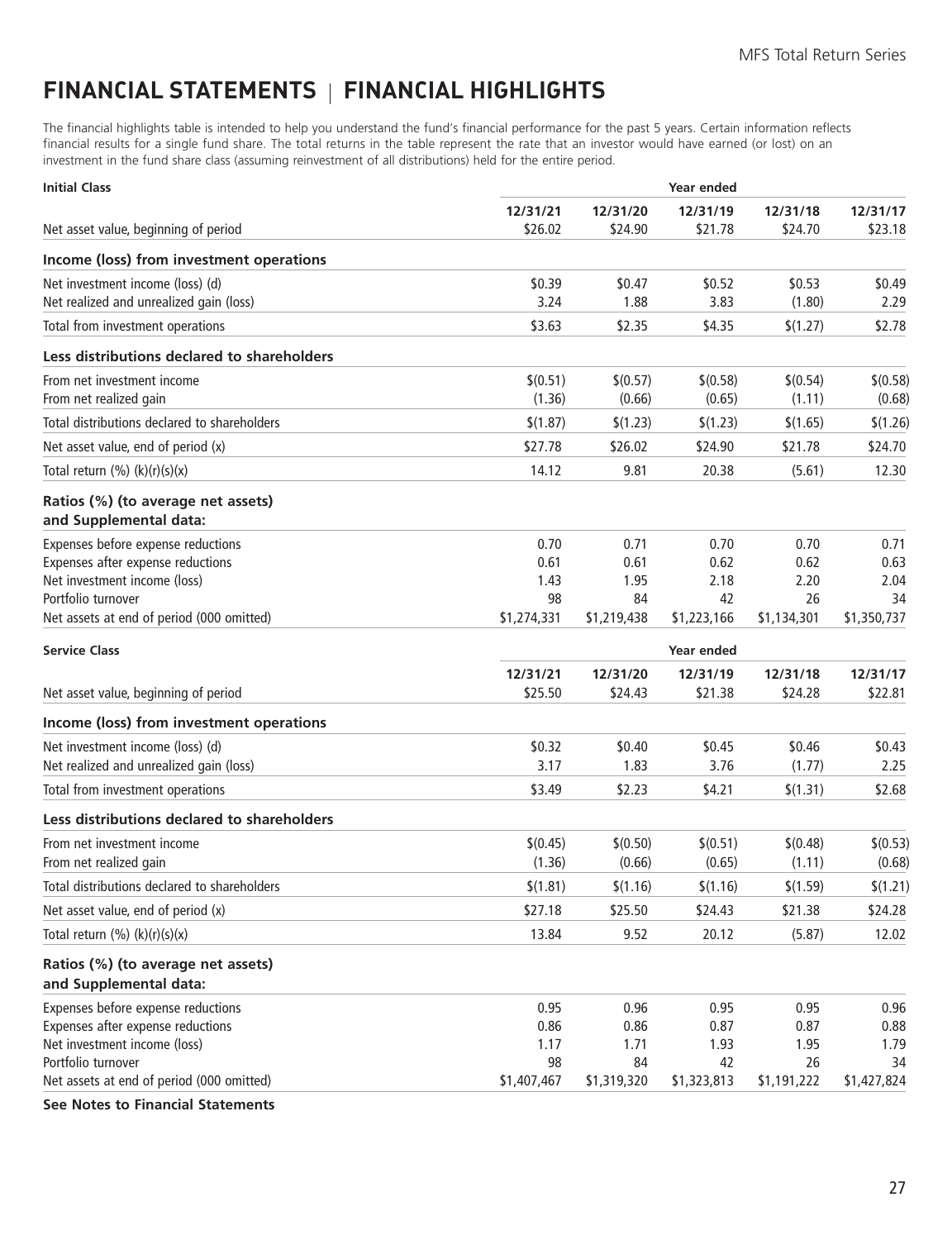#### *Financial Highlights - continued*

- (d) Per share data is based on average shares outstanding.
- (k) The total return does not reflect expenses that apply to separate accounts. Inclusion of these charges would reduce the total return figures for all periods shown.
- (r) Certain expenses have been reduced without which performance would have been lower.
- (s) From time to time the fund may receive proceeds from litigation settlements, without which performance would be lower.
- (x) The net asset values and total returns have been calculated on net assets which include adjustments made in accordance with U.S. generally accepted accounting principles required at period end for financial reporting purposes.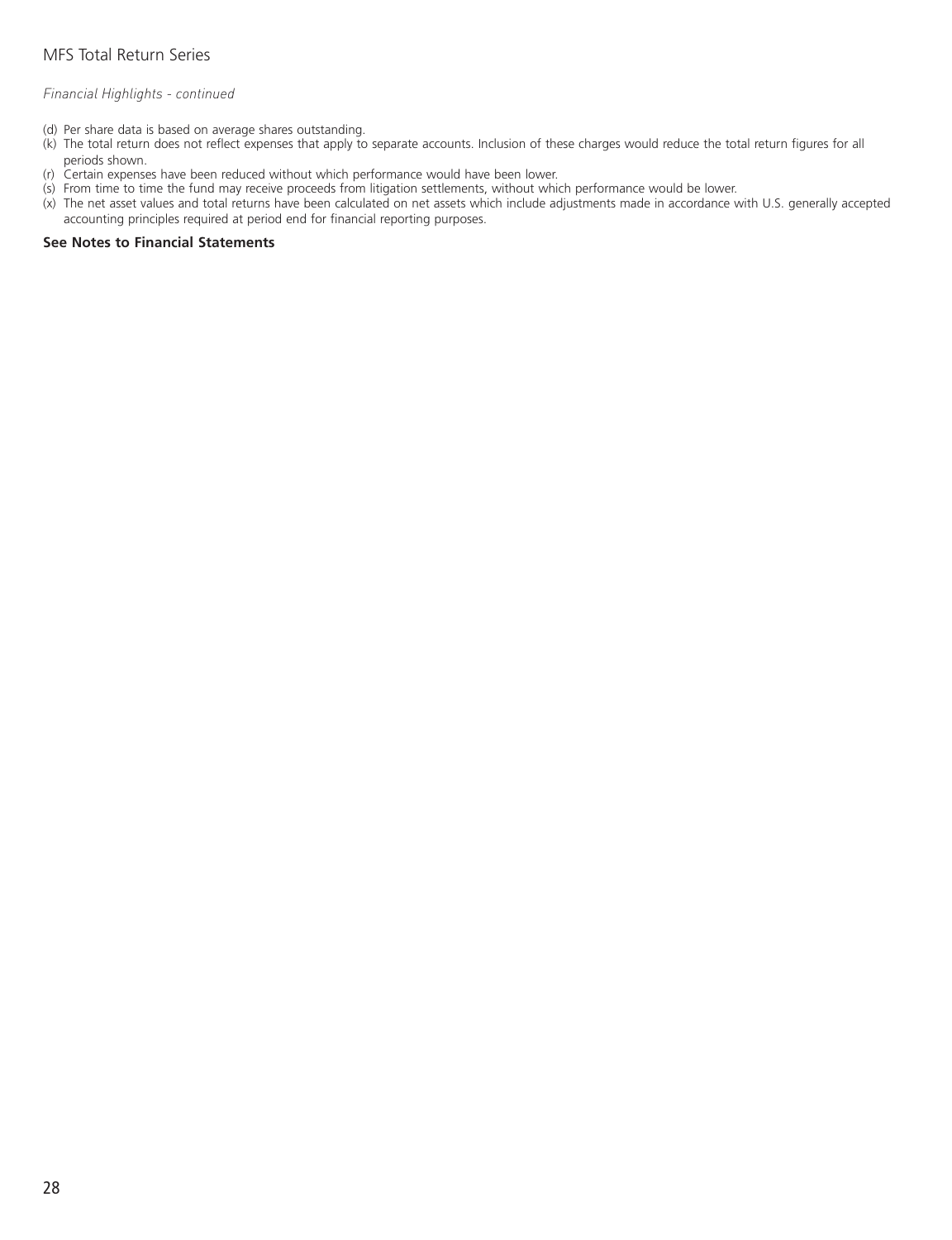### <span id="page-30-0"></span>**NOTES TO FINANCIAL STATEMENTS**

#### **(1) Business and Organization**

MFS Total Return Series (the fund) is a diversified series of MFS Variable Insurance Trust (the trust). The trust is organized as a Massachusetts business trust and is registered under the Investment Company Act of 1940, as amended, as an open-end management investment company. The shareholders of each series of the trust are separate accounts of insurance companies, which offer variable annuity and/or life insurance products, and qualified retirement and pension plans.

The fund is an investment company and accordingly follows the investment company accounting and reporting guidance of the Financial Accounting Standards Board (FASB) Accounting Standards Codification Topic 946 Financial Services - Investment Companies.

#### **(2) Significant Accounting Policies**

**General** — The preparation of financial statements in conformity with U.S. generally accepted accounting principles requires management to make estimates and assumptions that affect the reported amounts of assets and liabilities, and disclosure of contingent assets and liabilities at the date of the financial statements and the reported amounts of increases and decreases in net assets from operations during the reporting period. Actual results could differ from those estimates. In the preparation of these financial statements, management has evaluated subsequent events occurring after the date of the fund's Statement of Assets and Liabilities through the date that the financial statements were issued.

**Balance Sheet Offsetting** — The fund's accounting policy with respect to balance sheet offsetting is that, absent an event of default by the counterparty or a termination of the agreement, the International Swaps and Derivatives Association (ISDA) Master Agreement, or similar agreement, does not result in an offset of reported amounts of financial assets and financial liabilities in the Statement of Assets and Liabilities across transactions between the fund and the applicable counterparty. The fund's right to setoff may be restricted or prohibited by the bankruptcy or insolvency laws of the particular jurisdiction to which a specific master netting agreement counterparty is subject. Balance sheet offsetting disclosures, to the extent applicable to the fund, have been included in the fund's Significant Accounting Policies note under the captions for each of the fund's in-scope financial instruments and transactions.

**Investment Valuations** — Equity securities, including restricted equity securities, are generally valued at the last sale or official closing price on their primary market or exchange as provided by a third-party pricing service. Equity securities, for which there were no sales reported that day, are generally valued at the last quoted daily bid quotation on their primary market or exchange as provided by a third-party pricing service. Debt instruments and floating rate loans, including restricted debt instruments, are generally valued at an evaluated or composite bid as provided by a third-party pricing service. Debt instruments sold short are generally valued at an evaluated or composite mean as provided by a third-party pricing service. Short-term instruments with a maturity at issuance of 60 days or less may be valued at amortized cost, which approximates market value. Futures contracts are generally valued at last posted settlement price on their primary exchange as provided by a third-party pricing service. Futures contracts for which there were no trades that day for a particular position are generally valued at the closing bid quotation on their primary exchange as provided by a third-party pricing service. Open-end investment companies are generally valued at net asset value per share. Securities and other assets generally valued on the basis of information from a third-party pricing service may also be valued at a broker/dealer bid quotation. In determining values, third-party pricing services can utilize both transaction data and market information such as yield, quality, coupon rate, maturity, type of issue, trading characteristics, and other market data. The values of foreign securities and other assets and liabilities expressed in foreign currencies are converted to U.S. dollars using the mean of bid and asked prices for rates provided by a third-party pricing service.

The Board of Trustees has delegated primary responsibility for determining or causing to be determined the value of the fund's investments (including any fair valuation) to the adviser pursuant to valuation policies and procedures approved by the Board. If the adviser determines that reliable market quotations are not readily available, investments are valued at fair value as determined in good faith by the adviser in accordance with such procedures under the oversight of the Board of Trustees. Under the fund's valuation policies and procedures, market quotations are not considered to be readily available for most types of debt instruments and floating rate loans and many types of derivatives. These investments are generally valued at fair value based on information from third-party pricing services. In addition, investments may be valued at fair value if the adviser determines that an investment's value has been materially affected by events occurring after the close of the exchange or market on which the investment is principally traded (such as foreign exchange or market) and prior to the determination of the fund's net asset value, or after the halt of trading of a specific security where trading does not resume prior to the close of the exchange or market on which the security is principally traded. Events that occur after foreign markets close (such as developments in foreign markets and significant movements in the U.S. markets) and prior to the determination of the fund's net asset value may be deemed to have a material effect on the value of securities traded in foreign markets. Accordingly, the fund's foreign equity securities may often be valued at fair value. The adviser generally relies on third-party pricing services or other information (such as the correlation with price movements of similar securities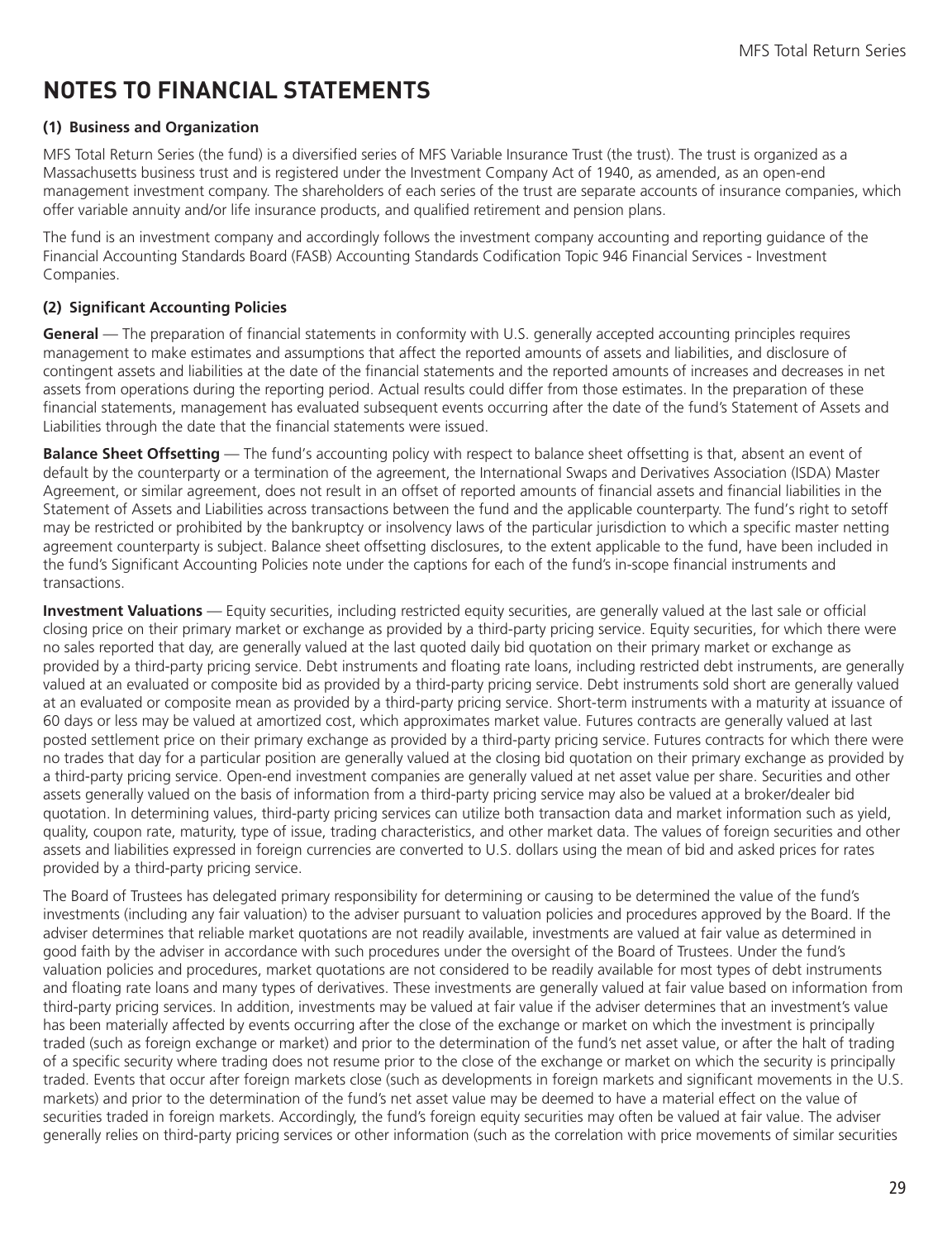#### *Notes to Financial Statements - continued*

in the same or other markets; the type, cost and investment characteristics of the security; the business and financial condition of the issuer; and trading and other market data) to assist in determining whether to fair value and at what value to fair value an investment. The value of an investment for purposes of calculating the fund's net asset value can differ depending on the source and method used to determine value. When fair valuation is used, the value of an investment used to determine the fund's net asset value may differ from quoted or published prices for the same investment. There can be no assurance that the fund could obtain the fair value assigned to an investment if it were to sell the investment at the same time at which the fund determines its net asset value per share.

Various inputs are used in determining the value of the fund's assets or liabilities. These inputs are categorized into three broad levels. In certain cases, the inputs used to measure fair value may fall into different levels of the fair value hierarchy. In such cases, an investment's level within the fair value hierarchy is based on the lowest level of input that is significant to the fair value measurement. The fund's assessment of the significance of a particular input to the fair value measurement in its entirety requires judgment, and considers factors specific to the investment. Level 1 includes unadjusted quoted prices in active markets for identical assets or liabilities. Level 2 includes other significant observable market-based inputs (including quoted prices for similar securities, interest rates, prepayment speed, and credit risk). Level 3 includes unobservable inputs, which may include the adviser's own assumptions in determining the fair value of investments. Other financial instruments are derivative instruments, such as futures contracts. The following is a summary of the levels used as of December 31, 2021 in valuing the fund's assets and liabilities:

| <b>Financial Instruments</b>                 | Level 1         | Level 2         | Level 3 | Total           |
|----------------------------------------------|-----------------|-----------------|---------|-----------------|
| <b>Equity Securities:</b>                    |                 |                 |         |                 |
| <b>United States</b>                         | \$1,559,796,009 | \$5,676,711     | s—      | \$1,565,472,720 |
| Switzerland                                  | 8,384,998       | 13,699,150      |         | 22,084,148      |
| Taiwan                                       | 13,901,099      |                 |         | 13,901,099      |
| United Kingdom                               | 13,776,328      |                 |         | 13,776,328      |
| Germany                                      | 8,941,173       |                 |         | 8,941,173       |
| Ireland                                      | 8,932,677       |                 |         | 8,932,677       |
| France                                       | 7,114,017       |                 |         | 7,114,017       |
| South Korea                                  | 6,338,971       |                 |         | 6,338,971       |
| U.S. Treasury Bonds & U.S. Government        |                 |                 |         |                 |
| Agencies & Equivalents                       |                 | 248,848,341     |         | 248,848,341     |
| Non - U.S. Sovereign Debt                    |                 | 6,504,900       |         | 6,504,900       |
| <b>Municipal Bonds</b>                       |                 | 10,821,743      |         | 10,821,743      |
| U.S. Corporate Bonds                         |                 | 238,520,125     |         | 238,520,125     |
| Residential Mortgage-Backed Securities       |                 | 290,762,152     |         | 290,762,152     |
| <b>Commercial Mortgage-Backed Securities</b> |                 | 65,837,007      |         | 65,837,007      |
| Asset-Backed Securities (including CDOs)     |                 | 76,139,112      |         | 76,139,112      |
| Foreign Bonds                                |                 | 86,244,920      |         | 86,244,920      |
| <b>Mutual Funds</b>                          | 146,917,118     |                 |         | 146,917,118     |
| Total                                        | \$1,774,102,390 | \$1,043,054,161 | \$—     | \$2,817,156,551 |
| <b>Other Financial Instruments</b>           |                 |                 |         |                 |
| Futures Contracts - Assets                   | \$273,576       |                 |         | \$273,576       |
| Futures Contracts - Liabilities              | (487, 543)      |                 |         | (487, 543)      |

For further information regarding security characteristics, see the Portfolio of Investments.

**Foreign Currency Translation** — Purchases and sales of foreign investments, income, and expenses are converted into U.S. dollars based upon currency exchange rates prevailing on the respective dates of such transactions or on the reporting date for foreign denominated receivables and payables. Gains and losses attributable to foreign currency exchange rates on sales of securities are recorded for financial statement purposes as net realized gains and losses on investments. Gains and losses attributable to foreign exchange rate movements on receivables, payables, income and expenses are recorded for financial statement purposes as foreign currency transaction gains and losses. That portion of both realized and unrealized gains and losses on investments that results from fluctuations in foreign currency exchange rates is not separately disclosed.

**Derivatives** — The fund uses derivatives primarily to increase or decrease exposure to a particular market or segment of the market, or security, to increase or decrease interest rate or currency exposure, or as alternatives to direct investments. Derivatives are used for hedging or non-hedging purposes. While hedging can reduce or eliminate losses, it can also reduce or eliminate gains. When the fund uses derivatives as an investment to increase market exposure, or for hedging purposes, gains and losses from derivative instruments may be substantially greater than the derivative's original cost.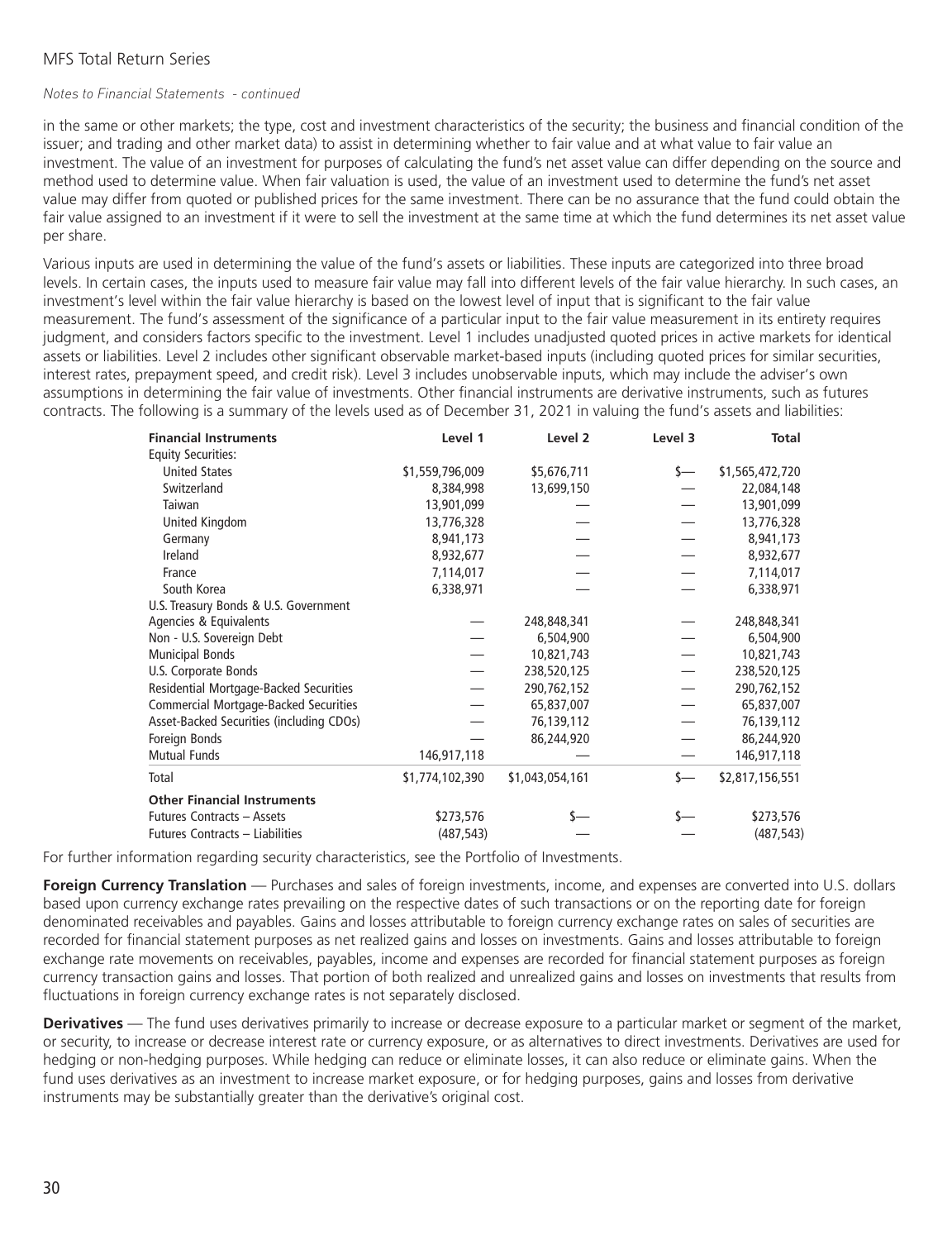The derivative instruments used by the fund during the period were futures contracts. Depending on the type of derivative, a fund may exit a derivative position by entering into an offsetting transaction with a counterparty or exchange, negotiating an agreement with the derivative counterparty, or novating the position to a third party. The fund may be unable to promptly close out a futures position in instances where the daily fluctuation in the price for that type of future exceeds the daily limit set by the exchange. The fund's period end derivatives, as presented in the Portfolio of Investments and the associated Derivative Contract tables, generally are indicative of the volume of its derivative activity during the period.

The following table presents, by major type of derivative contract, the fair value, on a gross basis, of the asset and liability components of derivatives held by the fund at December 31, 2021 as reported in the Statement of Assets and Liabilities:

|               |                             |           | Fair Value (a)                                 |
|---------------|-----------------------------|-----------|------------------------------------------------|
| Risk          | <b>Derivative Contracts</b> |           | <b>Asset Derivatives</b> Liability Derivatives |
| Interest Rate | <b>Futures Contracts</b>    | \$273,576 | \$(487,543)                                    |

(a) Values presented in this table for futures contracts correspond to the values reported in the Portfolio of Investments. Only the current day net variation margin for futures contracts is separately reported within the Statement of Assets and Liabilities.

The following table presents, by major type of derivative contract, the realized gain (loss) on derivatives held by the fund for the year ended December 31, 2021 as reported in the Statement of Operations:

| Risk          | <b>Futures</b><br><b>Contracts</b> |
|---------------|------------------------------------|
| Interest Rate | \$45,113                           |

The following table presents, by major type of derivative contract, the change in unrealized appreciation or depreciation on derivatives held by the fund for the year ended December 31, 2021 as reported in the Statement of Operations:

| <b>Risk</b>   | <b>Futures</b><br><b>Contracts</b> |
|---------------|------------------------------------|
| Interest Rate | \$(213,967)                        |

Derivative counterparty credit risk is managed through formal evaluation of the creditworthiness of all potential counterparties. On certain, but not all, uncleared derivatives, the fund attempts to reduce its exposure to counterparty credit risk whenever possible by entering into an ISDA Master Agreement on a bilateral basis. The ISDA Master Agreement gives each party to the agreement the right to terminate all transactions traded under such agreement if there is a specified deterioration in the credit quality of the other party. Upon an event of default or a termination of the ISDA Master Agreement, the non-defaulting party has the right to close out all transactions traded under such agreement and to net amounts owed under each agreement to one net amount payable by one party to the other. This right to close out and net payments across all transactions traded under the ISDA Master Agreement could result in a reduction of the fund's credit risk to such counterparty equal to any amounts payable by the fund under the applicable transactions, if any.

Collateral and margin requirements differ by type of derivative. For cleared derivatives (e.g., futures contracts, cleared swaps, and exchange-traded options), margin requirements are set by the clearing broker and the clearing house and collateral, in the form of cash or securities, is posted by the fund directly with the clearing broker. Collateral terms are counterparty agreement specific for uncleared derivatives (e.g., forward foreign currency exchange contracts, uncleared swap agreements, and uncleared options) and collateral, in the form of cash and securities, is held in segregated accounts with the fund's custodian in connection with these agreements. For derivatives traded under an ISDA Master Agreement, which contains a collateral support annex, the collateral requirements are netted across all transactions traded under such counterparty-specific agreement and an amount is posted from one party to the other to collateralize such obligations. Cash that has been segregated or delivered to cover the fund's collateral or margin obligations under derivative contracts, if any, will be reported separately in the Statement of Assets and Liabilities as restricted cash for uncleared derivatives and/or deposits with brokers for cleared derivatives. Securities pledged as collateral or margin for the same purpose, if any, are noted in the Portfolio of Investments. The fund may be required to make payments of interest on uncovered collateral or margin obligations with the broker. Any such payments are included in "Miscellaneous" expense in the Statement of Operations.

**Futures Contracts** — The fund entered into futures contracts which may be used to hedge against or obtain broad market exposure, interest rate exposure, currency exposure, or to manage duration. A futures contract represents a commitment for the future purchase or sale of an asset at a specified price on a specified date.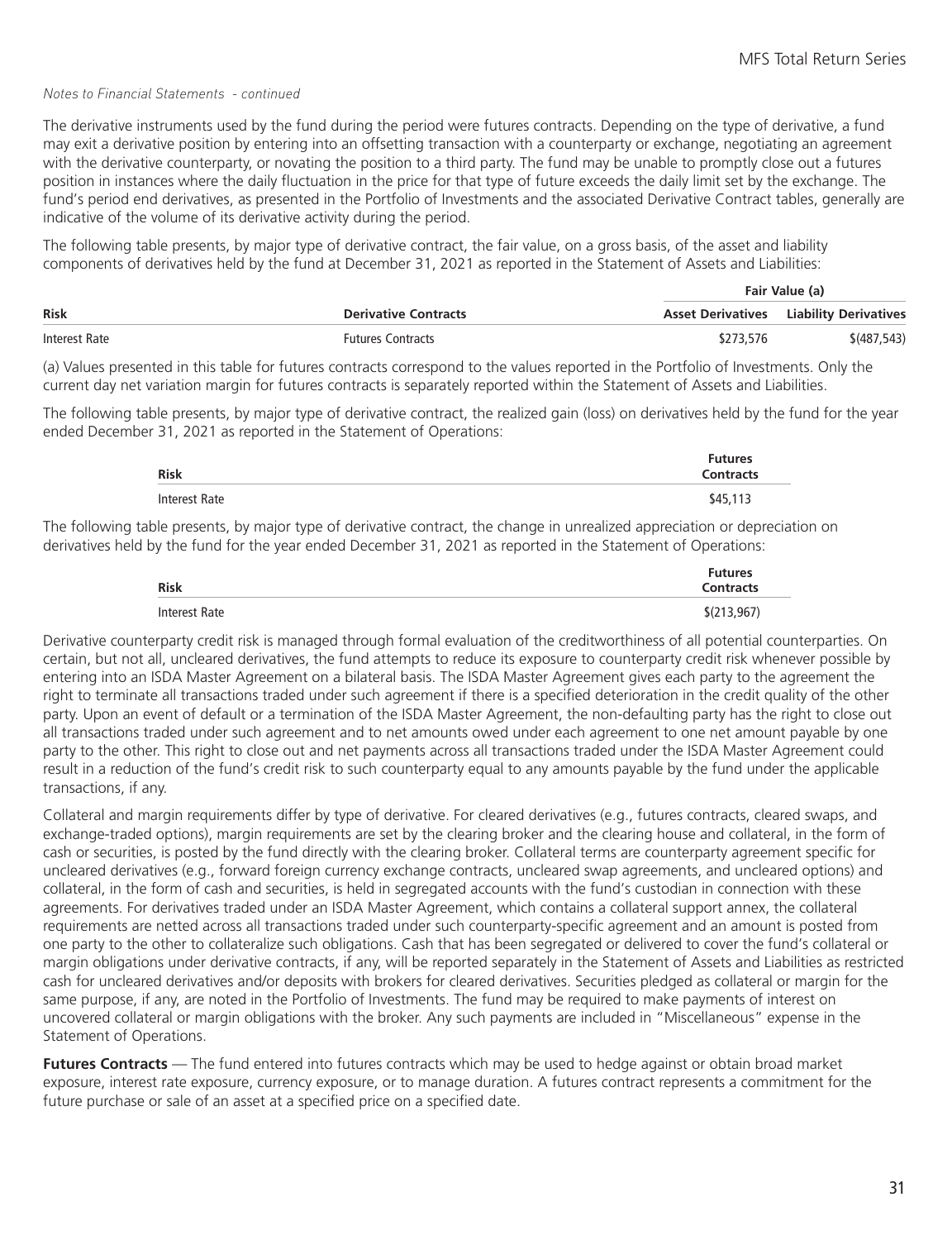#### *Notes to Financial Statements - continued*

Upon entering into a futures contract, the fund is required to deposit with the broker, either in cash or securities, an initial margin in an amount equal to a specified percentage of the notional amount of the contract. Subsequent payments (variation margin) are made or received by the fund each day, depending on the daily fluctuations in the value of the contract, and are recorded for financial statement purposes as unrealized gain or loss by the fund until the contract is closed or expires at which point the gain or loss on futures contracts is realized.

The fund bears the risk of interest rates, exchange rates or securities prices moving unexpectedly, in which case, the fund may not achieve the anticipated benefits of the futures contracts and may realize a loss. While futures contracts may present less counterparty risk to the fund since the contracts are exchange traded and the exchange's clearinghouse guarantees payments to the broker, there is still counterparty credit risk due to the insolvency of the broker. The fund's maximum risk of loss due to counterparty credit risk is equal to the margin posted by the fund to the broker plus any gains or minus any losses on the outstanding futures contracts.

**Security Loans** — Under its Securities Lending Agency Agreement with the fund, State Street Bank and Trust Company, as lending agent, loans the securities of the fund to certain qualified institutions (the "Borrowers") approved by the fund. Security loans can be terminated at the discretion of either the lending agent or the fund and the related securities must be returned within the earlier of the standard trade settlement period for such securities or within three business days. The loans are collateralized by cash and/or U.S. Treasury and federal agency obligations in an amount typically at least equal to the market value of the securities loaned. On loans collateralized by cash, the cash collateral is invested in a money market fund. The market value of the loaned securities is determined at the close of business of the fund and any additional required collateral is delivered to the fund on the next business day. The lending agent provides the fund with indemnification against Borrower default. In the event of Borrower default, the lending agent will, for the benefit of the fund, either purchase securities identical to those loaned or, when such purchase is commercially impracticable, pay the fund the market value of the loaned securities. In return, the lending agent assumes the fund's rights to the related collateral. If the collateral value is less than the cost to purchase identical securities, the lending agent is responsible for the shortfall, but only to the extent that such shortfall is not due to a decline in collateral value resulting from collateral reinvestment for which the fund bears the risk of loss. A portion of the income generated upon investment of the collateral is remitted to the Borrowers, and the remainder is allocated between the fund and the lending agent. On loans collateralized by U.S. Treasury and/or federal agency obligations, a fee is received from the Borrower, and is allocated between the fund and the lending agent. Income from securities lending is separately reported in the Statement of Operations. The dividend and interest income earned on the securities loaned is accounted for in the same manner as other dividend and interest income. At December 31, 2021, there were no securities on loan or collateral outstanding.

**Indemnifications** — Under the fund's organizational documents, its officers and Trustees may be indemnified against certain liabilities and expenses arising out of the performance of their duties to the fund. Additionally, in the normal course of business, the fund enters into agreements with service providers that may contain indemnification clauses. The fund's maximum exposure under these agreements is unknown as this would involve future claims that may be made against the fund that have not yet occurred.

**Investment Transactions and Income** — Investment transactions are recorded on the trade date. Some securities may be purchased or sold on an extended settlement basis, which means that the receipt or delivery of the securities by the fund and related payments occur at a future date, usually beyond the customary settlement period. Interest income is recorded on the accrual basis. All premium and discount is amortized or accreted for financial statement purposes in accordance with U.S. generally accepted accounting principles. Dividends received in cash are recorded on the ex-dividend date. Certain dividends from foreign securities will be recorded when the fund is informed of the dividend if such information is obtained subsequent to the ex-dividend date. Dividend and interest payments received in additional securities are recorded on the ex-dividend or ex-interest date in an amount equal to the value of the security on such date.

The fund may receive proceeds from litigation settlements. Any proceeds received from litigation involving portfolio holdings are reflected in the Statement of Operations in realized gain/loss if the security has been disposed of by the fund or in unrealized gain/loss if the security is still held by the fund. Any other proceeds from litigation not related to portfolio holdings are reflected as other income in the Statement of Operations.

The fund invests a significant portion of its assets in asset-backed and/or mortgage-backed securities. For these securities, the value of the debt instrument also depends on the credit quality and adequacy of the underlying assets or collateral as well as whether there is a security interest in the underlying assets or collateral. Enforcing rights, if any, against the underlying assets or collateral may be difficult. U.S. Government securities not supported as to the payment of principal or interest by the U.S. Treasury, such as those issued by Fannie Mae, Freddie Mac, and the Federal Home Loan Banks, are subject to greater credit risk than are U.S. Government securities supported by the U.S. Treasury, such as those issued by Ginnie Mae.

The fund may purchase or sell mortgage-backed securities on a "To Be Announced" (TBA) basis. A TBA transaction is subject to extended settlement and typically does not designate the actual security to be delivered, but instead includes an approximate principal amount. The price of the TBA security and the date that it will be settled are fixed at the time the transaction is negotiated.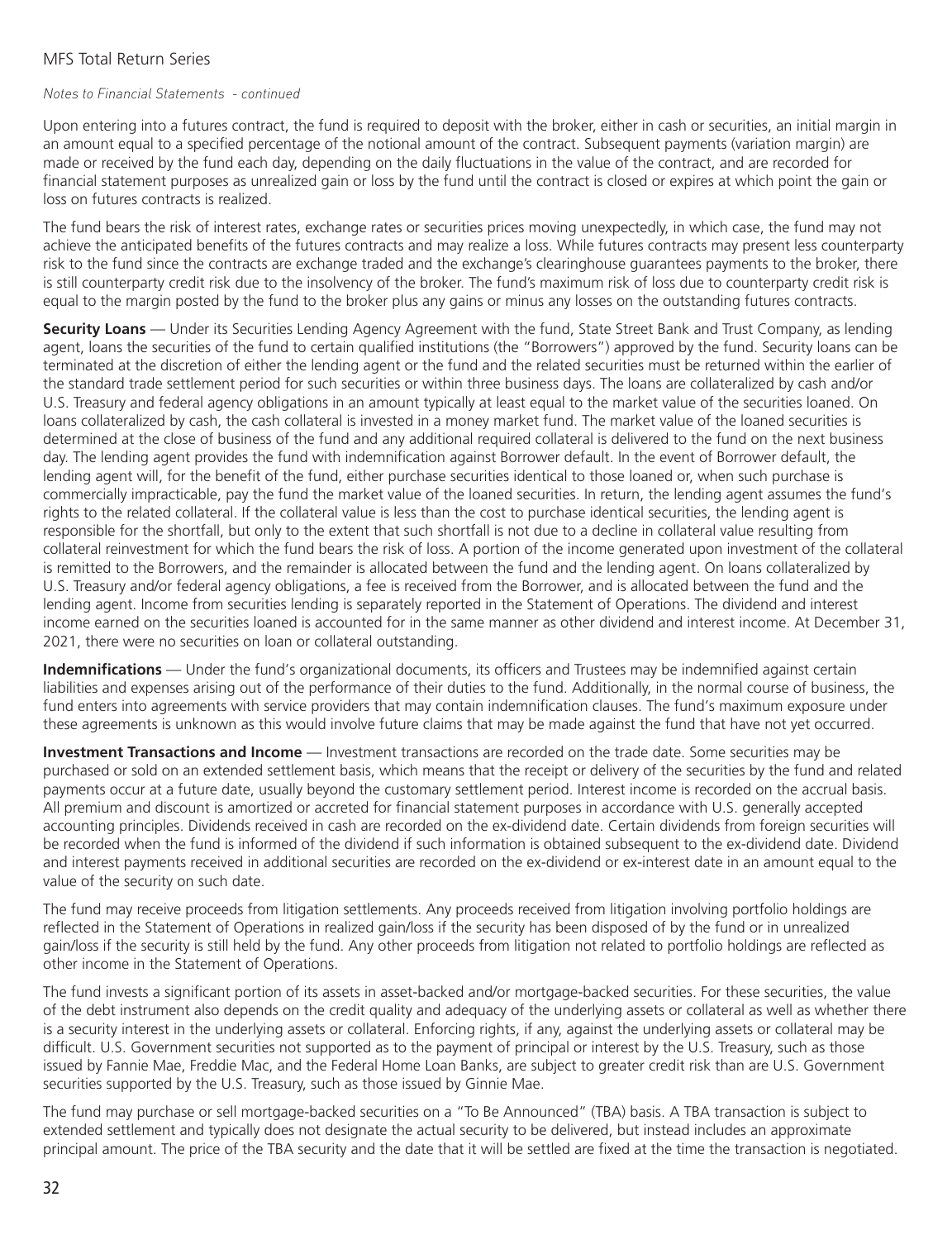The value of the security varies with market fluctuations and no interest accrues to the fund until settlement takes place. TBA purchase and sale commitments are held at carrying amount, which approximates fair value and are categorized as level 2 within the fair value hierarchy and included in TBA purchase and TBA sale commitments in the Statement of Assets and Liabilities. Losses may arise as a result of changes in the value of the TBA investment prior to settlement date or due to counterparty non-performance. At the time that it enters into a TBA transaction, the fund is required to have sufficient cash and/or liquid securities to cover its commitments.

The fund may also enter into mortgage dollar rolls, typically TBA dollar rolls, in which the fund sells TBA mortgage-backed securities to financial institutions and simultaneously agrees to repurchase similar (same issuer, type and coupon) securities at a later date at an agreed-upon price. During the period between the sale and repurchase, the fund will not be entitled to receive interest and principal payments on the securities sold. The fund accounts for dollar roll transactions as purchases and sales and realizes gains and losses on these transactions. Dollar roll transactions involve the risk that the market value of the securities that the fund is required to purchase may decline below the agreed upon repurchase price of those securities.

To mitigate the counterparty credit risk on TBA transactions, mortgage dollar rolls, and other types of forward settling mortgage-backed and asset-backed security transactions, the fund whenever possible enters into a Master Securities Forward Transaction Agreement ("MSFTA") on a bilateral basis with each of the counterparties with whom it undertakes a significant volume of transactions. The MSFTA gives each party to the agreement the right to terminate all transactions traded under such agreement if there is a specified deterioration in the credit quality of the other party. Upon an event of default or a termination of the MSFTA, the non-defaulting party has the right to close out all transactions traded under such agreement and to net amounts owed under each transaction to one net amount payable by one party to the other. This right to close out and net payments across all transactions traded under the MSFTA could result in a reduction of the fund's credit risk to such counterparty equal to any amounts payable by the fund under the applicable transactions, if any.

For mortgage-backed and asset-backed securities traded under a MSFTA, the collateral and margining requirements are contract specific. Collateral amounts across all transactions traded under such agreement are netted and an amount is posted from one party to the other to collateralize such obligations. Cash that has been pledged to cover the fund's collateral or margin obligations under a MSFTA, if any, will be reported separately on the Statement of Assets and Liabilities as restricted cash. Securities pledged as collateral or margin for the same purpose, if any, are noted in the Portfolio of Investments.

**Tax Matters and Distributions** — The fund intends to qualify as a regulated investment company, as defined under Subchapter M of the Internal Revenue Code, and to distribute all of its taxable income, including realized capital gains. As a result, no provision for federal income tax is required. The fund's federal tax returns, when filed, will remain subject to examination by the Internal Revenue Service for a three year period. Management has analyzed the fund's tax positions taken on federal and state tax returns for all open tax years and does not believe that there are any uncertain tax positions that require recognition of a tax liability. Foreign taxes, if any, have been accrued by the fund in the accompanying financial statements in accordance with the applicable foreign tax law. Foreign income taxes may be withheld by certain countries in which the fund invests. Additionally, capital gains realized by the fund on securities issued in or by certain foreign countries may be subject to capital gains tax imposed by those countries.

Distributions to shareholders are recorded on the ex-dividend date. Income and capital gain distributions are determined in accordance with income tax regulations, which may differ from U.S. generally accepted accounting principles. Certain capital accounts in the financial statements are periodically adjusted for permanent differences in order to reflect their tax character. These adjustments have no impact on net assets or net asset value per share. Temporary differences which arise from recognizing certain items of income, expense, gain or loss in different periods for financial statement and tax purposes will reverse at some time in the future.

Book/tax differences primarily relate to amortization and accretion of debt securities and wash sale loss deferrals.

The tax character of distributions declared to shareholders for the last two fiscal years is as follows:

|                                                          | Year ended<br>12/31/21 | Year ended<br>12/31/20 |
|----------------------------------------------------------|------------------------|------------------------|
| Ordinary income (including any short-term capital gains) | \$54,055,887           | \$52,307,667           |
| Long-term capital gains                                  | 119,282,265            | 63,622,030             |
| Total distributions                                      | \$173,338,152          | \$115,929,697          |

The federal tax cost and the tax basis components of distributable earnings were as follows: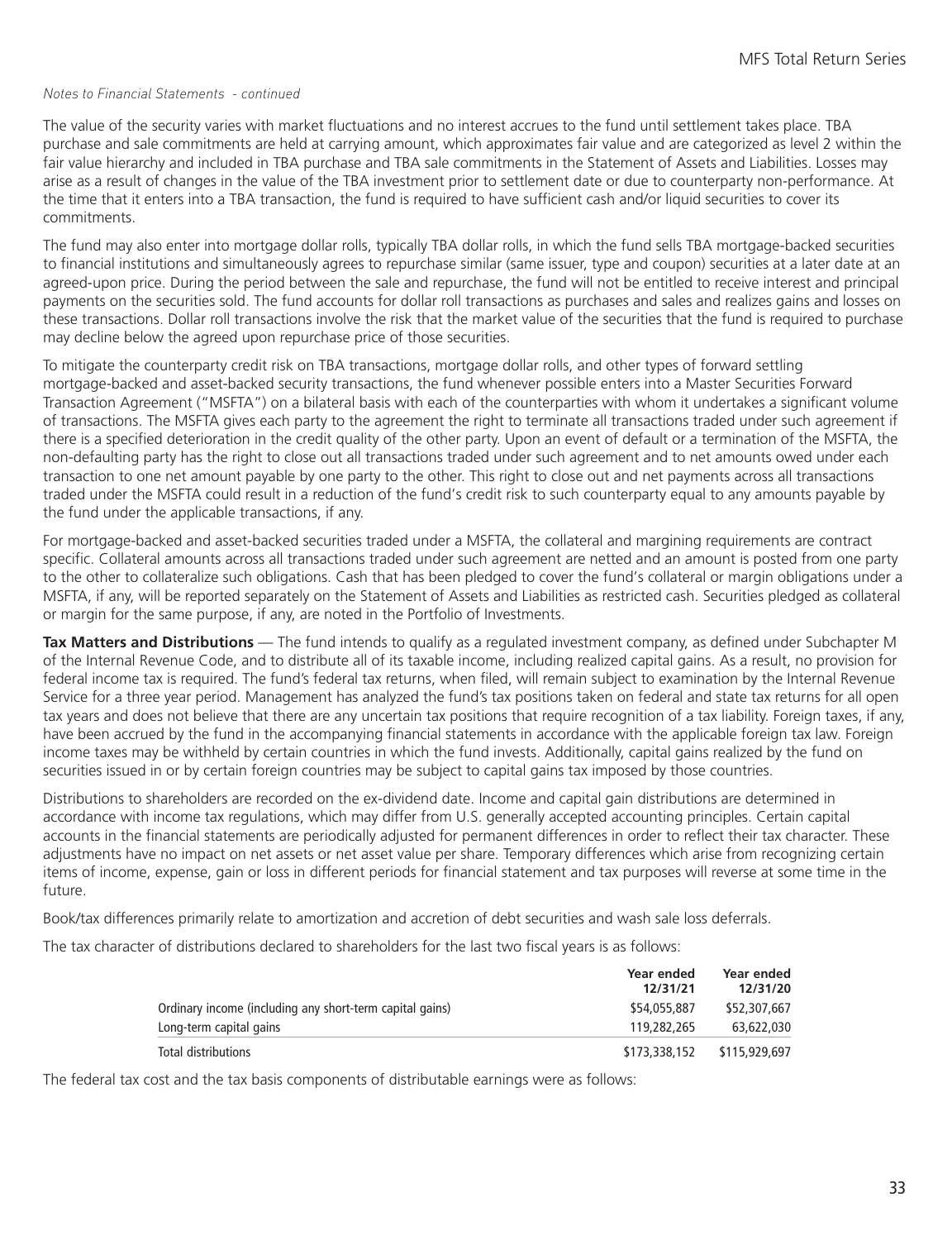| As of 12/31/21                             |                 |
|--------------------------------------------|-----------------|
| Cost of investments                        | \$2,033,813,624 |
| Gross appreciation                         | 794,497,256     |
| Gross depreciation                         | (11, 368, 296)  |
| Net unrealized appreciation (depreciation) | \$783,128,960   |
| Undistributed ordinary income              | 50,553,384      |
| Undistributed long-term capital gain       | 185,726,760     |
| Other temporary differences                | 32,617          |
| Total distributable earnings (loss)        | \$1,019,441,721 |

**Multiple Classes of Shares of Beneficial Interest** — The fund offers multiple classes of shares, which differ in their respective distribution and/or service fees. The fund's income, realized and unrealized gain (loss), and common expenses are allocated to shareholders based on the daily net assets of each class. Dividends are declared separately for each class. Differences in per share dividend rates are generally due to differences in separate class expenses. The fund's distributions declared to shareholders as reported in the Statements of Changes in Net Assets are presented by class as follows:

|               | Year<br>ended<br>12/31/21 | Year<br>ended<br>12/31/20 |
|---------------|---------------------------|---------------------------|
| Initial Class | \$83,092,525              | \$56,532,062              |
| Service Class | 90,245,627                | 59,397,635                |
| Total         | \$173,338,152             | \$115,929,697             |

#### **(3) Transactions with Affiliates**

**Investment Adviser** — The fund has an investment advisory agreement with MFS to provide overall investment management and related administrative services and facilities to the fund. The management fee is computed daily and paid monthly at the following annual rates based on the fund's average daily net assets:

| Up to \$1 billion                                | $0.70\%$ |
|--------------------------------------------------|----------|
| In excess of \$1 billion and up to \$2.5 billion | $0.65\%$ |
| In excess of \$2.5 billion and up to \$5 billion | $0.55\%$ |
| In excess of \$5 billion                         | $0.50\%$ |

MFS has agreed in writing to reduce its management fee by a specified amount if certain MFS mutual fund assets exceed thresholds agreed to by MFS and the fund's Board of Trustees. For the year ended December 31, 2021, this management fee reduction amounted to \$336,425, which is included in the reduction of total expenses in the Statement of Operations. The management fee incurred for the year ended December 31, 2021 was equivalent to an annual effective rate of 0.65% of the fund's average daily net assets.

The investment adviser has agreed in writing to pay a portion of the fund's total annual operating expenses, excluding interest, taxes, extraordinary expenses, brokerage and transaction costs, and investment-related expenses, such that total annual operating expenses do not exceed 0.61% of average daily net assets for the Initial Class shares and 0.86% of average daily net assets for the Service Class shares. This written agreement will continue until modified by the fund's Board of Trustees, but such agreement will continue at least until April 30, 2023. For the year ended December 31, 2021, this reduction amounted to \$1,955,194, which is included in the reduction of total expenses in the Statement of Operations.

**Distributor** — MFS Fund Distributors, Inc. (MFD), a wholly-owned subsidiary of MFS, is the distributor of shares of the fund. The Trustees have adopted a distribution plan for the Service Class shares pursuant to Rule 12b-1 under the Investment Company Act of 1940.

The fund's distribution plan provides that the fund will pay MFD distribution and/or service fees equal to 0.25% per annum of its average daily net assets attributable to Service Class shares as partial consideration for services performed and expenses incurred by MFD and financial intermediaries (including participating insurance companies that invest in the fund to fund variable annuity and variable life insurance contracts, sponsors of qualified retirement and pension plans that invest in the fund, and affiliates of these participating insurance companies and plan sponsors) in connection with the sale and distribution of the Service Class shares. MFD may subsequently pay all, or a portion, of the distribution and/or service fees to financial intermediaries.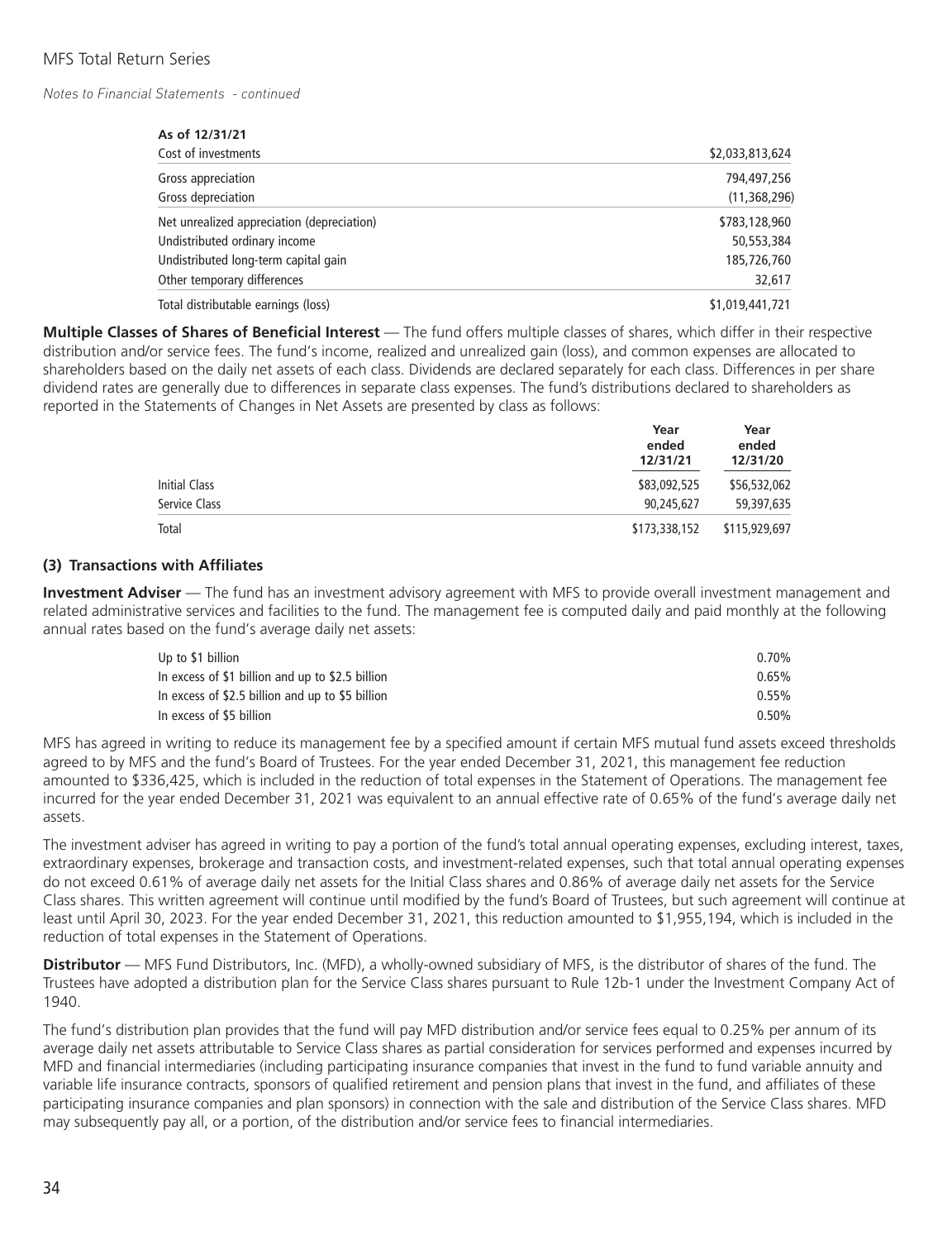**Shareholder Servicing Agent** — MFS Service Center, Inc. (MFSC), a wholly-owned subsidiary of MFS, receives a fee from the fund for its services as shareholder servicing agent. For the year ended December 31, 2021, the fee was \$67,431, which equated to 0.0025% annually of the fund's average daily net assets. MFSC also receives reimbursement from the fund for out-of-pocket expenses paid by MFSC on behalf of the fund. For the year ended December 31, 2021, these costs amounted to \$2,537.

**Administrator** — MFS provides certain financial, legal, shareholder communications, compliance, and other administrative services to the fund. Under an administrative services agreement, the fund reimburses MFS the costs incurred to provide these services. The fund is charged an annual fixed amount of \$17,500 plus a fee based on average daily net assets. The administrative services fee incurred for the year ended December 31, 2021 was equivalent to an annual effective rate of 0.0134% of the fund's average daily net assets.

**Trustees' and Officers' Compensation** — The fund pays compensation to independent Trustees in the form of a retainer, attendance fees, and additional compensation to Board and Committee chairpersons. The fund does not pay compensation directly to Trustees or officers of the fund who are also officers of the investment adviser, all of whom receive remuneration from MFS for their services to the fund. Certain officers and Trustees of the fund are officers or directors of MFS, MFD, and MFSC.

**Other** — The fund invests in the MFS Institutional Money Market Portfolio which is managed by MFS and seeks current income consistent with preservation of capital and liquidity. This money market fund does not pay a management fee to MFS but does incur investment and operating costs.

The fund is permitted to engage in purchase and sale transactions with funds and accounts for which MFS serves as investment adviser or sub-adviser ("cross-trades") pursuant to a policy adopted by the Board of Trustees. This policy has been designed to ensure that cross-trades conducted by the fund comply with Rule 17a-7 under the Investment Company Act of 1940. During the year ended December 31, 2021, the fund engaged in sale transactions pursuant to this policy, which amounted to \$3,494,721. The sales transactions resulted in net realized gains (losses) of \$1,789,316.

The adviser has voluntarily undertaken to reimburse the fund from its own resources on a quarterly basis for the cost of investment research embedded in the cost of the fund's securities trades. This agreement may be rescinded at any time. For the year ended December 31, 2021, this reimbursement amounted to \$32,891, which is included in "Other" income in the Statement of Operations.

#### **(4) Portfolio Securities**

For the year ended December 31, 2021, purchases and sales of investments, other than short-term obligations, were as follows:

|                                | <b>Purchases</b>                | <b>Sales</b> |
|--------------------------------|---------------------------------|--------------|
| U.S. Government securities     | \$2,160,095,490 \$2,073,652,399 |              |
| Non-U.S. Government securities | 402.257.572                     | 638.171.899  |

#### **(5) Shares of Beneficial Interest**

The fund's Declaration of Trust permits the Trustees to issue an unlimited number of full and fractional shares of beneficial interest. Transactions in fund shares were as follows:

|                                                                   |               | Year ended<br>12/31/21 |               | Year ended<br>12/31/20 |  |
|-------------------------------------------------------------------|---------------|------------------------|---------------|------------------------|--|
|                                                                   | <b>Shares</b> | Amount                 | <b>Shares</b> | Amount                 |  |
| Shares sold                                                       |               |                        |               |                        |  |
| Initial Class                                                     | 1,346,454     | \$36,950,675           | 1,626,873     | \$38,823,750           |  |
| Service Class                                                     | 3,578,860     | 96,647,907             | 2,911,465     | 68,599,977             |  |
|                                                                   | 4,925,314     | \$133,598,582          | 4,538,338     | \$107,423,727          |  |
| Shares issued to shareholders<br>in reinvestment of distributions |               |                        |               |                        |  |
| <b>Initial Class</b>                                              | 3,053,750     | \$83,092,525           | 2,349,629     | \$56,532,062           |  |
| Service Class                                                     | 3,387,599     | 90,245,627             | 2,516,849     | 59,397,635             |  |
|                                                                   | 6,441,349     | \$173,338,152          | 4,866,478     | \$115,929,697          |  |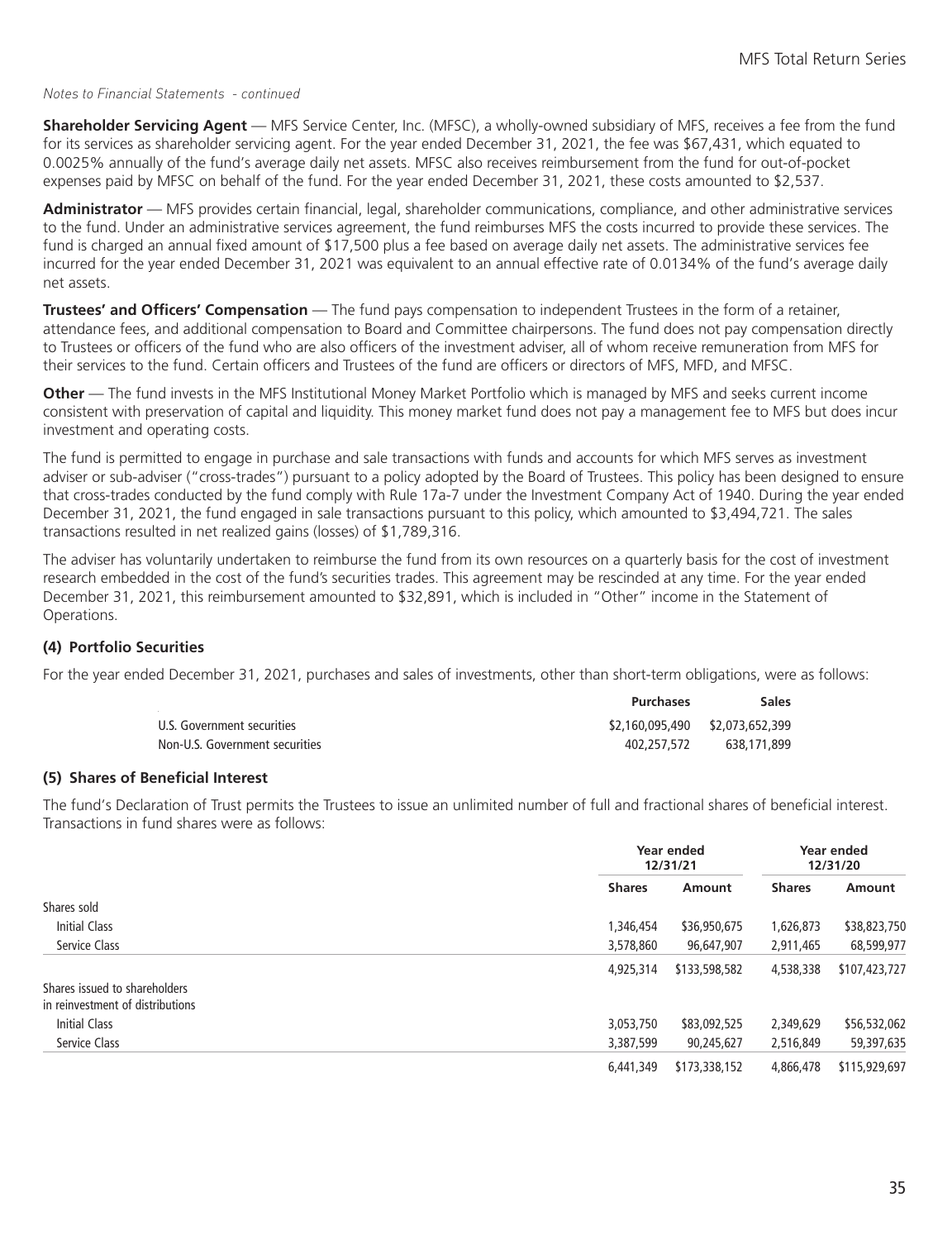|                   |               | Year ended<br>12/31/21          |               | Year ended<br>12/31/20                        |
|-------------------|---------------|---------------------------------|---------------|-----------------------------------------------|
|                   | <b>Shares</b> | Amount                          | <b>Shares</b> | Amount                                        |
| Shares reacquired |               |                                 |               |                                               |
| Initial Class     | (5,396,442)   | \$(148,714,749)                 | (6, 227, 705) | \$(149,473,288)                               |
| Service Class     | (6,922,547)   | (186, 284, 282)                 | (7,882,515)   | (185, 441, 053)                               |
|                   |               | $(12,318,989)$ $$(334,999,031)$ |               | $(14, 110, 220)$ $\left(334, 914, 341\right)$ |
| Net change        |               |                                 |               |                                               |
| Initial Class     | (996, 238)    | \$(28, 671, 549)                | (2,251,203)   | \$ (54, 117, 476)                             |
| Service Class     | 43,912        | 609,252                         | (2,454,201)   | (57, 443, 441)                                |
|                   | (952, 326)    | \$(28,062,297)                  | (4,705,404)   | \$(111,560,917)                               |

#### **(6) Line of Credit**

The fund and certain other funds managed by MFS participate in a \$1.25 billion unsecured committed line of credit of which \$1 billion is reserved for use by the fund and certain other MFS U.S. funds. The line of credit is provided by a syndicate of banks under a credit agreement. Borrowings may be made for temporary financing needs. Interest is charged to each fund, based on its borrowings, generally at a rate equal to the highest of one month LIBOR, the Federal Funds Effective Rate and the Overnight Bank Funding Rate, plus an agreed upon spread. A commitment fee, based on the average daily, unused portion of the committed line of credit, is allocated among the participating funds. In addition, the fund and other funds managed by MFS have established unsecured uncommitted borrowing arrangements with certain banks for temporary financing needs. Interest is charged to each fund, based on its borrowings, at rates equal to customary reference rates plus an agreed upon spread. For the year ended December 31, 2021, the fund's commitment fee and interest expense were \$9,312 and \$0, respectively, and are included in "Miscellaneous" expense in the Statement of Operations.

#### **(7) Investments in Affiliated Issuers**

An affiliated issuer may be considered one in which the fund owns 5% or more of the outstanding voting securities, or a company which is under common control. For the purposes of this report, the following were affiliated issuers:

| <b>Affiliated Issuers</b>                          | <b>Beginning</b><br>Value | <b>Purchases</b> | <b>Sales</b><br><b>Proceeds</b> | <b>Realized</b><br>Gain<br>(Loss) | Change in<br><b>Unrealized</b><br>Appreciation<br>or<br><b>Depreciation</b> | <b>Ending</b><br>Value                      |
|----------------------------------------------------|---------------------------|------------------|---------------------------------|-----------------------------------|-----------------------------------------------------------------------------|---------------------------------------------|
| <b>MFS Institutional Money Market</b><br>Portfolio | \$118,744,977             | \$611,862,663    | \$583,690,522                   | s—                                | s—                                                                          | \$146,917,118                               |
| <b>Affiliated Issuers</b>                          |                           |                  |                                 |                                   | <b>Dividend</b><br>Income                                                   | <b>Capital Gain</b><br><b>Distributions</b> |
| MFS Institutional Money Market Portfolio           |                           |                  |                                 |                                   | \$67,681                                                                    |                                             |

#### **(8) Impacts of COVID-19**

The pandemic related to the global spread of novel coronavirus disease (COVID-19), which was first detected in December 2019, has resulted in significant disruptions to global business activity and the global economy, as well as the economies of individual countries, the financial performance of individual companies and sectors, and the securities and commodities markets in general. Multiple surges in cases globally, the availability and widespread adoption of vaccines, and the emergence of variant strains of the virus continue to create uncertainty as to the future and long-term impacts resulting from the pandemic including impacts to the prices and liquidity of the fund's investments and the fund's performance.

#### **(9) LIBOR Transition**

Certain of the fund's investments, including its investments in derivatives, as well as any debt issued by the fund and other contractual arrangements of the fund may be based on reference interest rates such as the London Interbank Offered Rate ("LIBOR"). In 2017, the regulatory authority that oversees financial services firms in the United Kingdom announced plans to transition away from LIBOR by the end of 2021. In March 2021, the administrator of LIBOR announced the extension of the publication of the more commonly used U.S. dollar LIBOR settings to the end of June 2023. Although the full impacts of the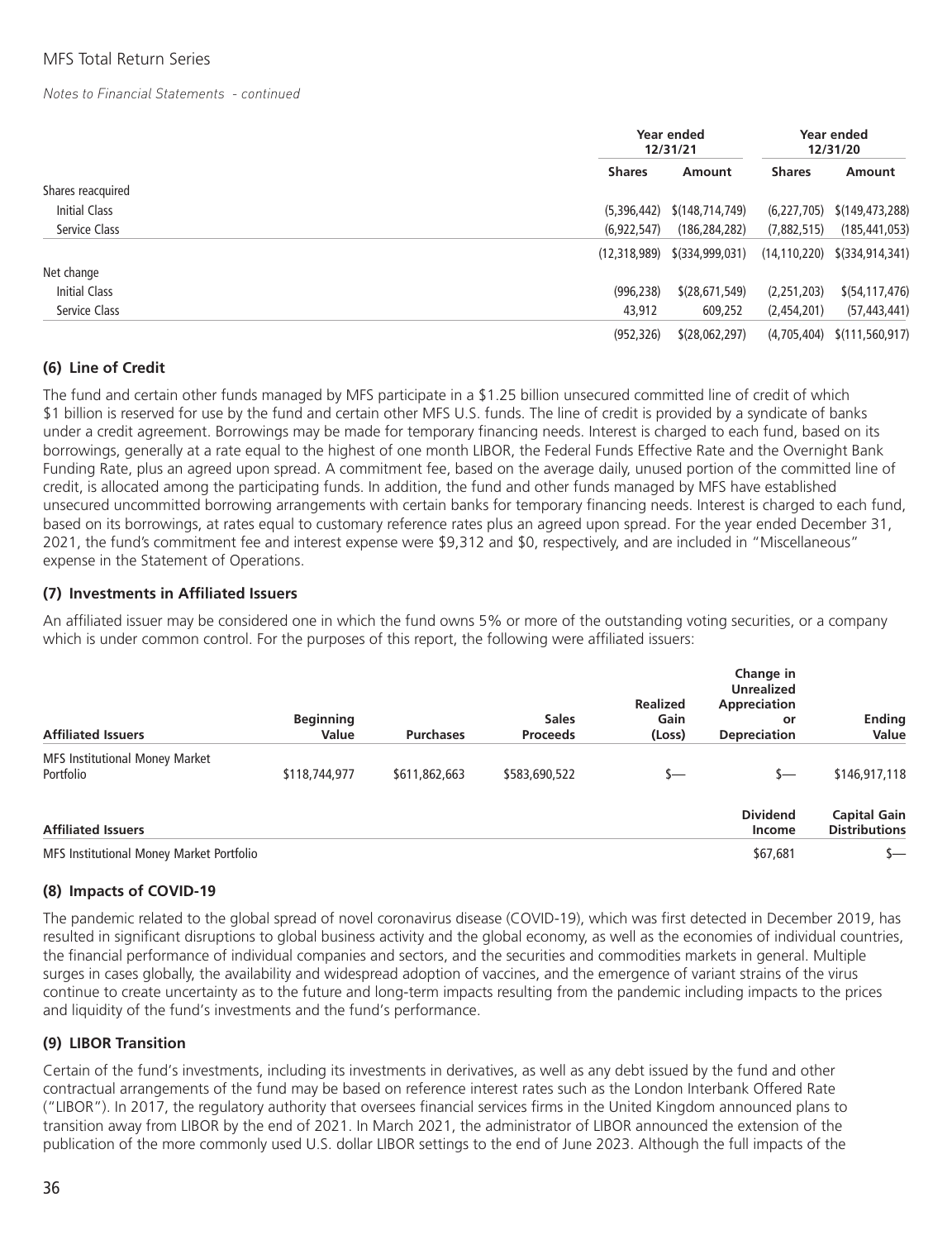transition away from LIBOR are not fully known, the transition may result in, among other things, an increase in volatility or illiquidity of the markets for instruments that currently rely on LIBOR to determine interest rates and this could have an adverse impact on the fund's performance. With respect to the fund's accounting for investments, including its investments in derivatives, as well as any debt issued by the fund and other contractual arrangements of the fund that undergo reference rate-related modifications as a result of the transition, management will rely upon the relief provided by FASB Codification Topic 848 – Reference Rate Reform (Topic 848). The guidance in Topic 848 permits the fund to disregard the GAAP accounting requirements around certain contract modifications resulting from the LIBOR transition such that for contracts considered in scope, the fund can account for those modified contracts as a continuation of the existing contracts. While the cessation of the one-week and two-month U.S. dollar LIBOR tenors along with certain other non-U.S. dollar denominated LIBOR settings at December 31, 2021 did not have a material impact on the fund, management is still evaluating the impact to the fund of the June 30, 2023 planned discontinuation of the more commonly used U.S. dollar LIBOR settings.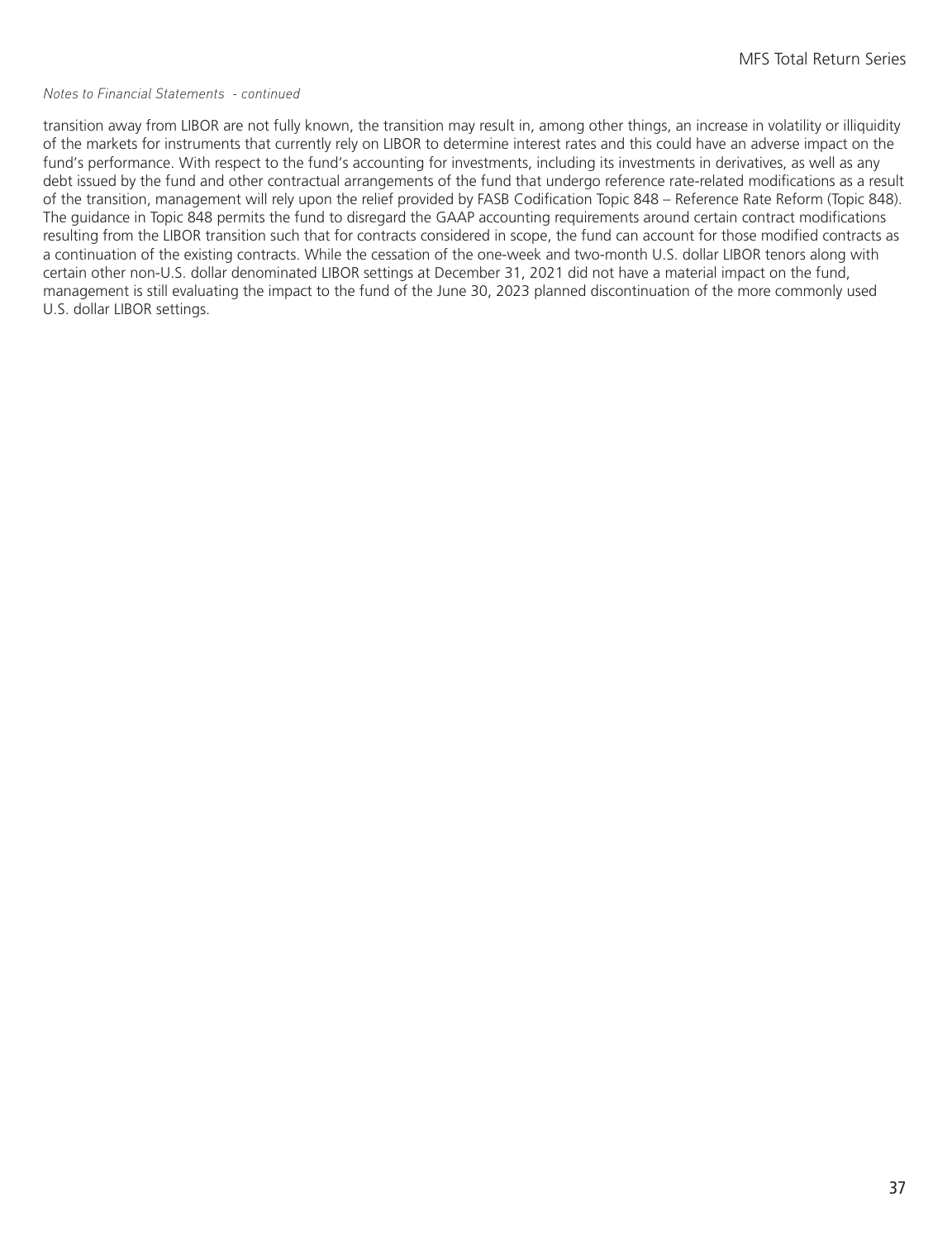### <span id="page-39-0"></span>**REPORT OF INDEPENDENT REGISTERED PUBLIC ACCOUNTING FIRM**

To the Board of Trustees of MFS Variable Insurance Trust and the Shareholders of MFS Total Return Series:

#### **Opinion on the Financial Statements and Financial Highlights**

We have audited the accompanying statement of assets and liabilities of MFS Total Return Series (the "Fund"), including the portfolio of investments, as of December 31, 2021, the related statement of operations for the year then ended, the statements of changes in net assets for each of the two years in the period then ended, the financial highlights for each of the five years in the period then ended, and the related notes. In our opinion, the financial statements and financial highlights present fairly, in all material respects, the financial position of the Fund as of December 31, 2021, and the results of its operations for the year then ended, the changes in its net assets for each of the two years in the period then ended, and the financial highlights for each of the five years in the period then ended, in conformity with accounting principles generally accepted in the United States of America.

#### **Basis for Opinion**

These financial statements and financial highlights are the responsibility of the Fund's management. Our responsibility is to express an opinion on the Fund's financial statements and financial highlights based on our audits. We are a public accounting firm registered with the Public Company Accounting Oversight Board (United States) (PCAOB) and are required to be independent with respect to the Fund in accordance with the U.S. federal securities laws and the applicable rules and regulations of the Securities and Exchange Commission and the PCAOB.

We conducted our audits in accordance with the standards of the PCAOB. Those standards require that we plan and perform the audit to obtain reasonable assurance about whether the financial statements and financial highlights are free of material misstatement, whether due to error or fraud. The Fund is not required to have, nor were we engaged to perform, an audit of its internal control over financial reporting. As part of our audits, we are required to obtain an understanding of internal control over financial reporting but not for the purpose of expressing an opinion on the effectiveness of the Fund's internal control over financial reporting. Accordingly, we express no such opinion.

Our audits included performing procedures to assess the risks of material misstatement of the financial statements and financial highlights, whether due to error or fraud, and performing procedures that respond to those risks. Such procedures included examining, on a test basis, evidence regarding the amounts and disclosures in the financial statements and financial highlights. Our audits also included evaluating the accounting principles used and significant estimates made by management, as well as evaluating the overall presentation of the financial statements and financial highlights. Our procedures included confirmation of securities owned as of December 31, 2021, by correspondence with the custodian and brokers; when replies were not received from brokers, we performed other auditing procedures. We believe that our audits provide a reasonable basis for our opinion.

DELOITTE & TOUCHE LLP

Boston, Massachusetts February 15, 2022

We have served as the auditor of one or more of the MFS investment companies since 1924.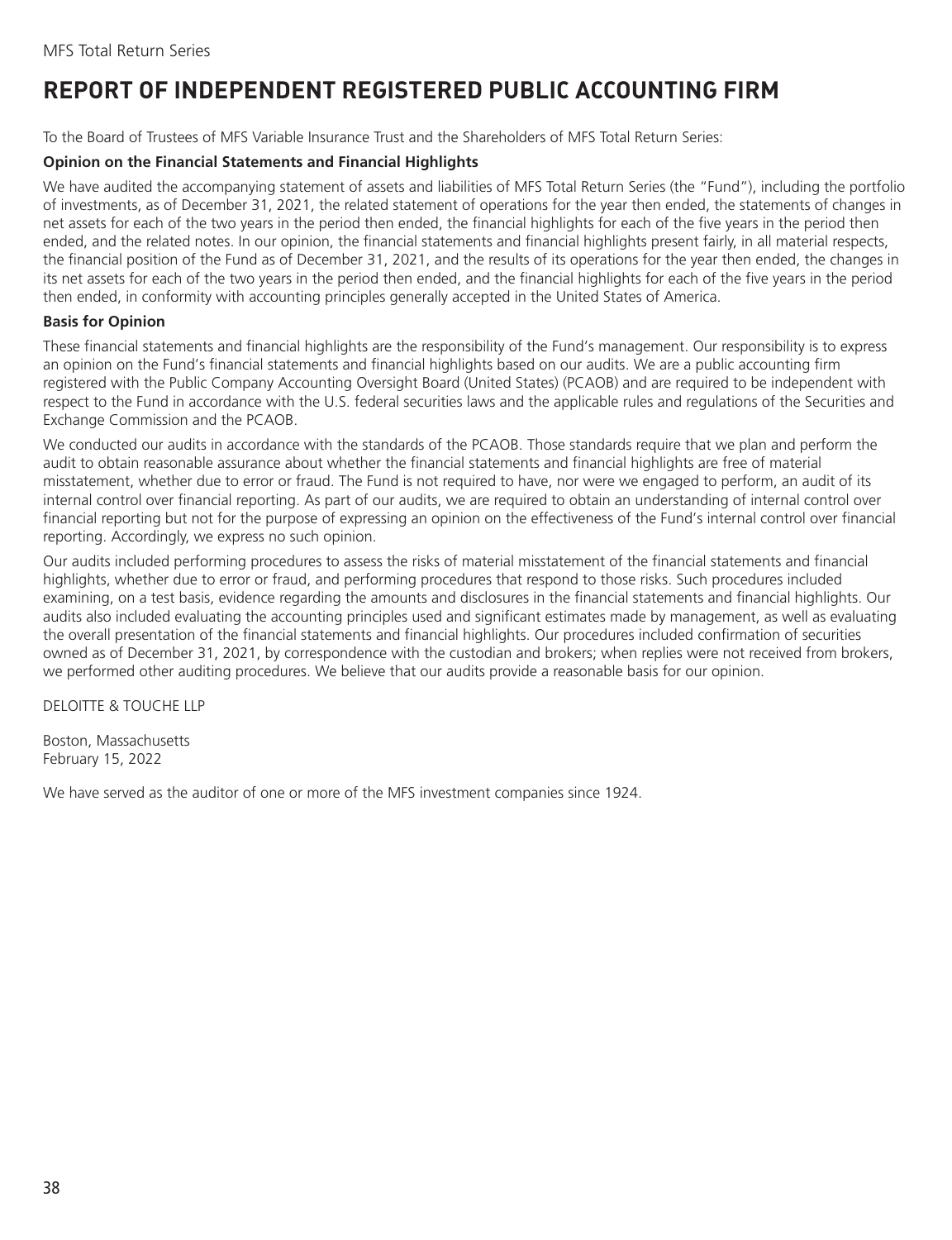### <span id="page-40-0"></span>**TRUSTEES AND OFFICERS — IDENTIFICATION AND BACKGROUND**

The Trustees and Officers of the Trust, as of February 1, 2022, are listed below, together with their principal occupations during the past five years. (Their titles may have varied during that period.) The address of each Trustee and Officer is 111 Huntington Avenue, Boston, Massachusetts 02199-7618.

| Name, Age                                                                   | Position(s)<br><b>Held with Fund</b> | <b>Trustee/Officer</b><br>Since <sup>(h)</sup> | <b>Number of MFS Funds</b><br>overseen by the Trustee | <b>Principal Occupations</b><br><b>During</b><br>the Past Five Years                                                                                                                                                                                                                           | <b>Other Directorships</b><br><b>During</b><br>the Past Five Years (i)                                       |
|-----------------------------------------------------------------------------|--------------------------------------|------------------------------------------------|-------------------------------------------------------|------------------------------------------------------------------------------------------------------------------------------------------------------------------------------------------------------------------------------------------------------------------------------------------------|--------------------------------------------------------------------------------------------------------------|
| <b>INTERESTED TRUSTEES</b><br>Michael W. Roberge <sup>(k)</sup><br>(age 55) | Trustee                              | January 2021                                   | 135                                                   | Massachusetts Financial<br>Services Company, Chairman<br>(since January 2021); Chief<br><b>Executive Officer (since</b><br>January 2017); Director;<br>Chairman of the Board (since<br>January 2022); President (until<br>December 2018); Chief<br>Investment Officer (until<br>December 2018) | N/A                                                                                                          |
| <b>INDEPENDENT TRUSTEES</b><br>John P. Kavanaugh<br>(age 67)                | Trustee and Chair<br>of Trustees     | January 2009                                   | 135                                                   | Private investor                                                                                                                                                                                                                                                                               | N/A                                                                                                          |
| Steven E. Buller<br>(age 70)                                                | <b>Trustee</b>                       | February 2014                                  | 135                                                   | Private investor                                                                                                                                                                                                                                                                               | N/A                                                                                                          |
| John A. Caroselli<br>(age 67)                                               | Trustee                              | March 2017                                     | 135                                                   | Private investor; JC Global<br>Advisors, LLC (management<br>consulting), President (since<br>2015)                                                                                                                                                                                             | N/A                                                                                                          |
| Maureen R. Goldfarb<br>(age 66)                                             | Trustee                              | January 2009                                   | 135                                                   | Private investor                                                                                                                                                                                                                                                                               | N/A                                                                                                          |
| Peter D. Jones<br>(age 66)                                                  | <b>Trustee</b>                       | January 2019                                   | 135                                                   | Private investor                                                                                                                                                                                                                                                                               | N/A                                                                                                          |
| James W. Kilman, Jr.<br>(aqe 60)                                            | <b>Trustee</b>                       | January 2019                                   | 135                                                   | <b>Burford Capital Limited</b><br>(finance and investment<br>management), Senior Advisor<br>(since May 3, 2021), Chief<br>Financial Officer (2019 -<br>May 2, 2021); KielStrand<br>Capital LLC (family office),<br>Chief Executive Officer (since<br>2016)                                     | Alpha-En Corporation, Director<br>$(2016 - 2019)$                                                            |
| Clarence Otis, Jr.<br>(age 65)                                              | Trustee                              | March 2017                                     | 135                                                   | Private investor                                                                                                                                                                                                                                                                               | VF Corporation, Director;<br>Verizon Communications, Inc.,<br>Director; The Travelers<br>Companies, Director |
| Maryanne L. Roepke<br>(age 65)                                              | <b>Trustee</b>                       | May 2014                                       | 135                                                   | Private investor                                                                                                                                                                                                                                                                               | N/A                                                                                                          |
| Laurie J. Thomsen<br>(aq <sub>e</sub> 64)                                   | Trustee                              | March 2005                                     | 135                                                   | Private investor                                                                                                                                                                                                                                                                               | The Travelers Companies,<br>Director; Dycom Industries,<br>Inc., Director                                    |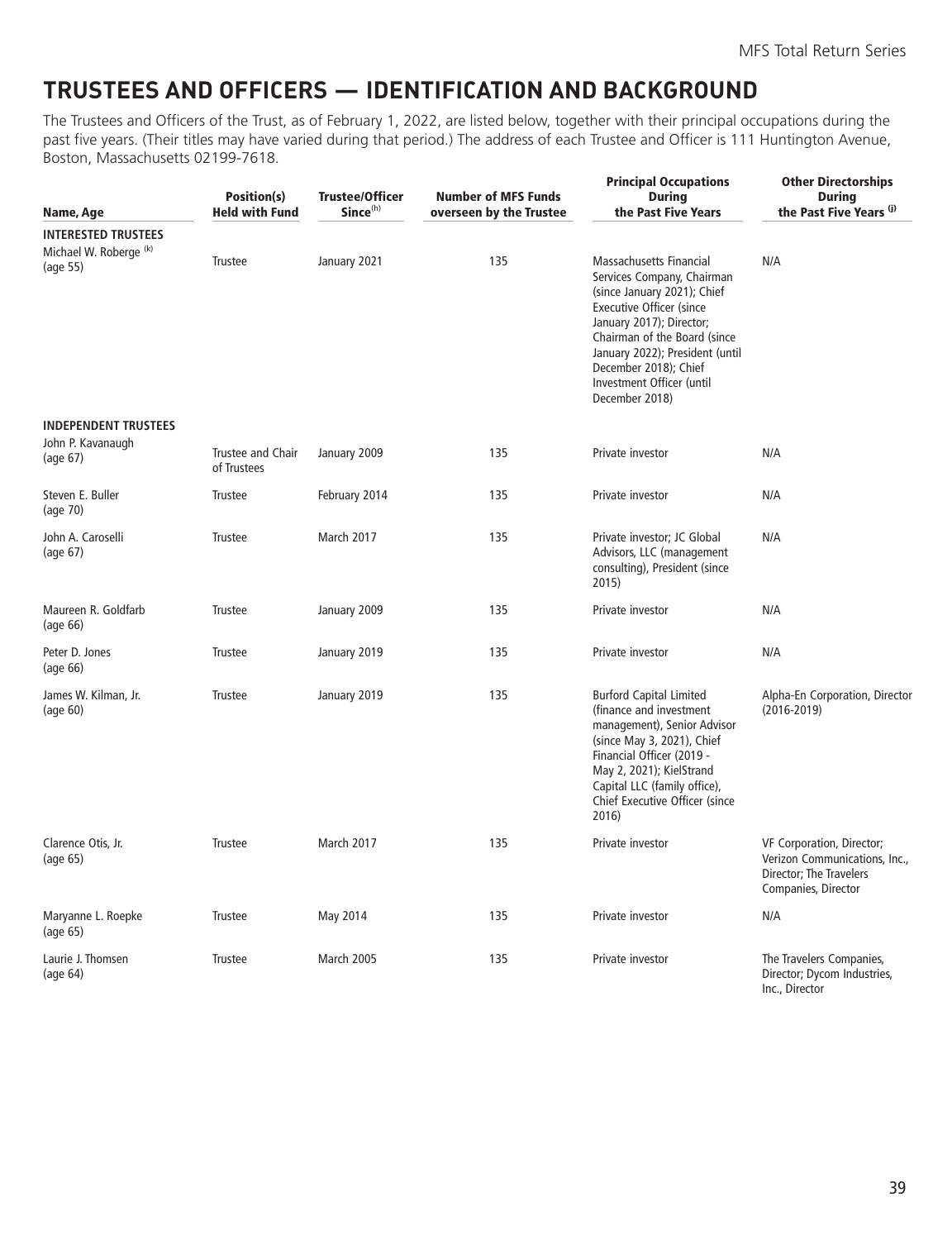*Trustees and Officers - continued*

| Name, Age                                                | Position(s)<br><b>Held with</b><br><b>Fund</b>       | <b>Trustee/Officer</b><br>Since <sup>(h)</sup> | <b>Number of MFS Funds for</b><br>which the Person is an<br><b>Officer</b> | <b>Principal Occupations During</b><br>the Past Five Years                                                                                                                                          |
|----------------------------------------------------------|------------------------------------------------------|------------------------------------------------|----------------------------------------------------------------------------|-----------------------------------------------------------------------------------------------------------------------------------------------------------------------------------------------------|
| <b>OFFICERS</b>                                          |                                                      |                                                |                                                                            |                                                                                                                                                                                                     |
| Christopher R. Bohane <sup>(k)</sup><br>(age 48)         | Assistant<br>Secretary and<br><b>Assistant Clerk</b> | <b>July 2005</b>                               | 135                                                                        | Massachusetts Financial Services Company, Senior Vice<br>President and Associate General Counsel                                                                                                    |
| Kino Clark <sup>(k)</sup><br>(age 53)                    | Assistant<br>Treasurer                               | January 2012                                   | 135                                                                        | Massachusetts Financial Services Company, Vice President                                                                                                                                            |
| John W. Clark, Jr. (k)<br>(aq <sub>e</sub> 54)           | Assistant<br>Treasurer                               | April 2017                                     | 135                                                                        | Massachusetts Financial Services Company, Vice President<br>(since March 2017); Deutsche Bank (financial services),<br>Department Head - Treasurer's Office (until February 2017)                   |
| Thomas H. Connors <sup>(k)</sup><br>(aq <sub>e</sub> 62) | Assistant<br>Secretary and<br><b>Assistant Clerk</b> | September 2012                                 | 135                                                                        | Massachusetts Financial Services Company, Vice President<br>and Senior Counsel                                                                                                                      |
| David L. DiLorenzo <sup>(k)</sup><br>(age 53)            | President                                            | <b>July 2005</b>                               | 135                                                                        | Massachusetts Financial Services Company, Senior Vice<br>President                                                                                                                                  |
| Heidi W. Hardin (k)<br>(aq <sub>e</sub> 54)              | Secretary and<br>Clerk                               | April 2017                                     | 135                                                                        | Massachusetts Financial Services Company, Executive Vice<br>President and General Counsel (since March 2017); Harris<br>Associates (investment management), General Counsel<br>(until January 2017) |
| Brian E. Langenfeld <sup>(k)</sup><br>(age 48)           | Assistant<br>Secretary and<br><b>Assistant Clerk</b> | June 2006                                      | 135                                                                        | Massachusetts Financial Services Company, Vice President<br>and Senior Counsel                                                                                                                      |
| Amanda S. Mooradian (k)<br>(aq <sub>e</sub> 42)          | Assistant<br>Secretary and<br><b>Assistant Clerk</b> | September 2018                                 | 135                                                                        | Massachusetts Financial Services Company, Assistant Vice<br><b>President and Senior Counsel</b>                                                                                                     |
| Susan A. Pereira <sup>(k)</sup><br>(age 51)              | Assistant<br>Secretary and<br><b>Assistant Clerk</b> | <b>July 2005</b>                               | 135                                                                        | Massachusetts Financial Services Company, Vice President<br>and Assistant General Counsel                                                                                                           |
| Kasey L. Phillips <sup>(k)</sup><br>(age 51)             | Assistant<br>Treasurer                               | September 2012                                 | 135                                                                        | Massachusetts Financial Services Company, Vice President                                                                                                                                            |
| Matthew A. Stowe <sup>(k)</sup><br>(age 47)              | Assistant<br>Secretary and<br><b>Assistant Clerk</b> | October 2014                                   | 135                                                                        | Massachusetts Financial Services Company, Vice President<br>and Assistant General Counsel                                                                                                           |
| Martin J. Wolin <sup>(k)</sup><br>(age 54)               | Chief Compliance<br>Officer                          | <b>July 2015</b>                               | 135                                                                        | Massachusetts Financial Services Company, Senior Vice<br>President and Chief Compliance Officer                                                                                                     |
| James O. Yost (k)<br>(age 61)                            | <b>Treasurer</b>                                     | September 1990                                 | 135                                                                        | Massachusetts Financial Services Company, Senior Vice<br>President                                                                                                                                  |

(h) Date first appointed to serve as Trustee/Officer of an MFS Fund. Each Trustee has served continuously since appointment unless indicated otherwise. From January 2012 through December 2016, Messrs. DiLorenzo and Yost served as Treasurer and Deputy Treasurer of the Funds, respectively.

(j) Directorships or trusteeships of companies required to report to the Securities and Exchange Commission (i.e., "public companies").

(k) "Interested person" of the Trust within the meaning of the Investment Company Act of 1940 (referred to as the 1940 Act), which is the principal federal law governing investment companies like the fund, as a result of a position with MFS. The address of MFS is 111 Huntington Avenue, Boston, Massachusetts 02199-7618.

Each Trustee (other than Messrs. Jones, Kilman and Roberge) has been elected by shareholders and each Trustee and Officer holds office until his or her successor is chosen and qualified or until his or her earlier death, resignation, retirement or removal. Mr. Roberge became a Trustee of the Funds on January 1, 2021 and Messrs. Jones and Kilman became Trustees of the Funds on January 1, 2019. The Trust does not hold annual meetings for the purpose of electing Trustees, and Trustees are not elected for fixed terms. Under the terms of the Board's retirement policy, an Independent Trustee shall retire at the end of the calendar year in which he or she reaches the earlier of 75 years of age or 15 years of service on the Board (or, in the case of any Independent Trustee who joined the Board prior to 2015, 20 years of service on the Board).

Messrs. Buller, Kilman and Otis and Ms. Roepke are members of the Trust's Audit Committee.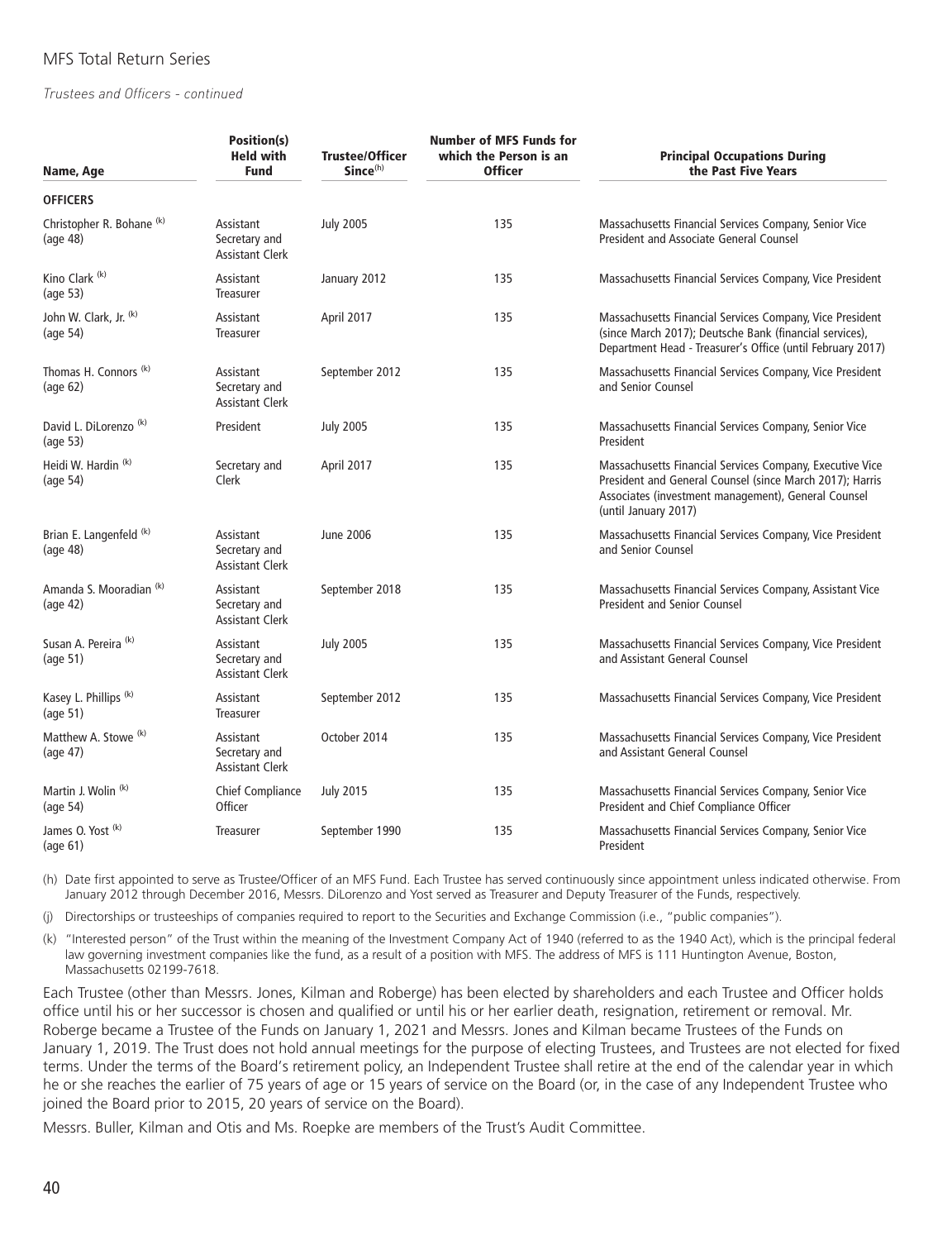#### *Trustees and Officers - continued*

Each of the Interested Trustees and certain Officers hold comparable officer positions with certain affiliates of MFS.

The Statement of Additional Information for a Fund includes further information about the Trustees and is available without charge upon request by calling 1-800-225-2606.

#### **Investment Adviser Custodian**

Massachusetts Financial Services Company 111 Huntington Avenue Boston, MA 02199-7618

MFS Fund Distributors, Inc. 111 Huntington Avenue Boston, MA 02199-7618

#### **Portfolio Manager(s)**

Steven Gorham Alexander Mackey Joshua Marston Johnathan Munko Henry Peabody

State Street Bank and Trust Company 1 Lincoln Street Boston, MA 02111-2900

**Distributor Independent Registered Public Accounting Firm**

Deloitte & Touche LLP 200 Berkeley Street Boston, MA 02116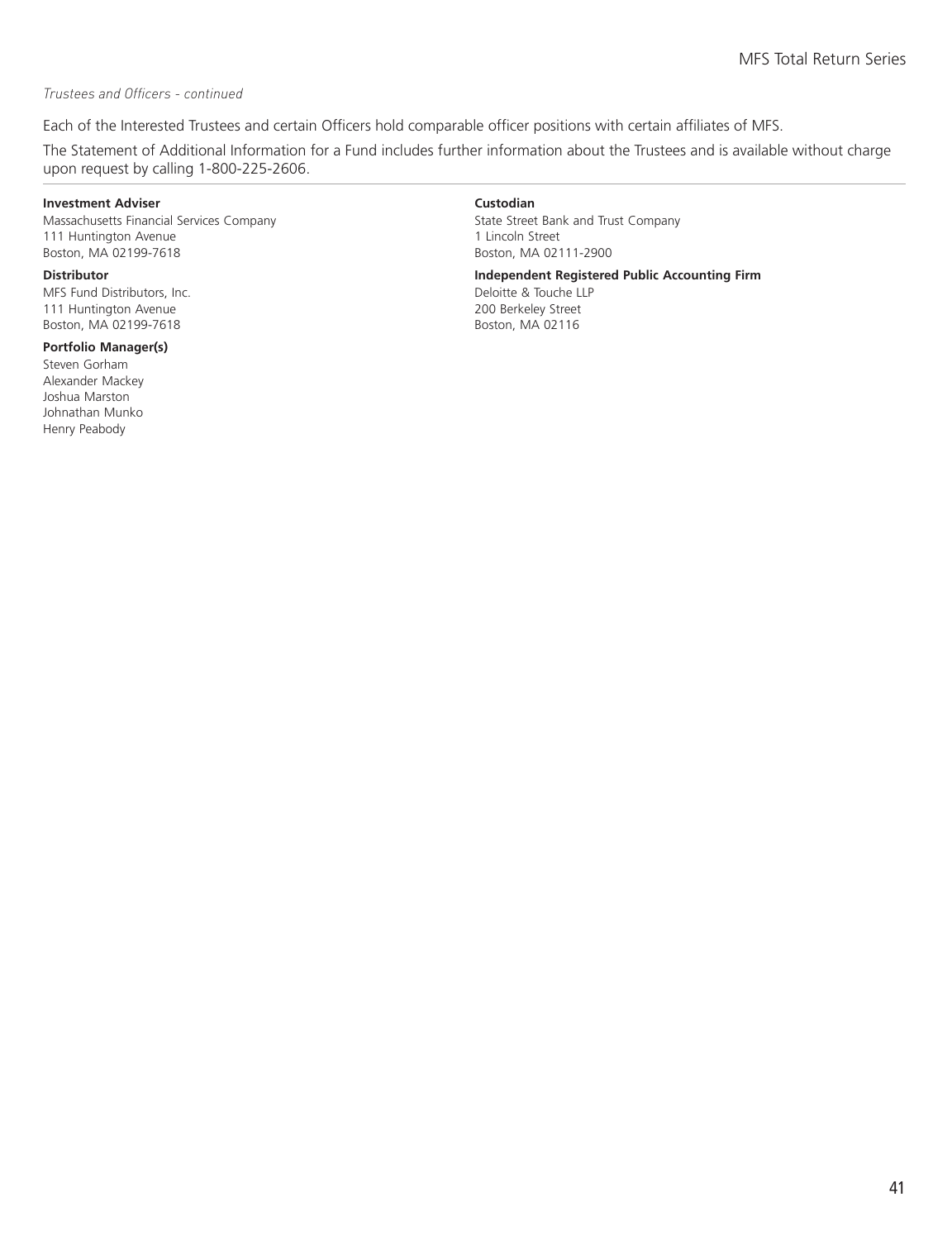### <span id="page-43-0"></span>**BOARD REVIEW OF INVESTMENT ADVISORY AGREEMENT**

#### **MFS Total Return Series**

The Investment Company Act of 1940 requires that both the full Board of Trustees and a majority of the non-interested ("independent") Trustees, voting separately, annually approve the continuation of the Fund's investment advisory agreement with MFS. The Trustees consider matters bearing on the Fund and its advisory arrangements at their meetings throughout the year, including a review of performance data at each regular meeting. In addition, the independent Trustees met several times by videoconference (in accordance with Securities and Exchange Commission relief) over the course of three months beginning in May and ending in July, 2021 ("contract review meetings") for the specific purpose of considering whether to approve the continuation of the investment advisory agreement for the Fund and the other investment companies that the Board oversees (the "MFS Funds"). The independent Trustees were assisted in their evaluation of the Fund's investment advisory agreement by independent legal counsel, from whom they received separate legal advice and with whom they met separately from MFS during various contract review meetings. The independent Trustees were also assisted in this process by an independent consultant who was retained by and reported to the independent Trustees.

In connection with their deliberations regarding the continuation of the investment advisory agreement, the Trustees, including the independent Trustees, considered such information and factors as they believed, in light of the legal advice furnished to them and their own business judgment, to be relevant. The investment advisory agreement for the Fund was considered separately, although the Trustees also took into account the common interests of all MFS Funds in their review. As described below, the Trustees considered the nature, quality, and extent of the various investment advisory, administrative, and shareholder services performed by MFS under the existing investment advisory agreement and other arrangements with the Fund.

In connection with their contract review meetings, the Trustees received and relied upon materials that included, among other items: (i) information provided by Broadridge Financial Solutions, Inc. ("Broadridge"), an independent third party, on the investment performance of the Fund for various time periods ended December 31, 2020 and the investment performance of a group of funds with substantially similar investment classifications/objectives (the "Broadridge performance universe"), (ii) information provided by Broadridge on the Fund's advisory fees and other expenses and the advisory fees and other expenses of comparable funds identified by Broadridge as well as all other funds in the same investment classification/category (the "Broadridge expense group and universe"), (iii) information provided by MFS on the advisory fees of portfolios of other clients of MFS, including institutional separate accounts and other clients, (iv) information as to whether and to what extent applicable expense waivers, reimbursements or fee "breakpoints" are observed for the Fund, (v) information regarding MFS' financial results and financial condition, including MFS' and certain of its affiliates' estimated profitability from services performed for the Fund and the MFS Funds as a whole, and compared to MFS' institutional business, (vi) MFS' views regarding the outlook for the mutual fund industry and the strategic business plans of MFS, (vii) descriptions of various functions performed by MFS for the Funds, such as compliance monitoring and portfolio trading practices, and (viii) information regarding the overall organization of MFS, including information about MFS' senior management and other personnel providing investment advisory, administrative and other services to the Fund and the other MFS Funds. The comparative performance, fee and expense information prepared and provided by Broadridge was not independently verified and the independent Trustees did not independently verify any information provided to them by MFS.

The Trustees' conclusion as to the continuation of the investment advisory agreement was based on a comprehensive consideration of all information provided to the Trustees and not the result of any single factor. Some of the factors that figured particularly in the Trustees' deliberations are described below, although individual Trustees may have evaluated the information presented differently from one another, giving different weights to various factors. It is also important to recognize that the fee arrangements for the Fund and other MFS Funds are the result of years of review and discussion between the independent Trustees and MFS, that certain aspects of such arrangements may receive greater scrutiny in some years than in others, and that the Trustees' conclusions may be based, in part, on their consideration of these same arrangements during the course of the year and in prior years.

Based on information provided by Broadridge and MFS, the Trustees reviewed the Fund's total return investment performance as well as the Broadridge performance universe over various time periods. The Trustees placed particular emphasis on the total return performance of the Fund's Initial Class shares in comparison to the performance of funds in its Broadridge performance universe over the five-year period ended December 31, 2020, which the Trustees believed was a long enough period to reflect differing market conditions. The total return performance of the Fund's Initial Class shares was in the 3rd quintile relative to the other funds in the universe for this five-year period (the 1<sup>st</sup> quintile being the best performers and the 5<sup>th</sup> quintile being the worst performers). The total return performance of the Fund's Initial Class shares was in the 4<sup>th</sup> quintile for the one-year period and the 3<sup>rd</sup> quintile for the three-year period ended December 31, 2020 relative to the Broadridge performance universe. Because of the passage of time, these performance results may differ from the performance results for more recent periods, including those shown elsewhere in this report.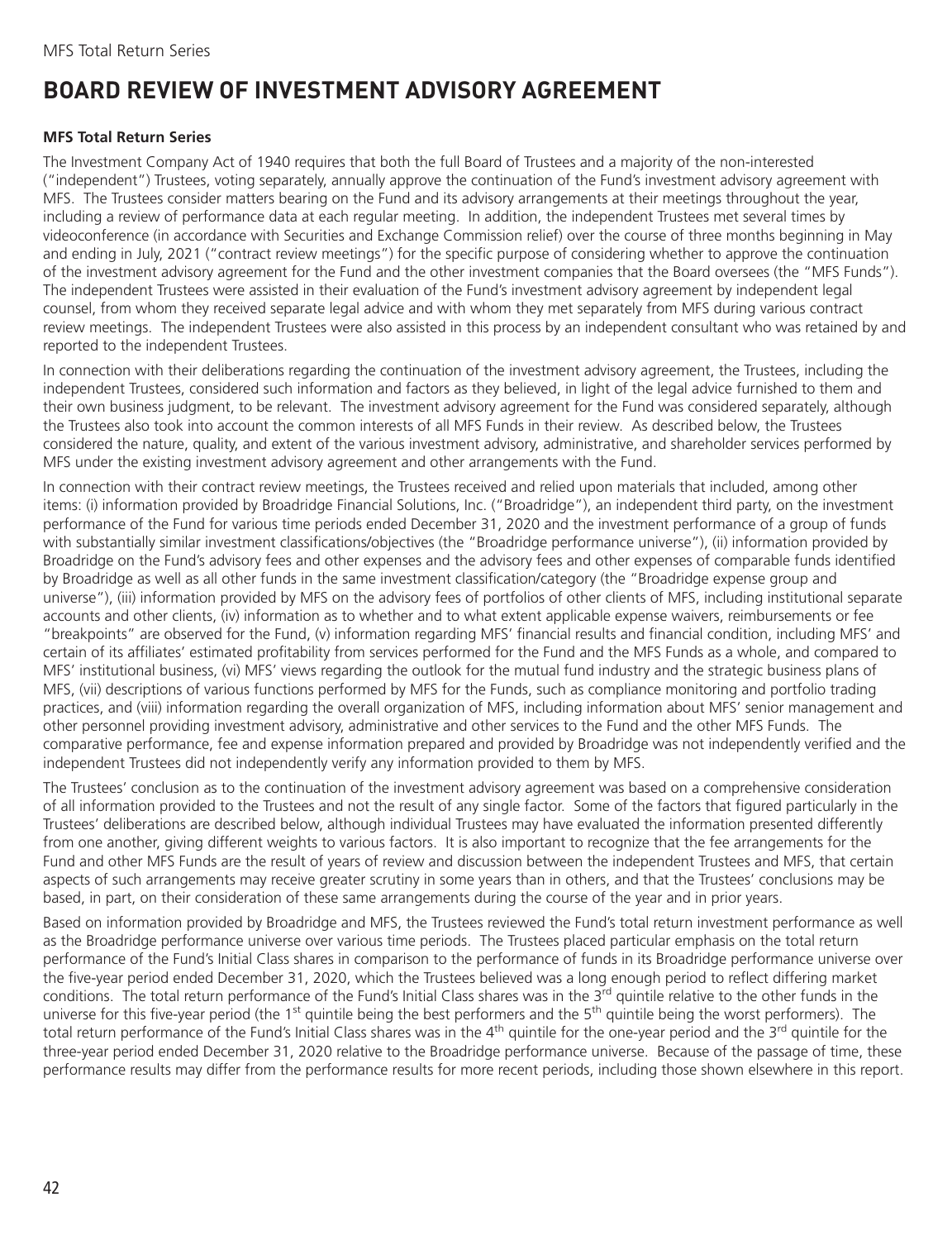#### *Board Review of Investment Advisory Agreement - continued*

In the course of their deliberations, the Trustees took into account information provided by MFS in connection with the contract review meetings, as well as during investment review meetings conducted with portfolio management personnel during the course of the year regarding the Fund's performance. After reviewing these and related factors, the Trustees concluded, within the context of their overall conclusions regarding the investment advisory agreement, that they were satisfied with MFS' responses and efforts relating to investment performance.

In assessing the reasonableness of the Fund's advisory fee, the Trustees considered, among other information, the Fund's advisory fee and the total expense ratio of the Fund's Initial Class shares as a percentage of average daily net assets and the advisory fee and total expense ratios of the Broadridge expense group based on information provided by Broadridge. The Trustees considered that MFS currently observes an expense limitation for the Fund, which may not be changed without the Trustees' approval. The Trustees also considered that, according to the data provided by Broadridge (which takes into account any fee reductions or expense limitations that were in effect during the Fund's last fiscal year), the Fund's effective advisory fee rate and total expense ratio were each approximately at the Broadridge expense group median.

The Trustees also considered the advisory fees charged by MFS to any institutional separate accounts advised by MFS ("separate accounts") and unaffiliated investment companies for which MFS serves as subadviser ("subadvised funds") that have comparable investment strategies to the Fund, if any. In comparing these fees, the Trustees considered information provided by MFS as to the generally broader scope of services provided by MFS to the Fund, as well as the more extensive regulatory burdens imposed on MFS in managing the Fund, in comparison to separate accounts and subadvised funds. The Trustees also considered the higher demands placed on MFS' investment personnel and trading infrastructure as a result of the daily cash in-flows and out-flows of the Fund in comparison to separate accounts.

The Trustees also considered whether the Fund may benefit from any economies of scale in the management of the Fund in the event of growth in assets of the Fund and/or growth in assets of the MFS Funds as a whole. They noted that the Fund's advisory fee rate schedule is subject to contractual breakpoints that reduce the Fund's advisory fee rate on average daily net assets over \$1 billion, \$2.5 billion, and \$5 billion. The Trustees also noted that MFS has agreed in writing to waive a portion of the management fees of certain MFS Funds, including the Fund, if the total combined assets of certain funds within the MFS Funds' complex increase above agreed upon thresholds (the "group fee waiver"), enabling the Fund's shareholders to share in the benefits from any economies of scale at the complex level. The group fee waiver is reviewed and renewed annually between the Board and MFS. The Trustees concluded that the breakpoints and the group fee waiver were sufficient to allow the Fund to benefit from economies of scale as its assets and overall complex assets grow.

The Trustees also considered information prepared by MFS relating to MFS' costs and profits with respect to the Fund, the MFS Funds considered as a group, and other investment companies and accounts advised by MFS, as well as MFS' methodologies used to determine and allocate its costs to the MFS Funds, the Fund and other accounts and products for purposes of estimating profitability.

After reviewing these and other factors described herein, the Trustees concluded, within the context of their overall conclusions regarding the investment advisory agreement, that the advisory fees charged to the Fund represent reasonable compensation in light of the services being provided by MFS to the Fund.

In addition, the Trustees considered MFS' resources and related efforts to continue to retain, attract and motivate capable personnel to serve the Fund. The Trustees also considered current and developing conditions in the financial services industry, including the presence of large and well-capitalized companies which are spending, and appear to be prepared to continue to spend, substantial sums to engage personnel and to provide services to competing investment companies. In this regard, the Trustees also considered the financial resources of MFS and its ultimate parent, Sun Life Financial Inc. The Trustees also considered the advantages and possible disadvantages to the Fund of having an adviser that also serves other investment companies as well as other accounts.

The Trustees also considered the nature, quality, cost, and extent of administrative, transfer agency, and distribution services provided to the Fund by MFS and its affiliates under agreements and plans other than the investment advisory agreement, including any 12b-1 fees the Fund pays to MFS Fund Distributors, Inc., an affiliate of MFS. The Trustees also considered the nature, extent and quality of certain other services MFS performs or arranges for on the Fund's behalf, which may include securities lending programs, directed expense payment programs, class action recovery programs, and MFS' interaction with third-party service providers, principally custodians and sub-custodians. The Trustees concluded that the various non-advisory services provided by MFS and its affiliates on behalf of the Fund were satisfactory.

The Trustees considered so-called "fall-out benefits" to MFS such as reputational value derived from serving as investment manager to the MFS Funds. The Trustees also considered that MFS discontinued its historic practice of obtaining investment research from portfolio brokerage commissions paid by certain MFS Funds effective January 2018, and directly pays or voluntarily reimburses a Fund, if applicable, for the costs of external research acquired through the use of the Fund's portfolio brokerage commissions.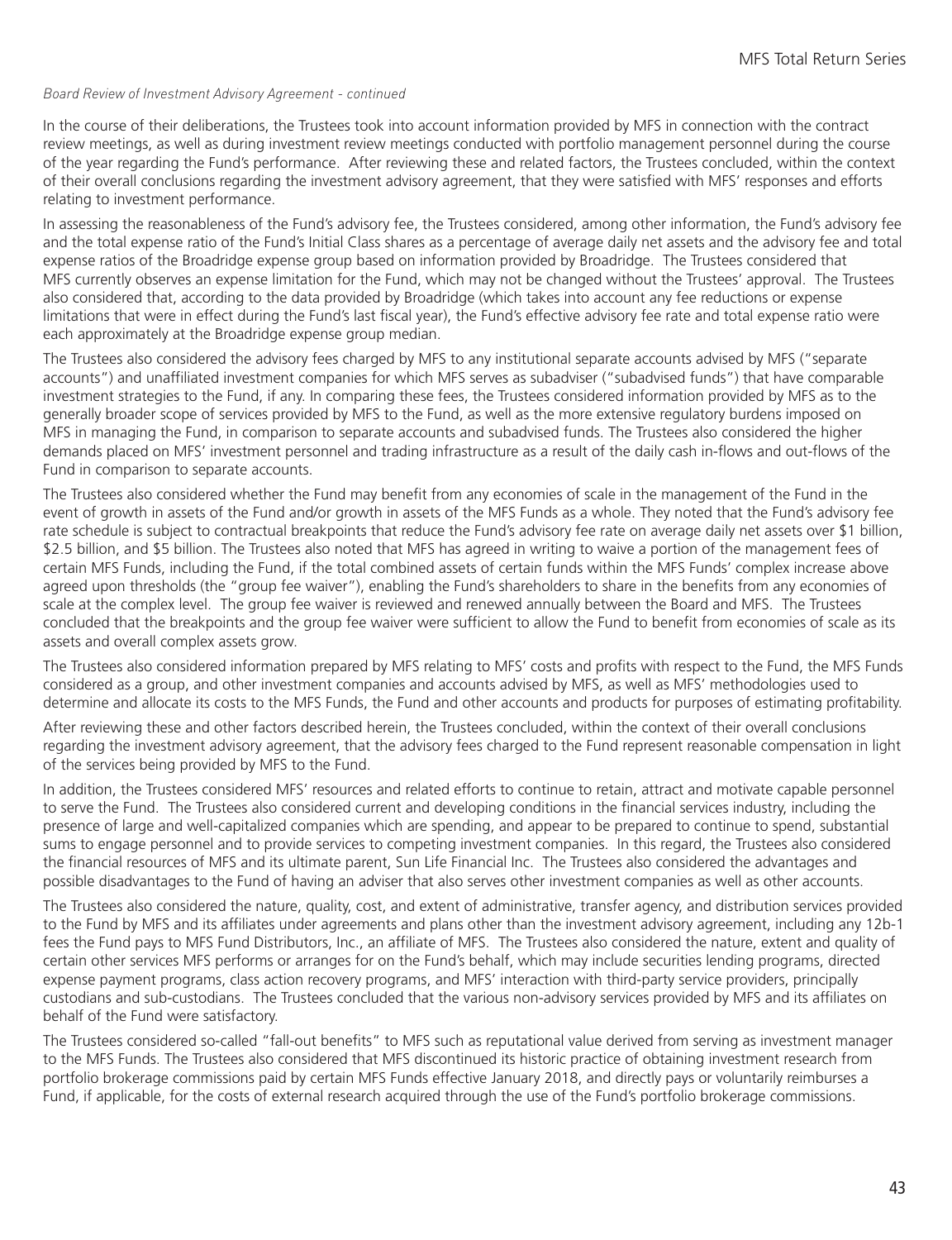*Board Review of Investment Advisory Agreement - continued*

Based on their evaluation of factors that they deemed to be material, including those factors described above, the Board of Trustees, including the independent Trustees, concluded that the Fund's investment advisory agreement with MFS should be continued for an additional one-year period, commencing August 1, 2021.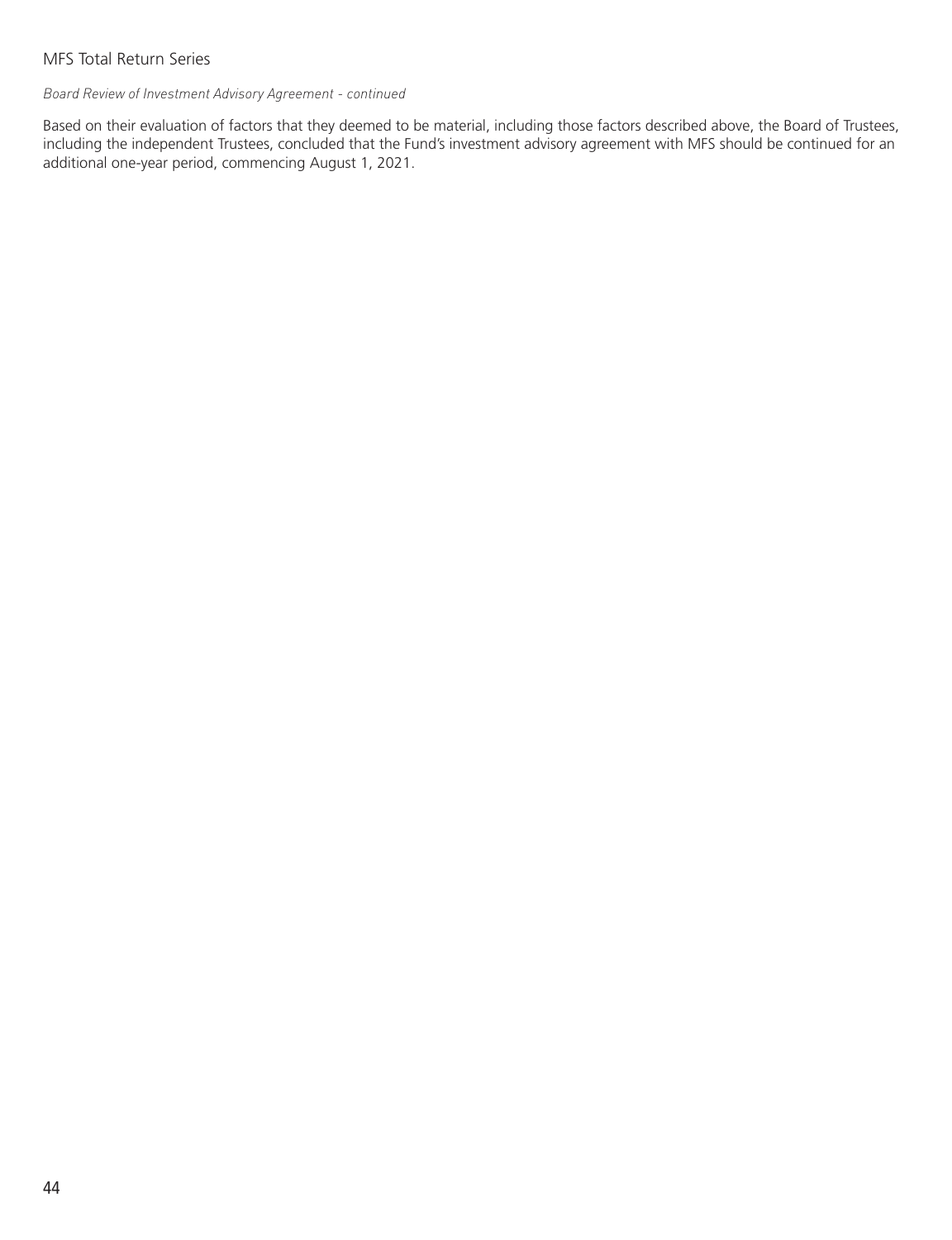#### <span id="page-46-0"></span>PROXY VOTING POLICIES AND INFORMATION

MFS votes proxies on behalf of the fund pursuant to proxy voting policies and procedures that are available without charge, upon request, by calling 1-800-225-2606, by visiting *mfs.com/proxyvoting,* or by visiting the SEC's Web site at *http://www.sec.gov.*

Information regarding how the fund voted proxies relating to portfolio securities during the most recent twelve-month period ended June 30 is available by August 31 of each year without charge by visiting *mfs.com/proxyvoting,* or by visiting the SEC's Web site at *http://www.sec.gov.*

### QUARTERLY PORTFOLIO DISCLOSURE

The fund files a complete schedule of portfolio holdings with the SEC for the first and third quarters of each fiscal year as an exhibit to its reports on Form N-PORT. The fund's Form N-PORT reports are available on the SEC's Web site at *http://www.sec.gov*. A shareholder can obtain the portfolio holdings report for the first and third quarters of the fund's fiscal year at *mfs.com/vit1* by choosing the fund's name and then scrolling to the "Resources" section and clicking on the "Prospectus and Reports" tab.

#### FURTHER INFORMATION

From time to time, MFS may post important information about the fund or the MFS Funds on the MFS Web site (*mfs.com*). This information is available at *https://www.mfs.com/announcements* or at *mfs.com/vit1* by choosing the fund's name and then scrolling to the "Resources" section and clicking on the "Announcements" tab, if any.

#### INFORMATION ABOUT FUND CONTRACTS AND LEGAL CLAIMS

The fund has entered into contractual arrangements with an investment adviser, administrator, distributor, shareholder servicing agent, 529 program manager (if applicable), and custodian who each provide services to the fund. Unless expressly stated otherwise, shareholders are not parties to, or intended beneficiaries of these contractual arrangements, and these contractual arrangements are not intended to create any shareholder right to enforce them against the service providers or to seek any remedy under them against the service providers, either directly or on behalf of the fund.

Under the Trust's By-Laws and Declaration of Trust, any claims asserted against or on behalf of the MFS Funds, including claims against Trustees and Officers, must be brought in state and federal courts located within the Commonwealth of Massachusetts.

#### FEDERAL TAX INFORMATION (unaudited)

The following information is provided pursuant to provisions of the Internal Revenue Code.

The fund designates \$131,211,000 as capital gain dividends paid during the fiscal year.

For corporate shareholders, 49.53% of the ordinary income dividends paid during the fiscal year qualify for the corporate dividends received deduction.

The fund intends to pass through the maximum amount allowable as Section 163(j) Interest Dividends as defined in Treasury Regulation §1.163(j)-1(b).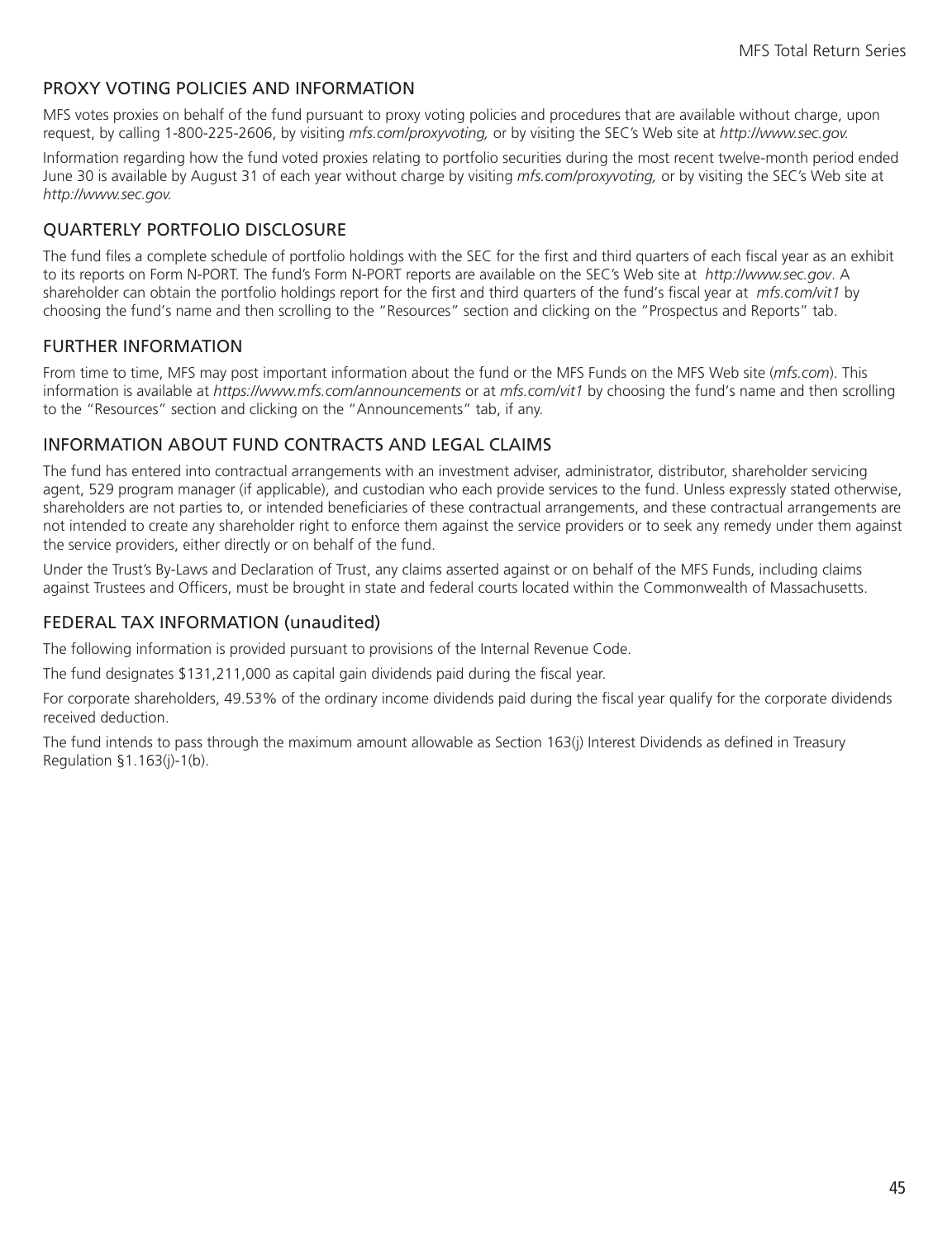# <span id="page-47-0"></span>**FACTS** WHAT DOES MFS DO WITH YOUR



| Reasons we can share your<br>personal information                                                                                                                                           | Does MFS share? | Can you limit<br>this sharing? |
|---------------------------------------------------------------------------------------------------------------------------------------------------------------------------------------------|-----------------|--------------------------------|
| For our everyday business purposes -<br>such as to process your transactions, maintain your<br>account(s), respond to court orders and legal<br>investigations, or report to credit bureaus | Yes             | <b>No</b>                      |
| For our marketing purposes -<br>to offer our products and services to you                                                                                                                   | No.             | We don't share                 |
| For joint marketing with other<br>financial companies                                                                                                                                       | <b>No</b>       | We don't share                 |
| For our affiliates' everyday business purposes -<br>information about your transactions and experiences                                                                                     | <b>No</b>       | We don't share                 |
| For our affiliates' everyday business purposes -<br>information about your creditworthiness                                                                                                 | No.             | We don't share                 |
| For nonaffiliates to market to you                                                                                                                                                          | No.             | We don't share                 |

**Questions?** Call **800-225-2606** or go to **mfs.com.**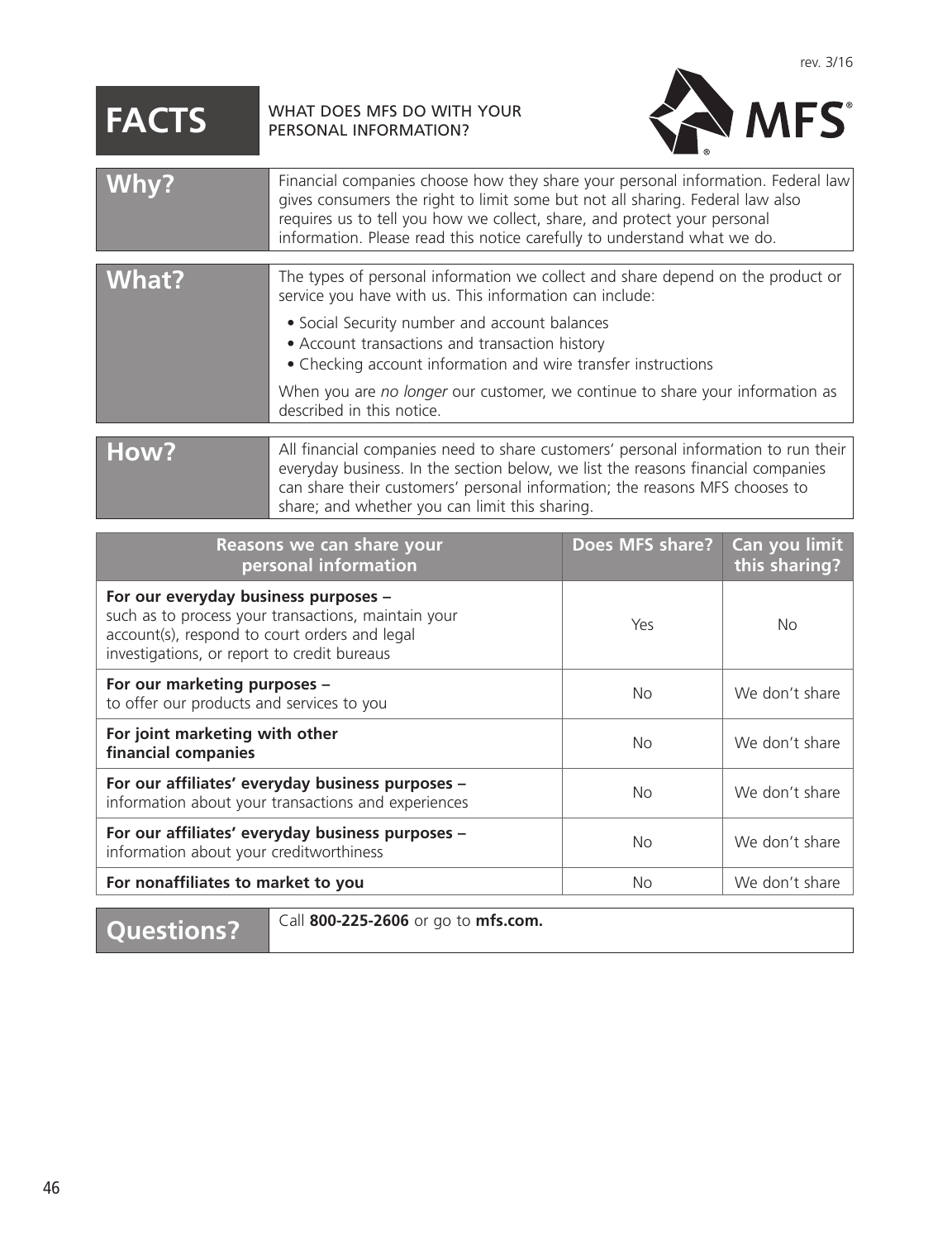| Who we are                                                 |                                                                                                                                                                                                                                                                                                                                                            |
|------------------------------------------------------------|------------------------------------------------------------------------------------------------------------------------------------------------------------------------------------------------------------------------------------------------------------------------------------------------------------------------------------------------------------|
| Who is providing this notice?                              | MFS Funds, MFS Investment Management, MFS Institutional<br>Advisors, Inc., and MFS Heritage Trust Company.                                                                                                                                                                                                                                                 |
|                                                            |                                                                                                                                                                                                                                                                                                                                                            |
| What we do                                                 |                                                                                                                                                                                                                                                                                                                                                            |
| <b>How does MFS</b><br>protect my personal<br>information? | To protect your personal information from unauthorized access<br>and use, we use security measures that comply with federal law.<br>These measures include procedural, electronic, and physical<br>safeguards for the protection of the personal information we<br>collect about you.                                                                      |
| <b>How does MFS</b><br>collect my personal<br>information? | We collect your personal information, for example, when you<br>• open an account or provide account information<br>• direct us to buy securities or direct us to sell your securities<br>$\bullet$ make a wire transfer<br>We also collect your personal information from others, such as<br>credit bureaus, affiliates, or other companies.               |
| Why can't I limit all sharing?                             | Federal law gives you the right to limit only<br>• sharing for affiliates' everyday business purposes -<br>information about your creditworthiness<br>· affiliates from using your information to market to you<br>• sharing for nonaffiliates to market to you<br>State laws and individual companies may give you additional<br>rights to limit sharing. |

| <b>Definitions</b>   |                                                                                                                                                                                  |
|----------------------|----------------------------------------------------------------------------------------------------------------------------------------------------------------------------------|
| <b>Affiliates</b>    | Companies related by common ownership or control. They can<br>be financial and nonfinancial companies.                                                                           |
|                      | • MFS does not share personal information with affiliates, except for everyday<br>business purposes as described on page one of this notice.                                     |
| <b>Nonaffiliates</b> | Companies not related by common ownership or control. They<br>can be financial and nonfinancial companies.<br>• MFS does not share with nonaffiliates so they can market to you. |
| Joint marketing      | A formal agreement between nonaffiliated financial companies<br>that together market financial products or services to you.<br>• MFS doesn't jointly market.                     |

## **Other important information**

If you own an MFS product or receive an MFS service in the name of a third party such as a bank or broker-dealer, their privacy policy may apply to you instead of ours.